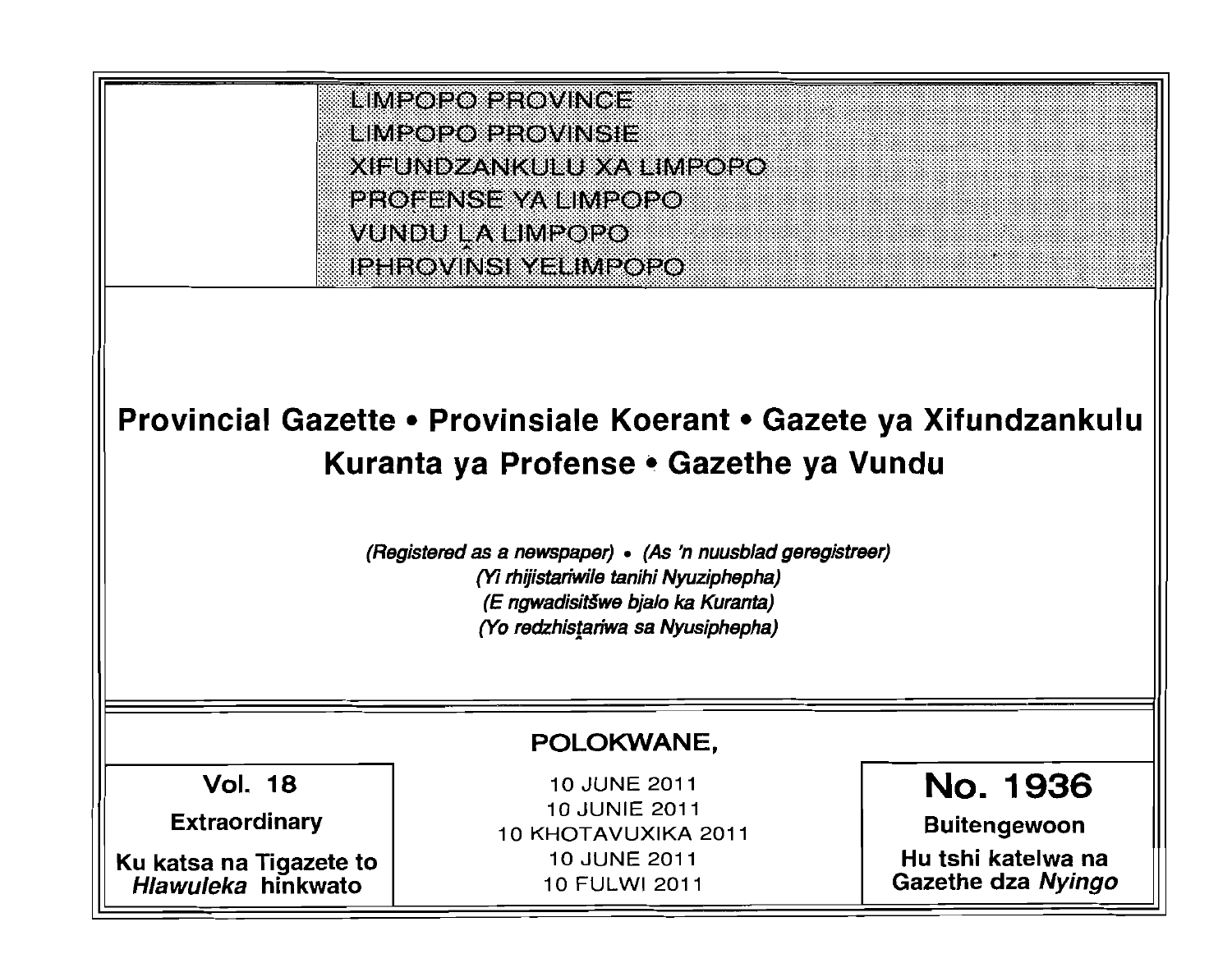### IMPORTANT NOTICE

The Government Printing Works will not be held responsible for faxed documents not received due to errors on the fax machine or faxes received which are unclear or incomplete. Please be advised that an "OK" slip, received from a fax machine, will not be accepted as proof that documents were received by the GPW for printing. If documents are faxed to the GPW it will be the sender's responsibility to phone and confirm that the documents were received in good order.

Furthermore the Government Printing Works will also not be held responsible for cancellations and amendments which have not been done on original documents received from clients.

### CONTENTS • INHOUD

| No. |                                                     | <i>Page</i><br>No. | <i>Gazette</i><br>No. |
|-----|-----------------------------------------------------|--------------------|-----------------------|
|     | <b>PROVINCIAL NOTICE . PROVINSIALE KENNISGEWING</b> |                    |                       |
|     |                                                     |                    | 1936                  |
|     |                                                     |                    | 1936                  |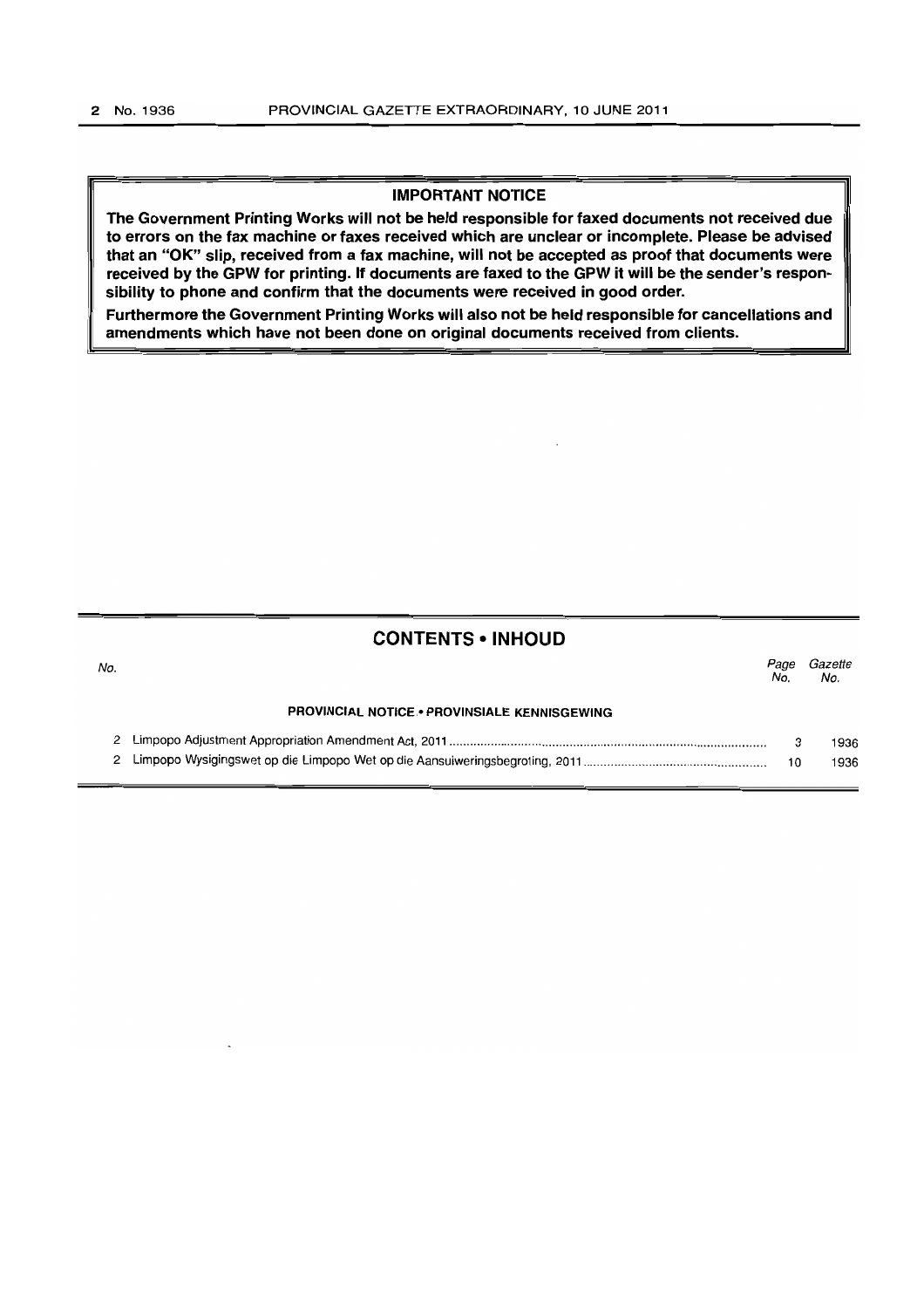# PROVINCIAL NOTICE PROVINSIALE KENNISGEWING

No.2

10 June 2011

| J |
|---|
|   |
|   |

### ACT

To amend the Limpopo Adjustments Appropriation Act, 2010 and schedule thereof which appropriated an adjusted amount of money from the Provincial Revenue Fund for the requirements of the province in respect of the financial year ending 31 March 2011, and to provide for matters incidental thereto.

BE IT ENACTED by the Limpopo Provincial Legislature as follows:-

### 1. Appropriation of adjusted amounts of money

Subject to the provisions of the Public Finance Management Act, 1999 (Act No.1 of 1999), the adjusted amounts of money shown in the amended schedule is hereby appropriated for the requirements of the province, in respect of the financial year ending 31 March 2011, as a charge to the Provincial Revenue Fund.

## 2. Amendment of schedule

The schedule to this Act is hereby substituted for the schedule of the Limpopo Adjustments Appropriation Act, 2010.

÷

# 3. Short title

This Act is called the Limpopo Adjustments Appropriation Amendment Act, 2011.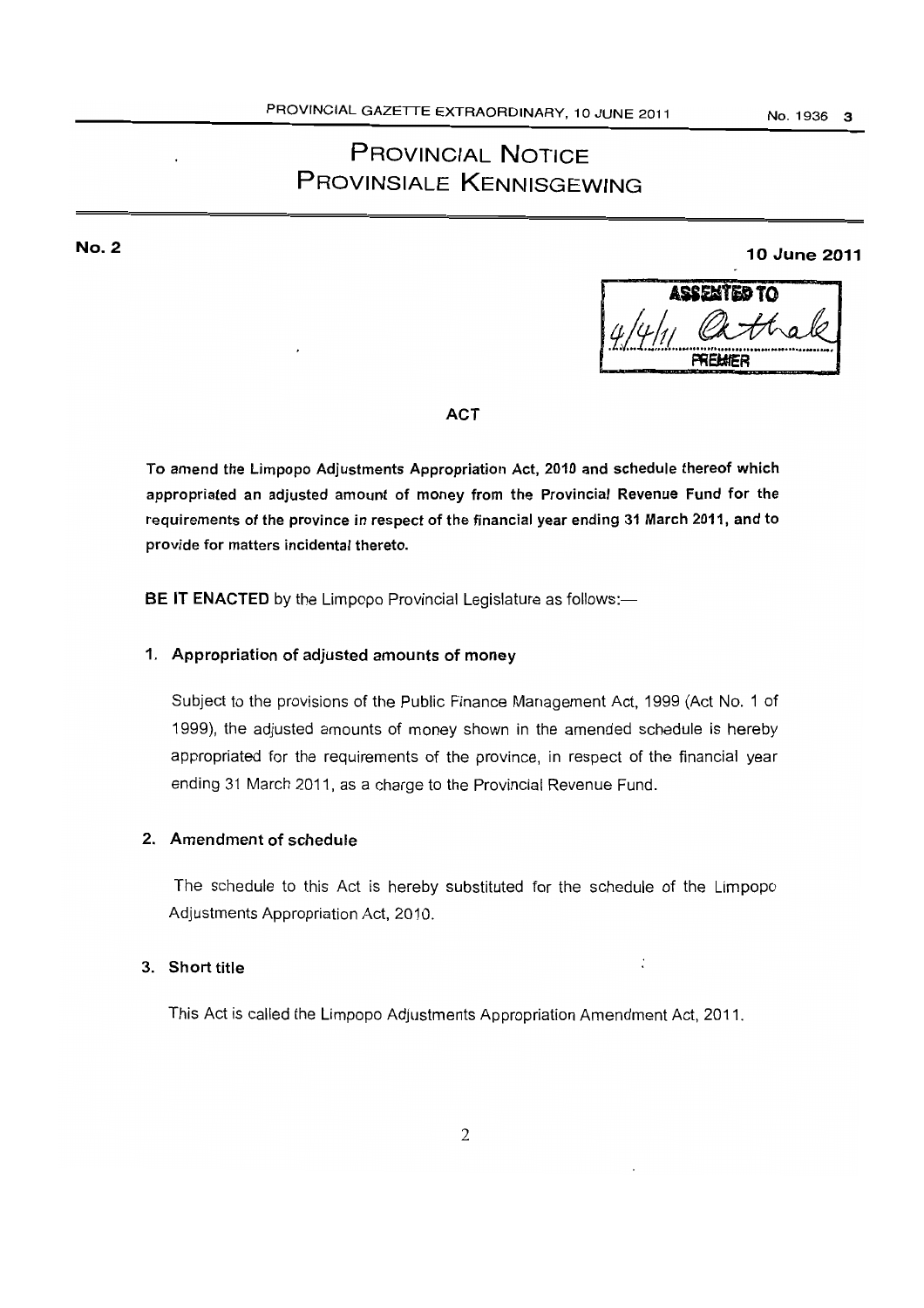$\sim 10^{-11}$ 

|              | Description<br>Vote R'000                                                                                                                                                                                                                                                                       | Adjusted<br>appropriation | Amendments | Amended adjusted<br>appropriation |
|--------------|-------------------------------------------------------------------------------------------------------------------------------------------------------------------------------------------------------------------------------------------------------------------------------------------------|---------------------------|------------|-----------------------------------|
| 1            | Office of the Premier                                                                                                                                                                                                                                                                           | 505,272                   | (9,733)    | 495,539                           |
|              | AIM: To ensure good governance, integrated planning<br>and sustainable development within the provincial<br>administration by assisting departments to implement<br>their management plans and ensuring there is<br>transformation of public service and improved service<br>delivery.          |                           |            |                                   |
|              | 1. Administration<br>To render administrative support to the Premier,<br>Executive Council and the Director-General in fulfilling<br>its legislative and oversight function and in promoting<br>good govemance.                                                                                 | 135,514                   | (6, 812)   | 128,702                           |
|              | 2. Institutional Development<br>To improve service delivery through institutional<br>capacity building and transformation management.                                                                                                                                                           | 118,592                   | 430        | 119,022                           |
|              | 3. Policy and Governance<br>To strategically manage policies and strategies<br>towards the achievement of sustainable provincial<br>growth and development.                                                                                                                                     | 251,166                   | (3, 351)   | 247,815                           |
| $\mathbf{2}$ | <b>Provincial Legislature</b>                                                                                                                                                                                                                                                                   | 202,199                   | (2,000)    | 200,199                           |
|              | AIM: To exercise oversight over the executive arm of<br>administrative<br>government, provide financial and<br>in the<br>support to political parties represented<br>administrative<br>effective<br>provide<br>and<br>legislature<br>and support to members of the<br>management<br>Legislature |                           |            |                                   |
|              | 1. Administration<br>To formulate and execute policy in respect of the<br>administrative and management of the Legislature,<br>promote and maintain inter parliamentary relations and<br>render secretariat services to the presiding officers.                                                 | 65,747                    | (2,000)    | 63,747                            |
|              | 2 Facilities for Members and Political Parties<br>To provide for remuneration, telephone facilities and<br>transport claims of Members and for payment of                                                                                                                                       | 91,204                    | (2,000)    | 89,204                            |
|              | 3. Parliamentary Services (Operational and<br>Institutional Support)<br>To provide services related to the performance of core<br>business that include house proceedings, production of<br>Hansard and language services.                                                                      | 45,248                    | 2,000      | 47,248                            |

# SCHEDULE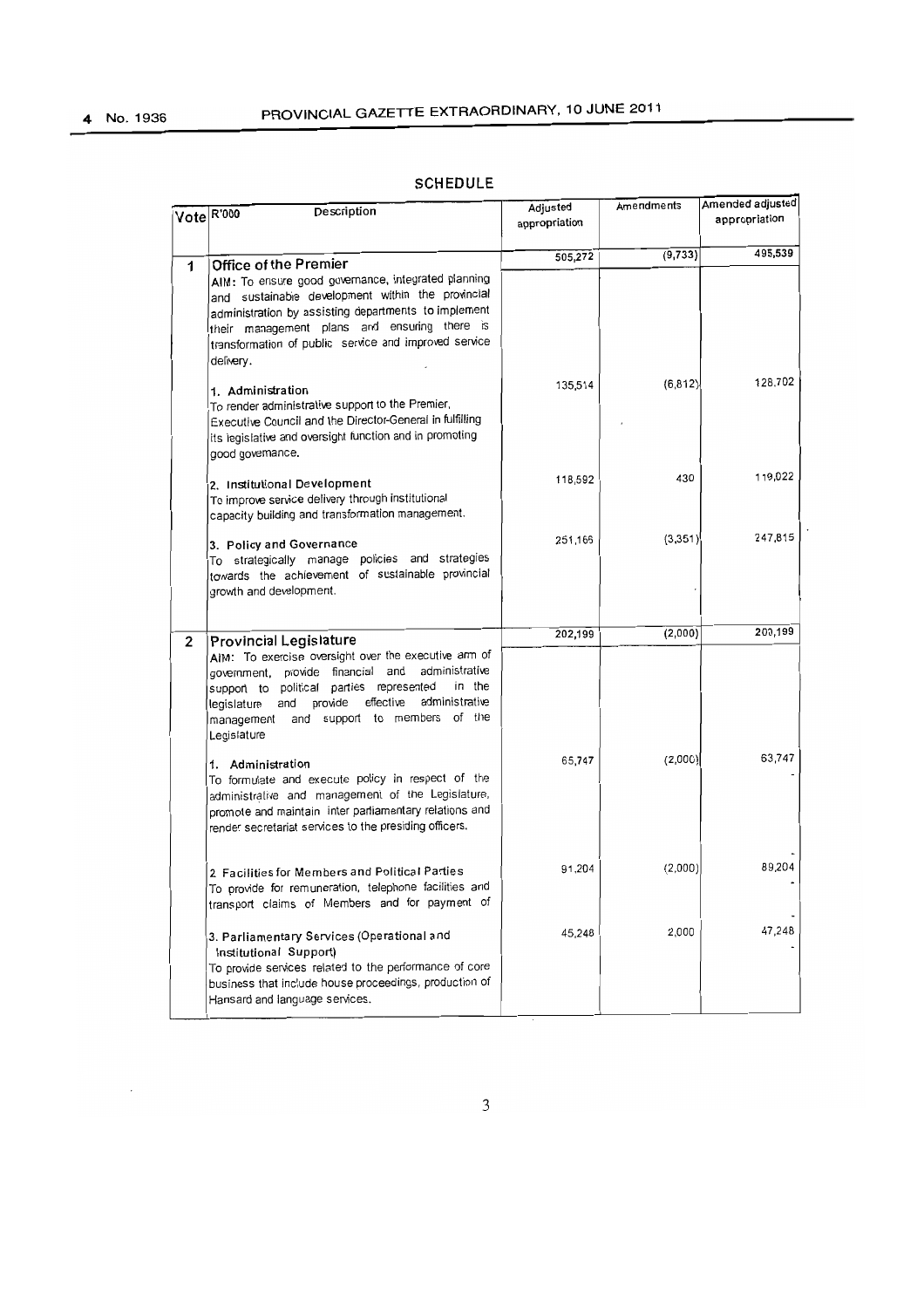No.1936 5

| 3 | Education                                                                                                                                                                                                                                                           | 19,440,679 | 112,155   | 19,552,834 |
|---|---------------------------------------------------------------------------------------------------------------------------------------------------------------------------------------------------------------------------------------------------------------------|------------|-----------|------------|
|   | Aim: To provide life-long learning education and<br>training that produces multi-skilled, knowledgeable and<br>productive people.                                                                                                                                   |            |           |            |
|   | 1. Administration<br>To provide overall management and support to the<br>education system.                                                                                                                                                                          | 1,184,592  |           | 1,184,592  |
|   | 2. Public Ordinary School Education<br>To provide public ordinary education from grades 1 to<br>12.                                                                                                                                                                 | 16,719,912 | 122,155   | 16,842,067 |
|   | 3. Independent school subsidies<br>To support independent schools.                                                                                                                                                                                                  | 100,663    |           | 100,663    |
|   | 4. Public Special School Education<br>To provide education in public special schools.                                                                                                                                                                               | 251,564    | 7,169     | 258,733    |
|   | 5. Further Education and Training<br>To provide Further Education and Training (FET) at<br>public FET colleges in accordance with Further                                                                                                                           | 442,127    |           | 442,127    |
|   | 6. Adult Basic Education and Training<br>To provide Adult Basic Education and Training in<br>accordance with the Adult Basic Education Act.                                                                                                                         | 140,366    | (7, 169)  | 133,197    |
|   | 7. Early Childhood Development<br>To provide Early Childhood Education (ECD) at the<br>Grade R and earlier levels in accordance with White<br>Paper 5.                                                                                                              | 237,423    | (10,000)  | 227.423    |
|   | 8. Auxiliary and Associated Services<br>To provide the education institutions as a whole with<br>support and external examination services.                                                                                                                         | 364.032    |           | 364,032    |
| 4 | Agriculture                                                                                                                                                                                                                                                         | 1,394,552  | (32, 389) | 1,362,163  |
|   | Aim: To strive to lead agricultural development to<br>ensure household food security and sound economic<br>agricultural development in the<br>growth through<br>Province. It further aims to guide and support access<br>to resources for agricultural development, |            |           |            |
|   | 1. Administration<br>provide<br>administrative<br>To<br>resource<br>management.political leadership, Human Resource<br>Management and ensure effective planning and<br>monitoring of departmental budgets                                                           | 270,239    | (6, 512)  | 263,727    |
|   | 2. Sustainable Resource Management<br>To facilitate agricultural infrastructure development and<br>maintenance                                                                                                                                                      | 91,318     | (18,212)  | 73,106     |
|   | 3. Farmer Support and Development<br>To ensure service delivery in the various districts                                                                                                                                                                            | 763,217    | (9,657)   | 753,560    |
|   | 4. Veterinary Services<br>To provide Veterinary Services to clients in order to<br>ensure healthy animals and welfare of people of South<br>Africa.                                                                                                                 | 32,958     | (300)     | 32,658     |
|   | 5. Technology Research & Development Services                                                                                                                                                                                                                       | 40,706     | 2.742     | 43,448     |
|   | To facilitate agricultural research and appropriate<br>technologies and provide information management<br>services.                                                                                                                                                 |            |           |            |
|   | 6. Agricultural Economics<br>To co-ordinate and facilitate the transformation of<br>projects and state owned assets.                                                                                                                                                | 130,952    |           | 130,952    |
|   | 7. Structured Agricultural Training<br>To provide agricultural education and training                                                                                                                                                                               | 65,162     | (450)     | 64,712     |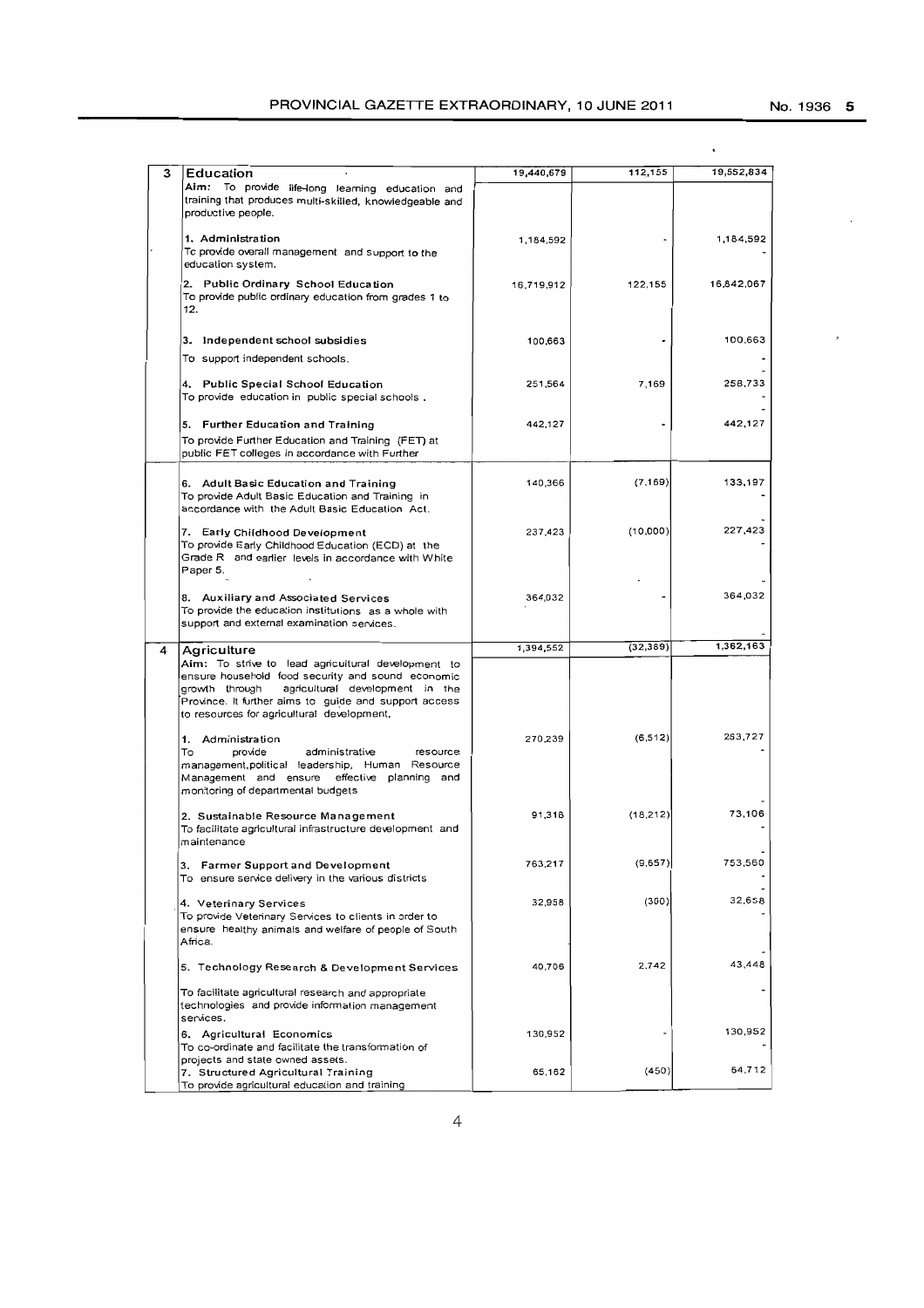|   |                                                                                                                                                                                                                                                                                                                | 388,609 | (24, 984) | 363,625 |
|---|----------------------------------------------------------------------------------------------------------------------------------------------------------------------------------------------------------------------------------------------------------------------------------------------------------------|---------|-----------|---------|
| 5 | Provincial Treasury<br>AIM : To ensure good governance, integrated planning<br>and sustainable development within the provincial<br>administration by assisting departments to implement<br>their management plans and ensuring there is<br>transformation of public service and improved service<br>delivery. |         |           |         |
|   | 1. Administration<br>To provide and maintain high quality support services<br>to the minister and the Provincial Treasury pertaining to<br>Chain<br>Supply<br>administration,<br>financial<br>sound<br>Management, Auxilliary services, Human Resource<br>Management and Administration.                       | 112,734 | (8.178)   | 104,556 |
|   | 2. Sustainable Resource Management<br>To provide professional advice and support to Local<br>Government, economic analysis, fiscal policy, public<br>finance development Management and to administer<br>provincial and municipal budget and expenditure.                                                      | 39,053  | (6, 569)  | 32,484  |
|   | 3. Asset and Liabilities Management<br>To manage government assets, liabilities and supply<br>chain management in provincial departments and<br>municipalities.                                                                                                                                                | 129,778 | (13.655)  | 116,123 |
|   | 4. Financial Governance<br>To determine accounting services and system<br>development in provincial departments and                                                                                                                                                                                            | 107,044 | 3,418     | 110,462 |
| 6 | <b>Economic Development, Environment</b><br>and Tourism<br>AlM:                                                                                                                                                                                                                                                | 871,535 |           | 871,535 |
|   | A major contributor to innovations and solutions for<br>sustainable economic growth<br>1. Administration<br>To ensure the administration of strategic management,<br>communication and district services.                                                                                                      | 280,385 | (5,865)   | 274,520 |
|   | 2. Economic Development                                                                                                                                                                                                                                                                                        | 330,646 | (159)     | 330,487 |
|   | To sustain Economic Development trhrough shared<br>partnership, stimulate economic growth through<br>industry development, trade and investment promotion                                                                                                                                                      |         |           |         |
|   | 3. Environmental Affairs<br>To ensure the development, promotion and<br>management of environmental activities in the province                                                                                                                                                                                 | 165,103 | 5,531     | 170,634 |
|   | 4. Tourism<br>To ensure the development, promotion and<br>management of tourism activities in the province                                                                                                                                                                                                     | 95,401  | 493       | 95,894  |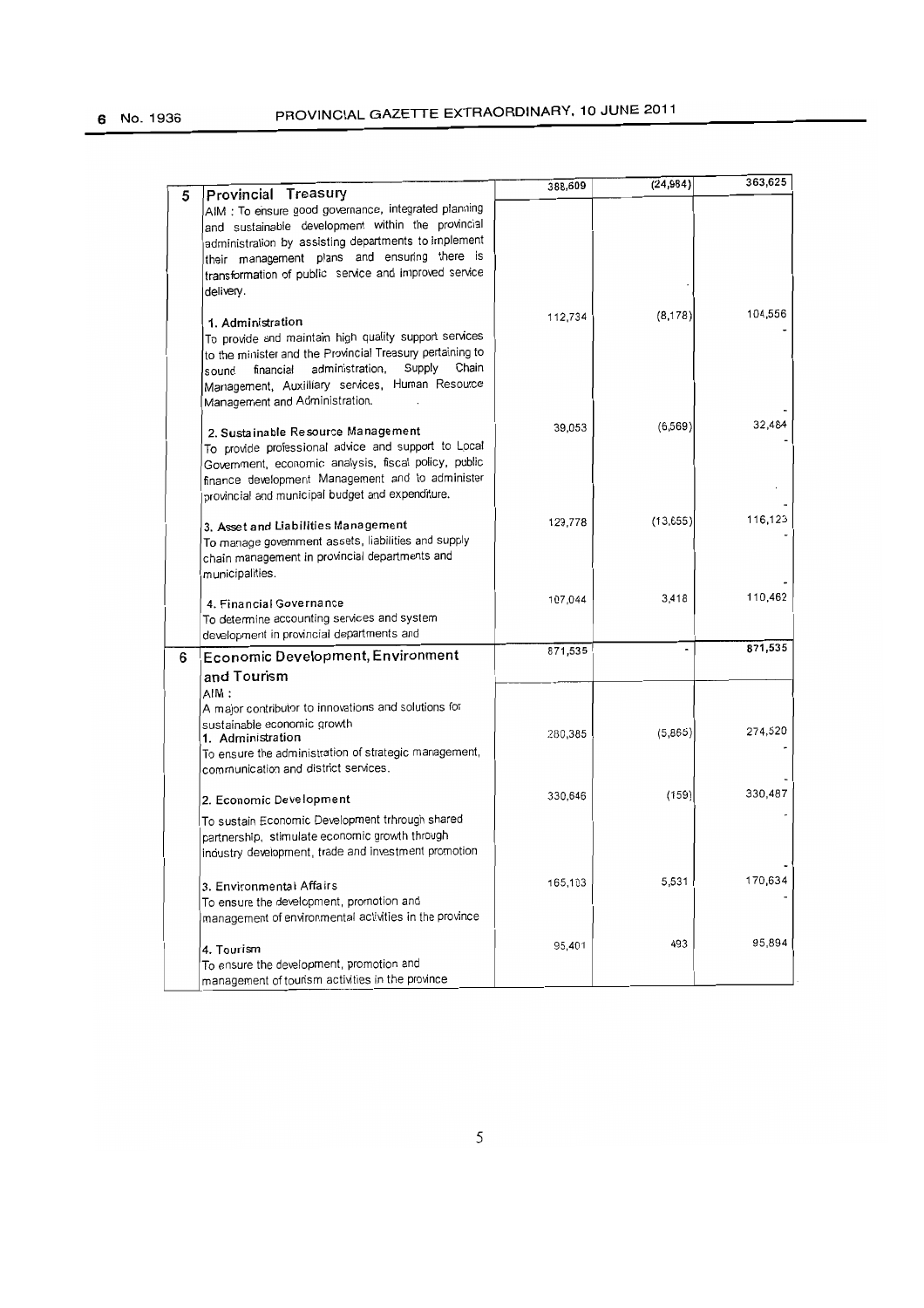| 7 | Health                                                                                                                                                                                                                                                                           | 10,704,084                | (60, 000)  | 10,644,084                        |
|---|----------------------------------------------------------------------------------------------------------------------------------------------------------------------------------------------------------------------------------------------------------------------------------|---------------------------|------------|-----------------------------------|
|   | Aim: To render Health and related service in terms of<br>legislation                                                                                                                                                                                                             |                           |            |                                   |
|   | 1. Administration<br>To conduct the strategic management and overall<br>administration of the Department of Health                                                                                                                                                               | 262,141                   | (14,000)   | 248,141                           |
|   | 2. District Health Services<br>To render Primary Health Care Services(Act 63 of<br>1997) and District Hospital Services.                                                                                                                                                         | 5,644,961                 | (97, 786)  | 5,547,175                         |
|   | 3. Emergency Medical Services<br>The rendering of pre-hospital Emergency Medical<br>Services including inter-hospital transfers and planned<br>patient transport                                                                                                                 | 522,386                   |            | 522,386                           |
|   | 4. Provincial Hospital Services<br>Delivery of hospital services, which are accessible,<br>appropriate and effective general specialist services,<br>including a specialised rehabilitation service, as well<br>as a platform for training health professionals and<br>research. | 1,211,096                 | 70,000     | 1,281,096                         |
|   | 5. Central Hospital Services<br>To develop discrict health services strategy, coordinate<br>transfer and devolution of services to municipalities,<br>develop efficient district management systems and<br>improve access to clinics.                                            | 955,650                   | 10,000     | 965,650                           |
|   | 6. Health Sciences and Training<br>Rendering of training and development opportunities for<br>actual and potential employees of the Department of<br>Health                                                                                                                      | 400,578                   | (13,000)   | 387,578                           |
|   | 7. Health Care Support Services<br>To render support services required by the department<br>to realise its aim.                                                                                                                                                                  | 796,904                   | (17,000)   | 779,904                           |
|   | 8. Health Facilities Management<br>To render capital planning and development of<br>infrastructure to acceptable health facilities, maintain<br>health facilities and retain it in a serviceable<br>condition.                                                                   | 910,368                   | 1,786      | 912,154                           |
|   | $Vote$ R'000<br>Description                                                                                                                                                                                                                                                      | Adjusted<br>appropriation | Amendments | Amended adjusted<br>appropriation |
|   |                                                                                                                                                                                                                                                                                  | 3,440,314                 |            | 3,440,314                         |
| 8 | Roads and Transport<br>AIM: To develop, co-ordinate, implement, manage and<br>maintain an integrated and sustainable multimodal<br>transport and appropriate infrastructure.                                                                                                     |                           |            |                                   |
|   | 1. Administration<br>To conduct overall management and administrative<br>support of the Department.                                                                                                                                                                              | 475,984                   | (7, 732)   | 468,252                           |
|   | 2. Transport Infrastructure<br>To provide and maintain provincial network to<br>appopriate standards.                                                                                                                                                                            | 1,513,696                 | 15,265     | 1,528,961                         |
|   | 3. Transport Operations<br>To plan, regulate and facilitate the provision of public                                                                                                                                                                                              | 642,990                   | (15,938)   | 627,052                           |
|   | 4. Transport Regulation<br>To create an appropriately authorised and safe<br>and<br>transport environment, provide professional<br>effective service to all clients and maximise revenue                                                                                         | 386,311                   | 8,405      | 394,716                           |
|   | 5.Community Based Programme<br>Overall management and support for the Branch,                                                                                                                                                                                                    | 421,333                   |            | 421,333                           |
|   | develop new programme and projects, contractor<br>development, training programme including learnership<br>and coordination of EPWP role-players and monitoring                                                                                                                  |                           |            |                                   |

6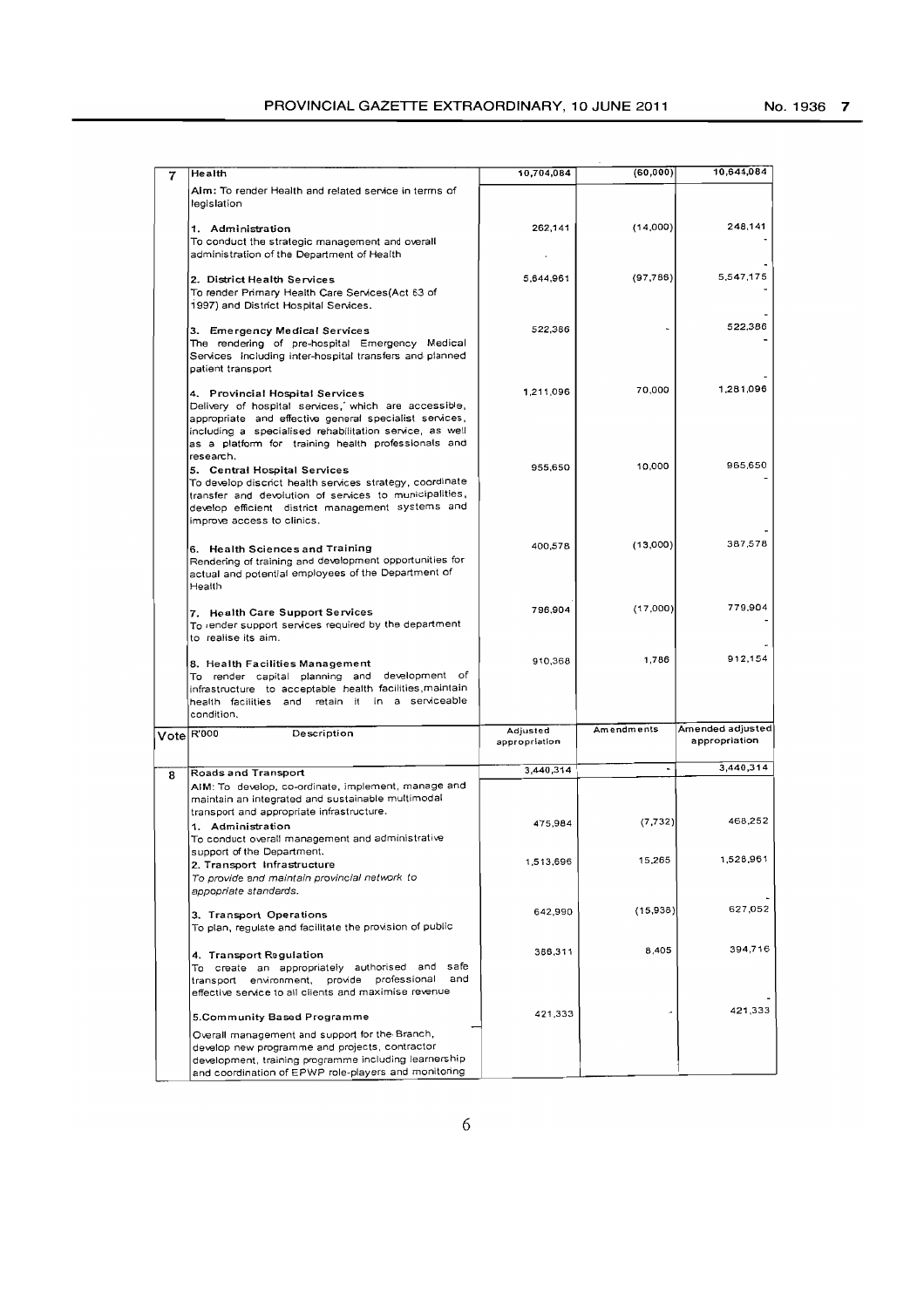|    | <b>Public Works</b>                                                                                                                                                                                                                                                                                                   | 780,783   | 1,269     | 782,052   |
|----|-----------------------------------------------------------------------------------------------------------------------------------------------------------------------------------------------------------------------------------------------------------------------------------------------------------------------|-----------|-----------|-----------|
| 9  | AIM: To manage provincial buildings and properties<br>mobilisation and optimal utilisation of<br>through<br>resources for efficient, accountable and customer-<br>orientated service delivery.                                                                                                                        |           |           |           |
|    | 1. Administration<br>To provide support services to the core functions of the<br>department, through the following sub-programmes:<br>management, corporate services, programme support                                                                                                                               | 262,988   | 18,450    | 281.438   |
|    | 2. Public Works                                                                                                                                                                                                                                                                                                       | 499,503   | (19,050)  | 480,453   |
|    | To manage provincial buildings and to provide the<br>province with its property requirements .<br>3. Community Based Programme                                                                                                                                                                                        | 18,292    | 1,869     | 20,161    |
| 10 | Safety, Security and Liaison                                                                                                                                                                                                                                                                                          | 55,712    | 362       | 56,074    |
|    | 1. Administration<br>To conduct the overall management of the department.<br>and reduce the occurence of social fabric crimes.                                                                                                                                                                                        | 30,337    |           | 30,337    |
|    | 2. Civilian Oversight<br>To conduct workshops on legislature framework,<br>standing order rules and regulations and to develop<br>monitoring tools and attend to complaints received.                                                                                                                                 | 9,760     |           | 9.760     |
|    | 3. Crime Prevention and Community Relations<br>To facilitate the establishment of Community Policy                                                                                                                                                                                                                    | 15,615    | 362       | 15,977    |
| 11 | <b>Local Government and Housing</b>                                                                                                                                                                                                                                                                                   | 1,898,687 | 108,489   | 2,007,176 |
|    | AIM: To capacitate and monitor the local sphere of<br>government, to create an environment within which<br>housing development takes place and to ensure that<br>there is co-ordinated regional and district planning.                                                                                                |           |           |           |
|    | 1. Administration<br>Policy formulation by the MEC, the HOD and other<br>members of the Department's management.                                                                                                                                                                                                      | 247,208   | (21, 400) | 225,808   |
|    | Housing<br>2.<br>To administer the housing delivery process, maintain<br>administer fixed assets, manage the<br>data, and<br>subsidy<br>housing<br>support<br>and<br>secretariat<br>scheme, render housing scheme , render housing<br>support and communication services. Building an<br>effective project management | 1,325,445 | 129,752   | 1,455,197 |
|    | 3. Local Government<br>Consolidation of capacity building<br>programmes. Facilitation and intergration of regional<br>offices to District Municipalities.                                                                                                                                                             | 326,034   | 137       | 326,171   |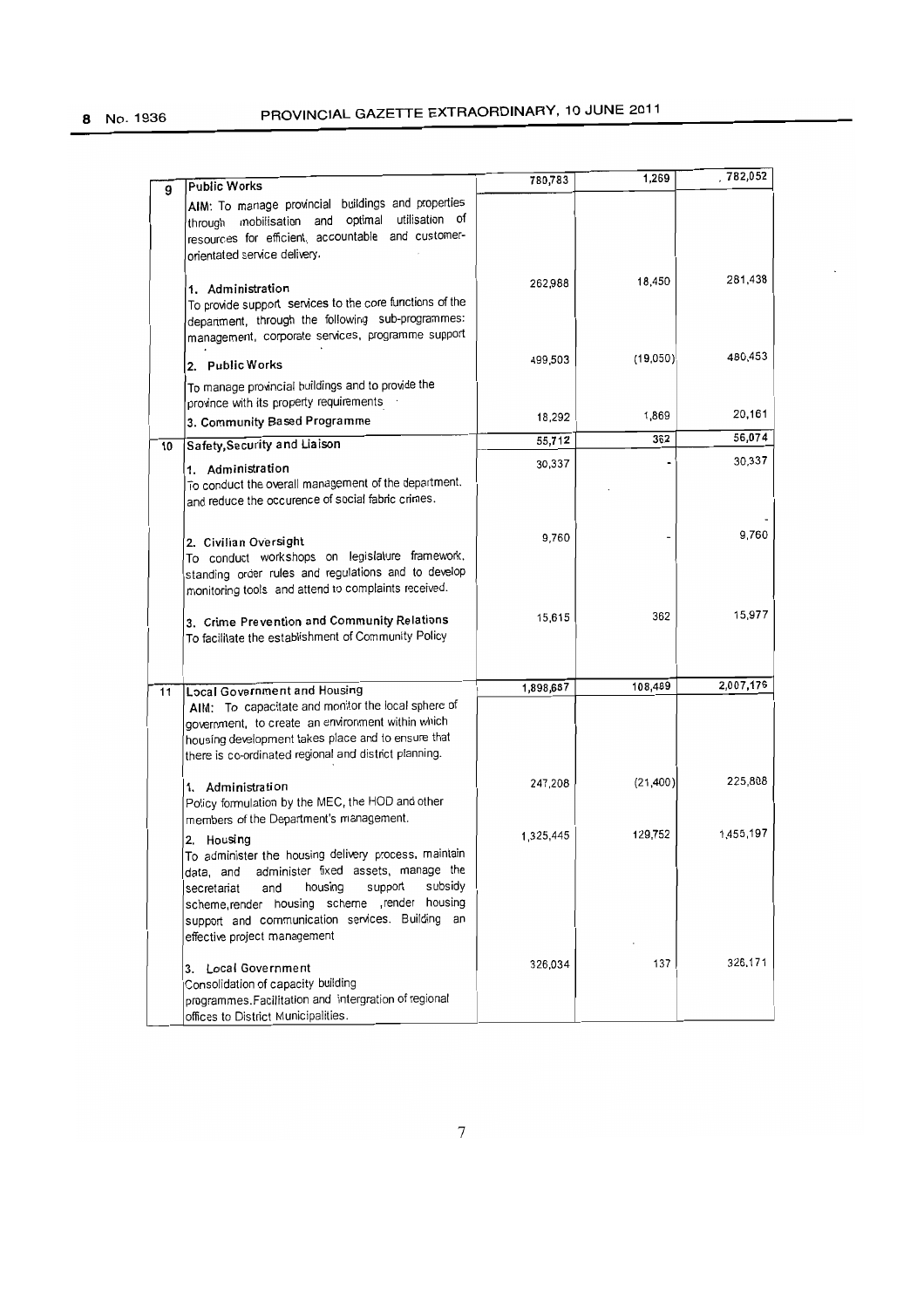| 12 | Social Development                                                                                                                                                                                                                                                                                          | 1,105,216  | 40,000  | 1,145,216  |
|----|-------------------------------------------------------------------------------------------------------------------------------------------------------------------------------------------------------------------------------------------------------------------------------------------------------------|------------|---------|------------|
|    | AIM: To provide development Social Welfare Safety<br>net. To reduce poverty and the impact of HIV/AIDS<br>through sustainable development programmes in<br>partnership with implementing agencies (such as Non-<br>Profit Organisation, Non-Govemmental Organisations<br>and Community Based Organisations. |            |         |            |
|    | 1. Administration<br>To provide the overall strategic management and                                                                                                                                                                                                                                        | 302,435    | 15,050  | 317,485    |
|    | 2. Social Welfare Services<br>To provide district and sub-district administrative,<br>professional care and financial to the poor and<br>winerable, trends,                                                                                                                                                 | 640,694    | 34,450  | 675,144    |
|    | 3. Development and Support Services<br>To provide an enabling environment in which<br>communities can be mobilized to participate in the<br>social development processes.                                                                                                                                   | 162,087    | (9,500) | 152,587    |
| 13 | Sport, Arts and Culture                                                                                                                                                                                                                                                                                     | 272,537    |         | 272,537    |
|    | AIM:<br>To enhance unity in diversity through provisioning of<br>services for sustainable development of sport, arts,<br>culture and heritage in Limpopo.                                                                                                                                                   |            |         |            |
|    | 1. Administration<br>To conduct the overall management of the department                                                                                                                                                                                                                                    | 80,204     |         | 80,204     |
|    | 2. Cultural Affairs<br>Promotion and facilitation of arts and cultural activities                                                                                                                                                                                                                           | 31,721     |         | 31,721     |
|    | 3. Library and Information Services<br>Assist local library authorities in rendering public<br>library and providing for an Archive serviice in the                                                                                                                                                         | 92,733     |         | 92,733     |
|    | 4. Sport and Recreation                                                                                                                                                                                                                                                                                     | 67,879     |         | 67,879     |
|    | To promote and facilitate sports and recreation                                                                                                                                                                                                                                                             | 41,060,179 | 133,169 | 41,193,348 |
|    | Amount to be voted                                                                                                                                                                                                                                                                                          |            |         |            |

This is to certify that this Act has oomplled With the Standing Rules and Orders of the House and was thus adopted by the Honourable  $\,$  ,  $\,$ House on this  $\mathbb{R}$ ................. Day of  $\mathbb{R}$ . least 12.com/

Signed:. MOV dlk. Date?2011 3.3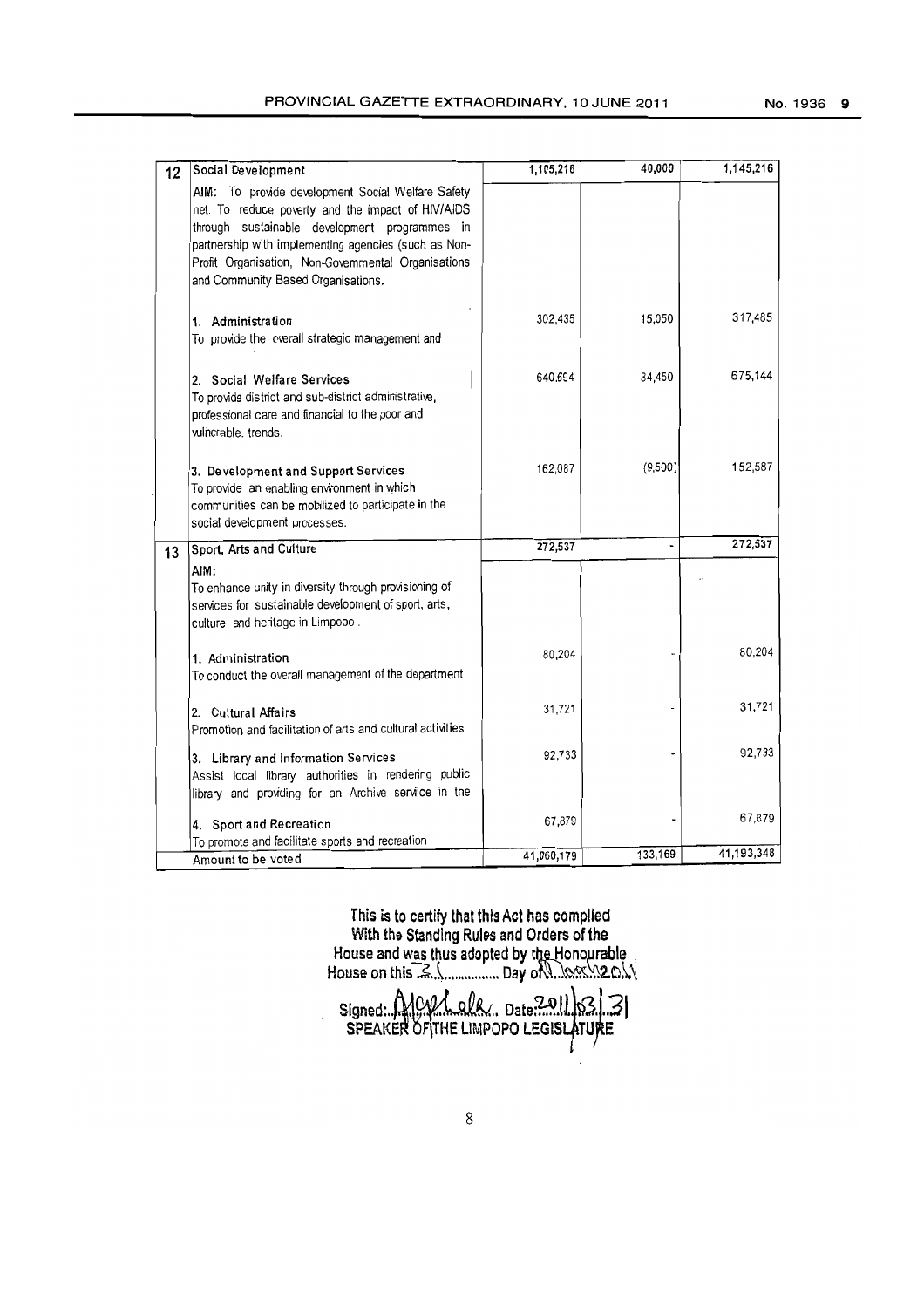### No.2 10 Junie 2011

| ala di sebagai termasan mempunya dan di sebagai dan sebagai dan mempunyakan termasan dan mempunyakan dan mempunyakan dan termasan dan termasan dan termasan dan termasan dan termasan dan dan dan dan termasan dan termasan da |  |
|--------------------------------------------------------------------------------------------------------------------------------------------------------------------------------------------------------------------------------|--|
| $\mathcal{R}$ ngalse teks detu dila Promier goodgekeur $\mathcal{R}$                                                                                                                                                           |  |
|                                                                                                                                                                                                                                |  |
|                                                                                                                                                                                                                                |  |
| - Parti                                                                                                                                                                                                                        |  |
| بالمستنقذ والمتواجدة المتوجب والمتحدث والمتحدث<br>$1.1 + 1.11 + 1.11$                                                                                                                                                          |  |

:

### WET

Om die Limpopo Wet op die Aansuiweringsbegroting 2010/11 en 8ylae daarvan te wysig wat n bedrag geld bewillig het vir die behoeftes *van* die provinsie van Limpopo ten opsigte van die boekjaar wat op 31 Maart 2011 eindig, en om voorsiening te maak vir aanverwante aangeleenthede wat daarmee verband hou.

DAAR WORD soos volg, deur die Provinsiale Wetgewer van Limpopo, bepaal:

# 1. Bewiliiging van aangesuiwerde bedrae geld vir die behaeftes van Limpopo

Behoudens die bepalings van die Wet op Openbare Finansiele Bestuur, 1999 (Wetnr 1 van 1999), word hierby uit die Provinsiale Inkomstefonds vir die behoeftes van die Provinsie, ten opsigte van die boekjaar wat op 31 Maart 2011 eindig, ten laste van die Provinsiale Inkomsterekening, die aangesuiwerde bedrae geld uiteengesit in kolom (1) van die Bylae, bewillig.

# 2. Wysiging van die Bylae

Die Bylae tot die Wetsontwerp vervang die Bylae van die Limpopo Wet op die Aansuiweringsbegroting 2010/11.

# 3. Kort titel

Hierdie Wet heet die Limpopo Wysigingswet op die Limpopo Wet op die Aansuiweringsbegroting, 2011.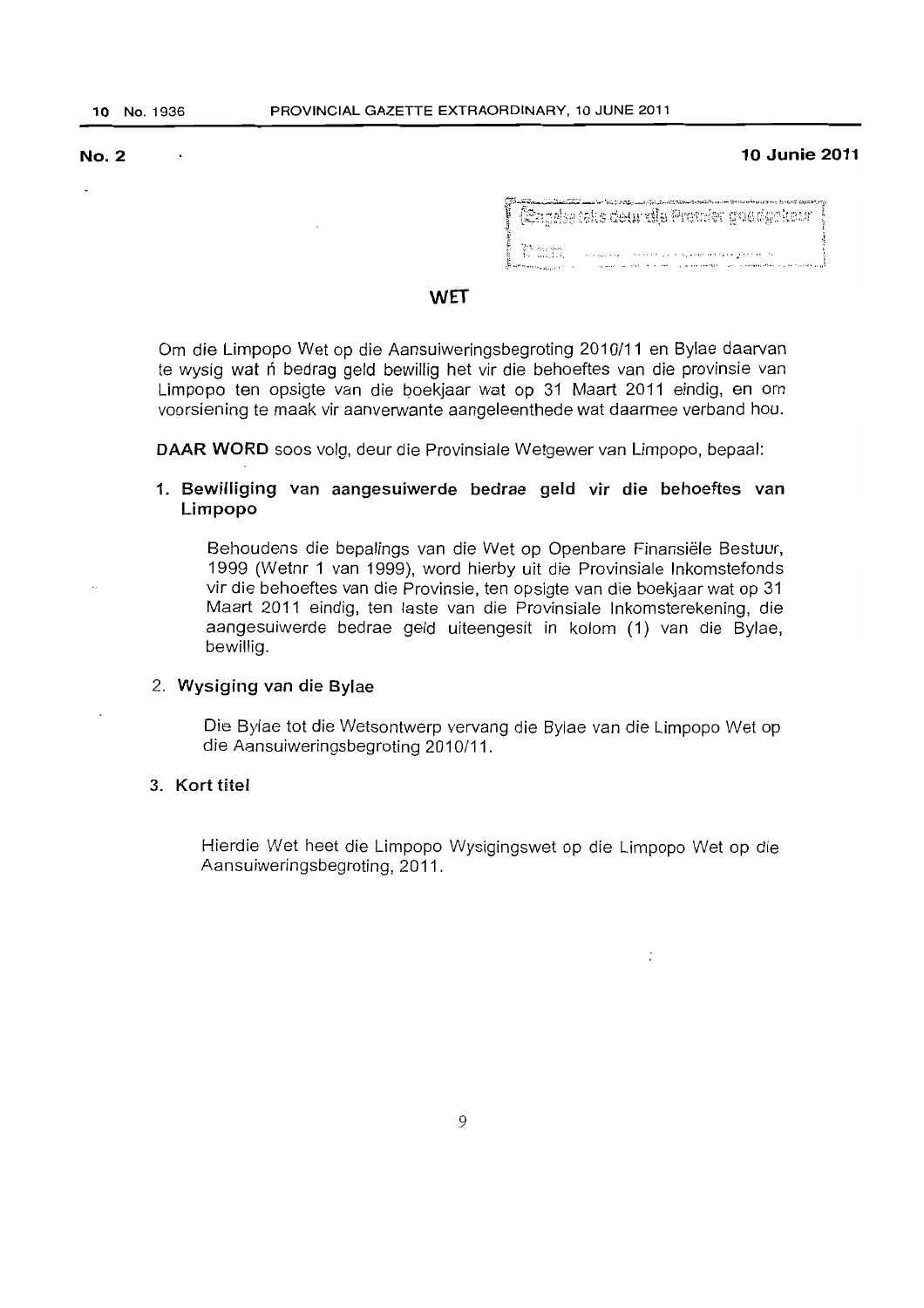|--|--|

| Pos | Beskrywing                                                                                                                                                                                                                                                                                                                                  | Aansuiwerings    |           | Wysigingsaansui   |
|-----|---------------------------------------------------------------------------------------------------------------------------------------------------------------------------------------------------------------------------------------------------------------------------------------------------------------------------------------------|------------------|-----------|-------------------|
|     | R'000                                                                                                                                                                                                                                                                                                                                       | begroting        | Wysigings | werings Begroting |
|     |                                                                                                                                                                                                                                                                                                                                             |                  |           |                   |
| 1   | Kantoor van die Premier<br>Doelwit: Om goeie regering en volhoubare ontwikkeling binne die<br>Provinsiale-administrasie te verseker deur die departemente by te<br>staan om hul bestuursplanne te implementeer, om transformasie<br>in die staatsdiens te verseker en dat dienslewering verbeter word.                                      | 505,272          | (9,733)   | 495,539           |
|     | 1. Administrasie<br>Om<br>administratiewe<br>ondersteuning<br>die<br>Premier,<br>aan<br>Uitvoerenderaad en die Direkteur-Generaal te bied, om hul in staat<br>te stel om hul wetgewende en toesighoudende funksie te vervul ten                                                                                                             | 135.514          | (6, 812)  | 128,702           |
|     | 2. Institutionele Ontwikkeling<br>provinsiale<br>departemente ten<br>aansien<br>transversale<br>van<br>korporatiewe aangeleenthede om transformasie in die openbare<br>sektor te versterk.                                                                                                                                                  | 118.592          | 430       | 119,022           |
|     | 3. Beleid en Bestuur<br>Om beleide en strategie, strategies te bestuur om sodoende<br>volhoubare provinsiale groei en ontwikkeling te verseker.                                                                                                                                                                                             | 251,166          | (3,351)   | 247,815           |
| 2   | Provinsialewetgewer<br>Doelwit: Om die toesighoudenderol oor die uitvoerendebeen van<br>die regering uit te oefen, en administratiewe ondersteuning aan die<br>politieke partye wat in die Wetgewer verteenwoordig is te voorsien<br>en ook om doeltreffendebestuur en -ondersteuning aan Lede van<br>die Wetgewer van Limpopo te voorsien. | 202,199          | (2,000)   | 200,199           |
|     | 1. Administrasie<br>Om beleidstellings ten opsigte van bestuur van die Wetgwer te<br>formuleer en uit te voer, die bevordering en handhawing inter<br>padementere verhoudings en die verskaffing van sekretariele                                                                                                                           | 65,747           | (2,000)   | 63.747            |
|     | dienste aan die voorsittende beamptes.                                                                                                                                                                                                                                                                                                      | 65.747           |           | 65,747            |
|     | 2.Fasiliteite vir Lede en Politieke Partye<br>Om voorsiening te maak vir die vergoeding, telefoon fasiliteite en<br>vervoereise van Lede en die betaling van kiesafdelingstoelae.                                                                                                                                                           | 91,204           | (2,000)   | 89,204            |
|     | 3. Parlementêredienste (Operasionele en Vasgestelde<br>Ondersteuning)<br>Om dienste verwant aan die verrigting van die kernsake wat die                                                                                                                                                                                                     | 91.204<br>45,248 | 2,000     | 91,204<br>47,248  |
|     | Huisprosedures, produksie van Hansard en taaldienste te<br>voorsien.                                                                                                                                                                                                                                                                        |                  |           |                   |

 $\hat{\mathcal{A}}$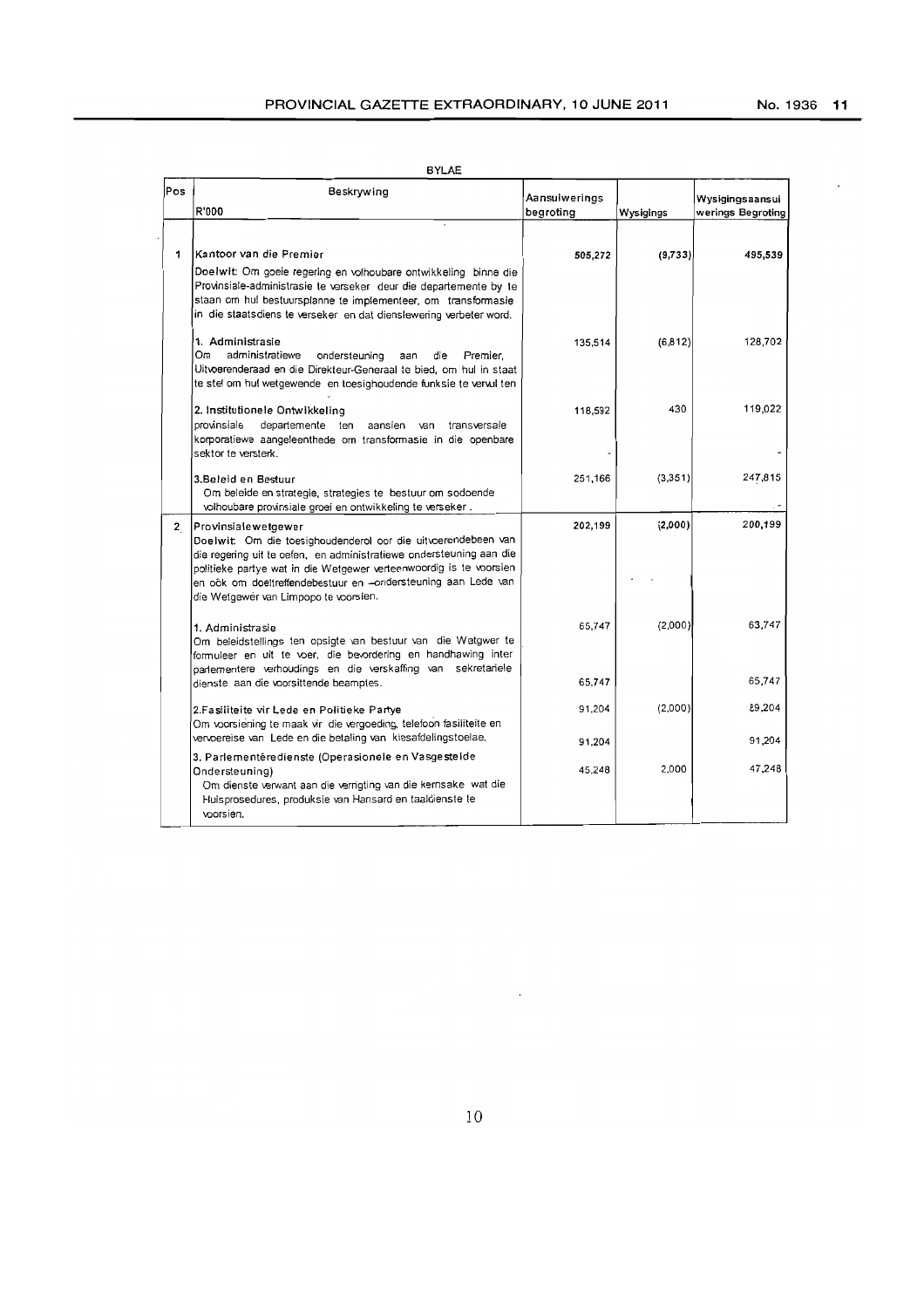|   |                                                                                                                                                                                                                                                                                                                                                           | 19,440,679 | 112,155   | 19,552,834 |
|---|-----------------------------------------------------------------------------------------------------------------------------------------------------------------------------------------------------------------------------------------------------------------------------------------------------------------------------------------------------------|------------|-----------|------------|
| 3 | Onderwys<br>Doelwit: Die verskaffing van kwaliteit lewenslang eonderwys en<br>opleiding, wat kundige, produktiewe en mense met veeldoelige<br>vaardighede sal produseer.                                                                                                                                                                                  |            |           |            |
|   | 1. Administrasie<br>Om die oorkoepelende bestuur te voorsien vir die Onderwysstelse.                                                                                                                                                                                                                                                                      | 1,184,592  |           | 1,184,592  |
|   | 2.Openbare gewoneskoolonderwys<br>Om openbare gewone onderwys te verskaf vanaf grade 1 tot 12.                                                                                                                                                                                                                                                            | 16,719,912 | 122,155   | 16,842,067 |
|   | 3.Onafhanklikeskole se subsidies<br>Om onafhanklikeskole te ondersteun.                                                                                                                                                                                                                                                                                   | 100,663    |           | 100,663    |
|   | 4. Openbare spesiales koolonderwys<br>Om verpligte openbare onderwys in spesialeskole te voorsien.                                                                                                                                                                                                                                                        | 251,564    | 7,169     | 258,733    |
|   | 5. Verdere Onderwys en Opleiding<br>Om Verdere Onderwys en Opleiding te voorsien by openbare VOO-<br>kolleges in ooreenstemming met die Wet op Verdere Onderwys en<br>Opleiding. Waarvan: Voorwaardelike Toelae: Verdere Onderwys en<br>Opleidings Koleges Sektor Rekapitalisasie                                                                         | 442,127    |           | 442,127    |
|   | 6.Volwasse-Basiese Onderwys en Opleiding<br>Om Volwasse-Basiese Onderwys en Opleiding (VBOO) te<br>voorsien in ooreenstemming met die Wet op Volwasse-Basiese<br>Onderwys en Opleiding.                                                                                                                                                                   | 140,366    | (7, 169)  | 133,197    |
|   | 7. Vroeë-kinderjaarontwikkeling<br>Om Vroeë-kinderjaar ontwikkeling op die Graad R en vroeëre<br>vlakke te voorsien in ooreenstemming met Witsknf 5.                                                                                                                                                                                                      | 237,423    | (10,000)  | 227,423    |
|   | 8. Hulp- en Verbandhoudendedienste<br>Om die onderwysinstellings te voorsien van ondersteuning en<br>eksteme eksamen dienste.                                                                                                                                                                                                                             | 364,032    |           | 364.032    |
| 4 | Landbou<br>Om te strewe daama om leiding te neem in<br>Doelwit:<br>landbouontwikkeling en om sodoende te verseker dat daar<br>huishoudelike voedselsekuriteit is en dat gesonde ekonomiese<br>groei deur ontwikkeling van landbou in die Provinsie, plaasvind.<br>Nog 'n verdere doelwit is om die toeganklikheid tot bronne vir<br>landbou ontwikkeling, | 1,394,552  | (32, 389) | 1,362,163  |
|   | 1. Administrasie<br>Om administratiewe hulpbronbestuur, politiekeleierskap, Menslike<br>Hulpbronbestuur te voorsien en die doeltreffende beplanning en<br>monitering van departementelebegrotings te verseker.                                                                                                                                            | 270,239    | (6, 512)  | 263,727    |
|   | 2. Volhoubare Hulpbronbestuur<br>Om die landbou-infrastruktuurontwikkeling en onderhoud daarvan<br>te vergemaklik                                                                                                                                                                                                                                         | 91,318     | (18, 212) | 73,106     |
|   | 3. Boerondersteuning en Ontwikkeling<br>Om dienslewering in verskillende distrikte te verseker                                                                                                                                                                                                                                                            | 763,217    | (9,657)   | 753,560    |
|   | 4. Veeartsenydienste<br>Om Veeartsenydienste te voorsien aan kliënte om sodoende<br>gesonde diere asook die welsyn van die mense van Suid-Afrika te<br>verseker.                                                                                                                                                                                          | 32,958     | (300)     | 32,658     |
|   | 5. Tegnologiesenavorsing en Ontwikkelingsdienste<br>Om landbounavorsing en geskikte tegnologieë te vergemaklik en<br>om inligtingbestuursdienste te voorsien.                                                                                                                                                                                             | 40,706     | 2.742     | 43,448     |
|   | 6. Landbou Ekonomie<br>Om die transformasie van projekte en die bates van<br>staatseiendom te koördineer en te vergemaklik                                                                                                                                                                                                                                | 130,952    |           | 130,952    |
|   | 7. Gestruktureerde Landbouopleiding                                                                                                                                                                                                                                                                                                                       | 65,162     | (450)     | 64,712     |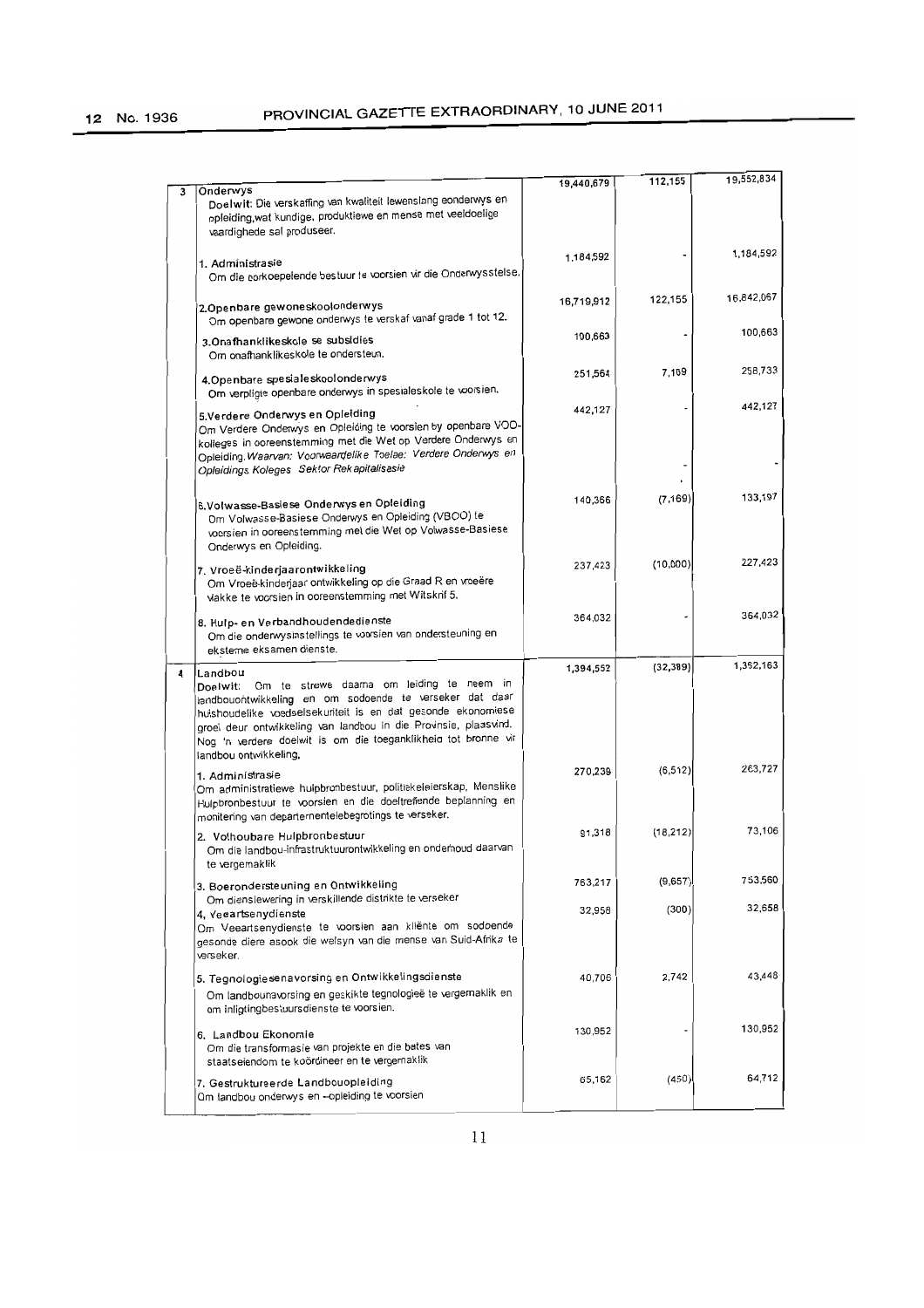| 5 | Provinsiale<br>Tesourie                                                                                                                                                                                                                                                                                               | 388,609 | (24, 984) | 363,625 |
|---|-----------------------------------------------------------------------------------------------------------------------------------------------------------------------------------------------------------------------------------------------------------------------------------------------------------------------|---------|-----------|---------|
|   | Doelwit : Om goeie bestuur, geeintigreerde beplanning en<br>volhoubare ontwikkeling binne die provinsiale administrasie te<br>verseker deur departemnte by te staan met die implementering van<br>hul bestuursplanne en om te verseker dat daar transformasie van<br>openbare dienste en verbeterde dienslewering is. |         |           |         |
|   | 1. Administrasie                                                                                                                                                                                                                                                                                                      | 112,734 | (8, 178)  | 104,556 |
|   | kwaliteit<br>Die<br>'n<br>voorsiening<br>handhawing<br>van<br>en<br>ondersteuningsdienste aan die Minister en die provinsiale tesourie<br>gesonde finansiele<br>administrasie,<br>met betrekking<br>tot<br>Aanvoerketting Bestuur, Hulpdienste, Menslike Hulpbronbestuur en<br>Administrasie.                         |         |           |         |
|   | 2. Volhoubare Hulpbronbestuur                                                                                                                                                                                                                                                                                         | 39.053  | (6, 569)  | 32,484  |
|   | Die voorsiening van profesionele advies en ondersteuning aan die<br>Plaaslike Regering, ekonomiese ontleding, Belastingsbeleid,<br>Openbare Finansieel bestuur en die die administrasie van die<br>provinsiale en munisipale begroting en uitgawe.                                                                    |         |           |         |
|   | 3. Bates en Lastebestuur.                                                                                                                                                                                                                                                                                             | 129,778 | (13,655)  | 116.123 |
|   | Om die Staat se bates, laste en aanvoerketing bestuur in die<br>provinsiale departemente en munisipaliteite te bestuur.                                                                                                                                                                                               |         |           |         |
|   | 4. Finansiele Bestuur.                                                                                                                                                                                                                                                                                                | 107,044 | 3.418     | 110,462 |
|   | Om die rekenkundige dienste te bepaal en die ontwikkeling van<br>provinsiale departemente en munisipaliteite.                                                                                                                                                                                                         |         |           |         |
| 6 | Ekonomiese Ontwikkeling, Omgewing en Toerisme<br>Doelwit:                                                                                                                                                                                                                                                             | 871,535 |           | 871,535 |
|   | n Hoofbydraer tot die innovasies en oplossings van volhoubare<br>ekonomiesegroei.                                                                                                                                                                                                                                     |         |           |         |
|   | 1: Administrasie<br>Om die administrasie van strategiesebestuur, kommunikasie en<br>distriksdienste te verseker.                                                                                                                                                                                                      | 280,385 | (5,865)   | 274,520 |
|   | 2. Ekonomiese Ontwikkeling<br>Om die Ekonomiese Ontwikelling te volhou deur gedeelde<br>vennootskap, om ekonomiesegroei op te wek ndeur<br>nywerheidsontwikelling, hande- en beleggingsbevordening en om 'n<br>billike, maatskaplik verantwoordelike besigheidsomgewing wat<br>voorspelbaarheid in ag te neem.        | 330.646 | (159)     | 330.487 |
|   | 3. Omgewingsake<br>Om die ontwikkeling, bevordening en beheer van die<br>omgewingsaktiwieteite in die provinsie te verseker.                                                                                                                                                                                          | 165,103 | 5,531     | 170,634 |
|   | 4. Toerisme<br>Om die ontwikkeling, bevordering en beheer van die<br>toensmeaktiwieteite in die provinsie te verseker.                                                                                                                                                                                                | 95,401  | 493       | 95,894  |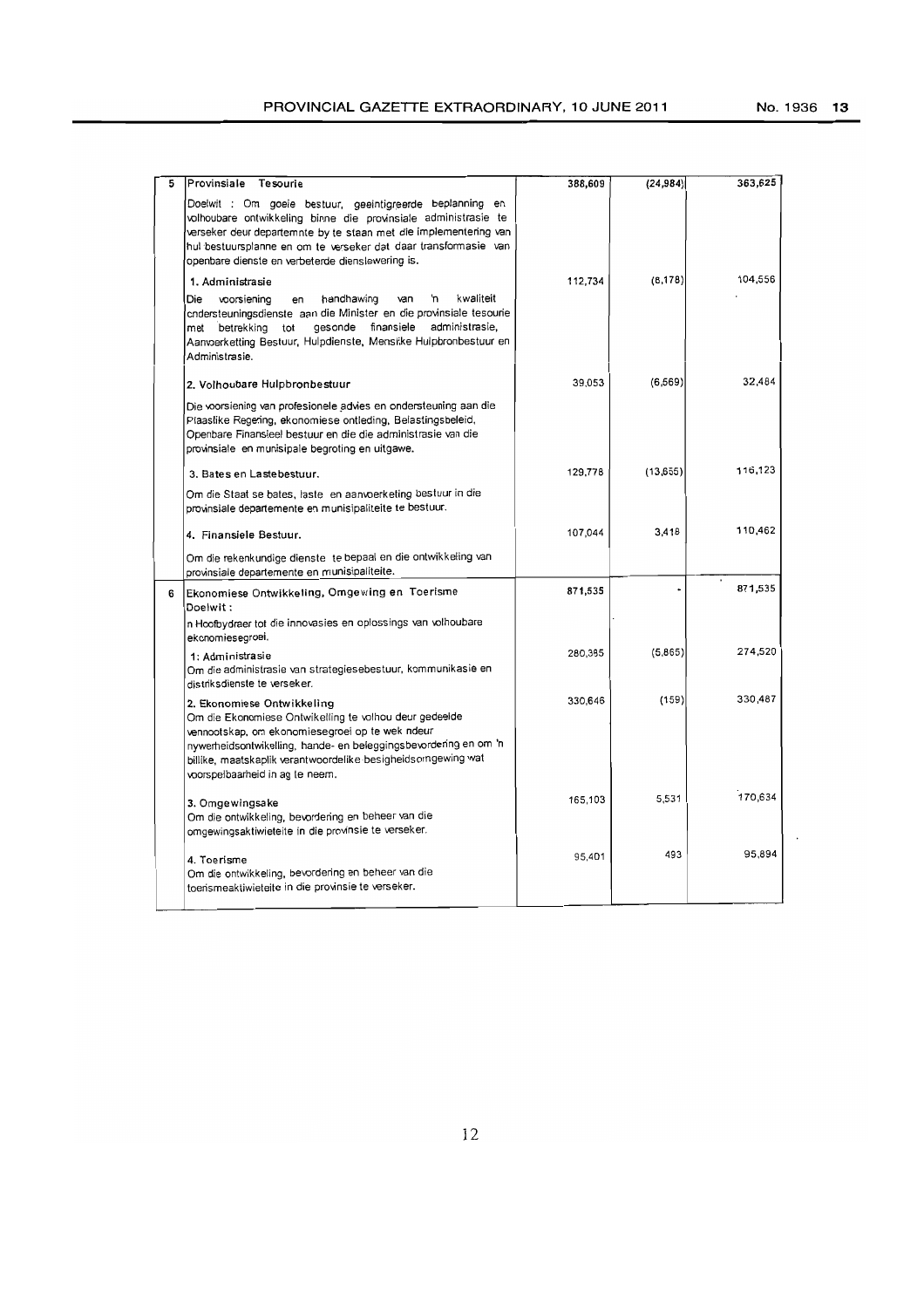J.

 $\overline{a}$ 

 $\cdot$ 

|   |                                                                                                                                                                                                                                                                                     |            |           | 10,644,084           |
|---|-------------------------------------------------------------------------------------------------------------------------------------------------------------------------------------------------------------------------------------------------------------------------------------|------------|-----------|----------------------|
| 7 | Gesondheid<br>Doelwit: Om Gesondheid en aanverwantedienste kragtens<br>wetgewing, te lewer.                                                                                                                                                                                         | 10,704,084 | (000, 00) |                      |
|   | 1. Administrasie<br>Om die strategiesebestuur en oorkoepelende administrasie van<br>die Departement van Gesondheid, uit te voer                                                                                                                                                     | 262,141    | (14,000)  | 248,141              |
|   | 2. Distriks-gesondheidsdienste<br>Om Primêre Gesondheidsdienste(Wet 63 van 1997) te verskaf en<br>ook Distrik-hospitaaldienste                                                                                                                                                      | 5,644,961  | (97, 786) | 5,547,175<br>522,386 |
|   | 3. Mediesenood-dienste<br>Die verskaffing van voor-hospitalisering Mediesenood-dienste,<br>insluitend inter-hospitaaloorplasings en beplande- pasiënte<br>vervoer.                                                                                                                  | 522,386    |           |                      |
|   | 4. Provinsiale-hospitaaldienste<br>Die verskaffing van toeganklike en geskikte hospitaaldienste en<br>doeltreffende algemene gespesialiseerde-rehabilitasie dienste en<br>om ook 'n platform vir die opleiding van professionele persone in<br>gesondheid asook navorsing, te wees. | 1,211,096  | 70,000    | 1,281,096            |
|   | 5. Sentrale-hospitaaldienste<br>Om 'n strategie vir distrik-gesondheidsdienste te ontwikkel, die<br>oorplasing en oordrag van dienste aan munisipaliteite te koördineer,<br>'n doeltreffende distriks-bestuurstelsel te ontwikkel en om toegang<br>tot klinieke te verbeter         | 955,650    | 10,000    | 965,650              |
|   | 6. Gesondheidwetenskappe en Opleiding<br>Die verskaffing van opleiding- en ontwikkelingsgeleenthede vir die<br>werklike, asook potensiële werknemers van die Departement van<br>Gesondheid                                                                                          | 400,578    | (13,000)  | 387,578              |
|   | 7. Gesondheidsorg-ondersteuningsdienste<br>Om ondersteuningsdienste te lewer soos benodig deur die<br>Departement om sy doelwit te verwesenlik                                                                                                                                      | 796,904    | (17,000)  | 779,904              |
|   | 8. Gesondheidsfasiliteitebestuur<br>Om kapitaalbeplanning te verskaf asook die ontwikkeling van<br>infrastruktuur aan aanvaarbare gesondheidsfasiliteite, onderhou van<br>gesondheidsfasiliteite en om dit in 'n diensbare stand te hou                                             | 910,368    | 1,786     | 912,154              |
| 8 | Paaie en Vervoer<br>Doelwit: Om 'n geïntegreerde multimodale vervoerstelsel<br>en<br>gepaste infrastruktuur te ontwikkel, te koordineer, te implementeer,<br>te bestuur en te onderhou.                                                                                             | 3,440,314  |           | 3,440,314            |
|   | 1. Administrasie<br>Om oorkoepelende bestuur en administratiewe ondersteuning<br>aan die Departement te verskaf.                                                                                                                                                                    | 475,984    | (7, 732)  | 468,252              |
|   | 2. Vervoer infrastruktuur<br>Doelwit: Die voorsiening en handhawing van die provinsaile                                                                                                                                                                                             | 1,513,696  | 15,265    | 1,528,961            |
|   | netwerk wat aan gepaste standaarde voldoen.<br>3. Vervoer Funksionering<br>Om die voorsiening van openbare vervoerdienste en die<br>infrastruktuur te beplan, te reguleer en te fasiliteer.                                                                                         | 642,990    | (15,938)  | 627,052              |
|   | 4. Vervoer Regulasies<br>Om 'n gepaste gemagtigde en veilige vervoer omgewing te skep<br>asook die vorsiening van 'n professionele effektiewe diens aan<br>alle kliente en om inkomste generening te verhoog.                                                                       | 386,311    | 8,405     | 394,716              |
|   | 5. Gemeenskapsgebaseerde Programme                                                                                                                                                                                                                                                  | 421,333    |           | 421,333              |
|   | Die algemene beheer en onderseuning van die Tak, om 'n nuwe<br>prograam en projekte te ontwikkel, kontrakteursontwikkeling,<br>opleidingsprogramme met begrip van internskap en koördinasie<br>van die UOW se rolspelers en die monitering van die<br>prestasieaanwysers.           |            |           |                      |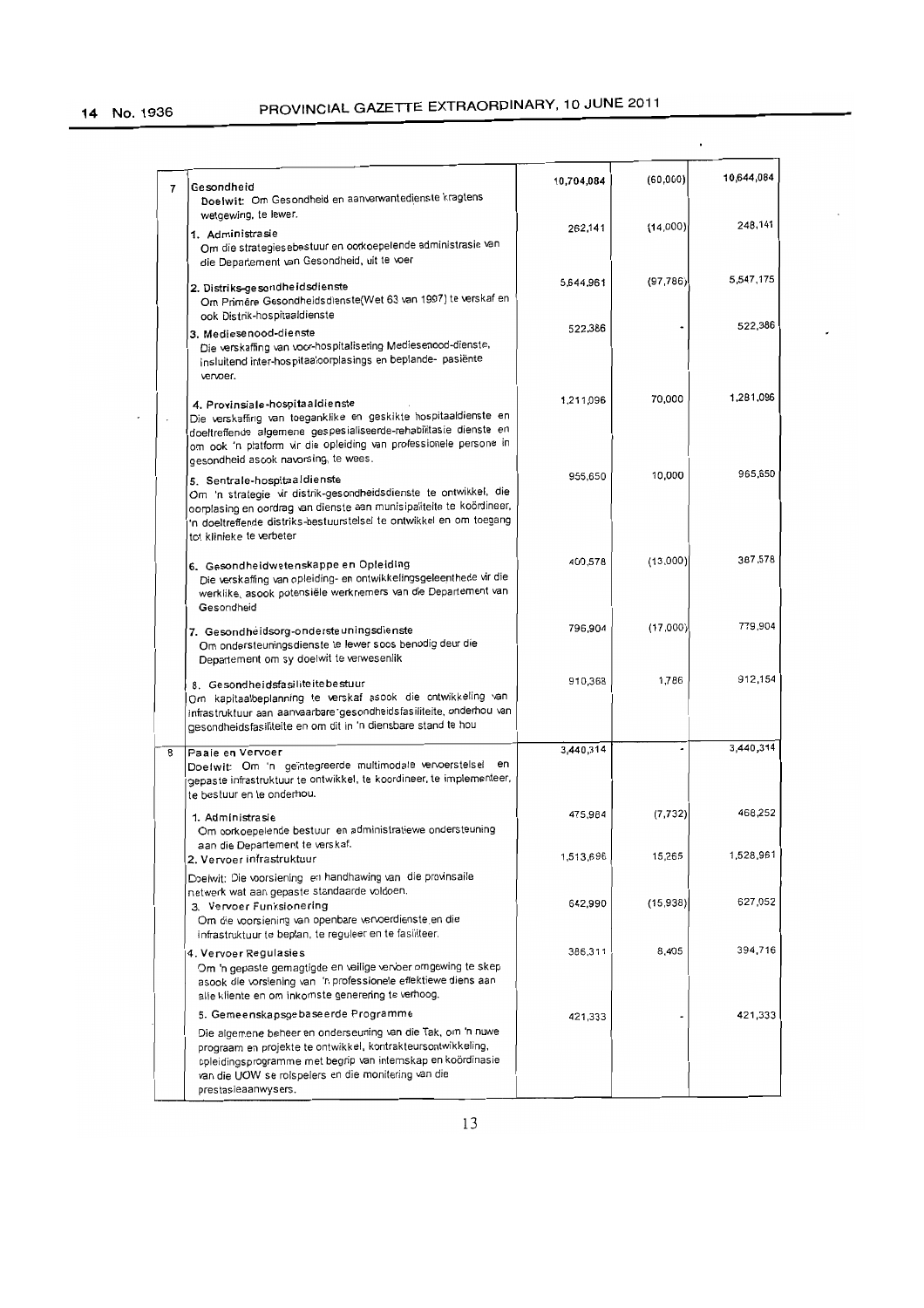$\frac{1}{2}$ 

| Pos | Beskrywing                                                                                                                                                                                                                                                                                                         | Aansuiwerings<br>begroting | Wysigings | Wysigingsaansui<br>werings Begroting |
|-----|--------------------------------------------------------------------------------------------------------------------------------------------------------------------------------------------------------------------------------------------------------------------------------------------------------------------|----------------------------|-----------|--------------------------------------|
|     | R'000                                                                                                                                                                                                                                                                                                              |                            |           |                                      |
| 9   | Openbarewerke<br>Doelwit: Om die provinsialepaaie, -geboue en eiendom te bestuur<br>deur die mobilisering en optimale benutting van hulpbronne vir<br>doeltreffende, verantwoordbare en kliëntgerigte dienslewering                                                                                                | 780,783                    | 1.269     | 782,052                              |
|     | 1. Administrasie<br>Om ondersteuningsdienste aan die kernfunksies van die<br>Departement te voorsien deur die volgende subprogramme: bestuur,<br>korporatiewedienste, programondersteuning en hulpbronbestuur                                                                                                      | 262,988                    | 18,450    | 281,438                              |
|     | 2. Openbarewerke<br>Om die provinsialegeboue te bestuur en aan die Provinsie se<br>eiendomsbehoeftes te voorsien                                                                                                                                                                                                   | 499.503                    | (19,050)  | 480,453                              |
|     | 3. Uitgebruide Openbare Werke Program<br>Die algemene beheer en onderseuning van die Tak, om 'n nuwe<br>prograam en projekte te ontwikkel, kontrakteursontwikkeling,<br>opleidingsprogramme met begrip van internskap en koördinasie<br>van die UOW se rolspelers en die monitering van die<br>prestasieaanwysers. | 18,292                     | 1,869     | 20,161                               |
| 10  | Veiligheid, Sekuriteit en Skakeling                                                                                                                                                                                                                                                                                | 55,712                     | 362       | 56,074                               |
|     | 1. Administrasie                                                                                                                                                                                                                                                                                                   |                            |           |                                      |
|     | Om die oorkoeplendebestuur van die Departement uit te voer                                                                                                                                                                                                                                                         | 30.337                     |           | 30,337                               |
|     | 2. Burgerlike Oorsig<br>Om werkswinkels oor wetgewende raamwerk aan te bied, staande                                                                                                                                                                                                                               | 9,760                      |           | 9.760                                |
|     | 3. Monitering en Voorspraak<br>Om slypskole oor die struktuur van die wetgewer, vasteordereëls en<br>regulasies aan te bied en om middele tot monitering te ontwikkel<br>en om aandag te gee aan die klagtes wat ontvang word                                                                                      | 15.615                     | 362       | 15,977                               |
| 11  | Plaaslikeregering en Behuising<br>Doelwit: Om bevoegdheid te gee aan die plaaslikesfeer van                                                                                                                                                                                                                        | 1,898,687                  | 108,489   | 2,007,176                            |
|     | 1. Administrasie<br>Beleidsformulering deur die LUR, die HvD en ander lede van die                                                                                                                                                                                                                                 | 247,208                    | (21, 400) | 225,808                              |
|     | 2. Behuising<br>Om die huisverskaffingsproses te administreer, inligting te                                                                                                                                                                                                                                        | 1,325,445                  | 129,752   | 1,455,197                            |
|     | Plaaslikeregering en Behuising<br>Doelwit: Om bevoegdheid te gee aan die plaaslikesfeer van<br>regering en om dit te moniteer, om 'n omgewing te skep waarin                                                                                                                                                       | 326,034                    | 137       | 326,171                              |

14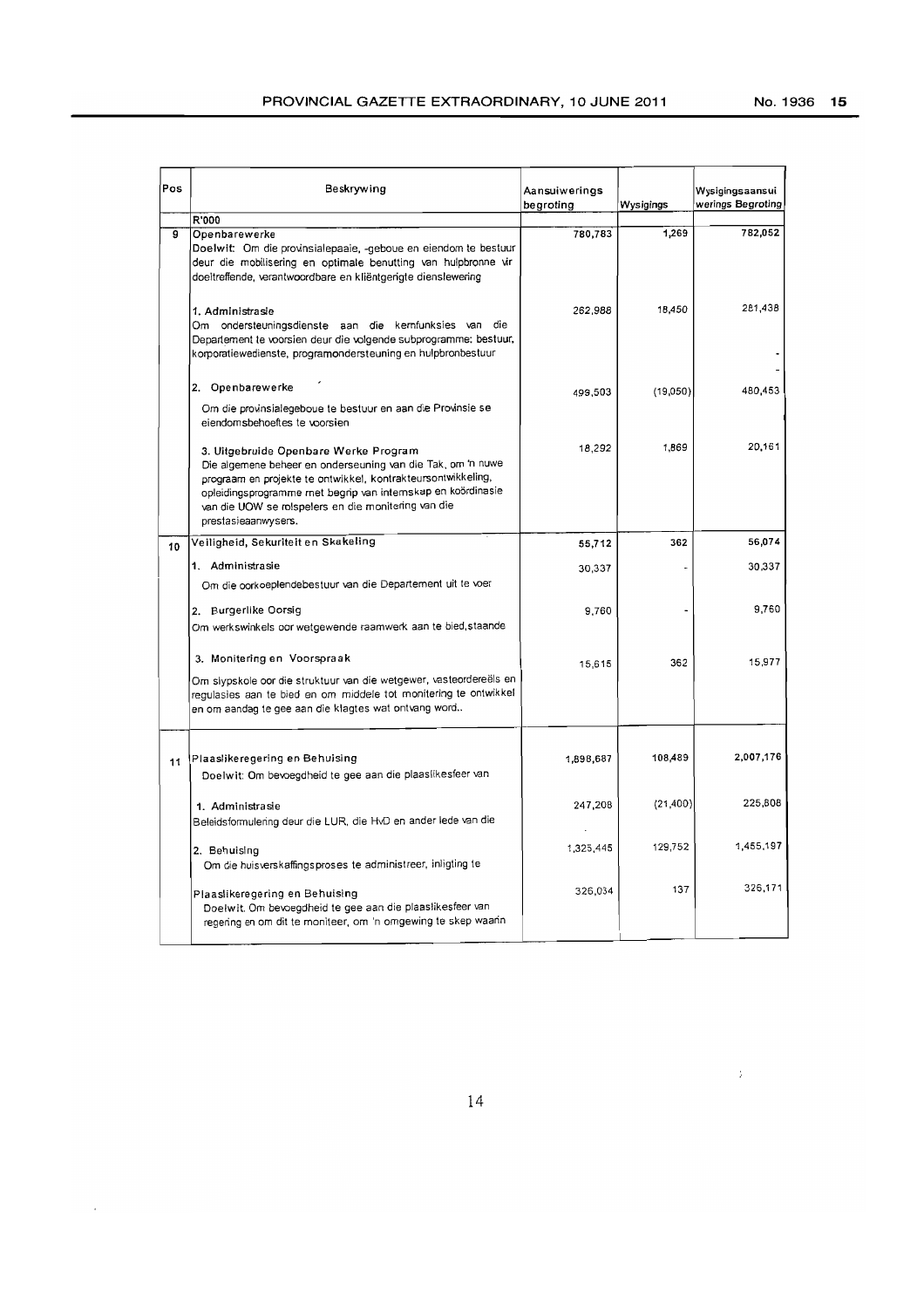| 12 | Maatskaplikeontwikkeling                                                                                                       | 1,105,216  | 40,000  | 1,145,216  |
|----|--------------------------------------------------------------------------------------------------------------------------------|------------|---------|------------|
|    | Doelwit Om die Departement in staat te stel om die hooffunksies                                                                |            |         |            |
|    | verskaffing<br>maatskaplikebystand<br>die<br>van<br>en<br>SOOS<br>Maatskaplikesekuniteit, uit te voer en ook die versorging en |            |         |            |
|    | ondersteuning te bevorder asook die uitwissing van armoede                                                                     |            |         |            |
|    | 1. Administrasie                                                                                                               | 302.435    | 15,050  | 317,485    |
|    | Om al die strategiese bestuur en ondersteuningsdienste te verskaf.                                                             |            |         |            |
|    |                                                                                                                                |            |         |            |
|    | 2. Maatskaplike-weisynsdienste<br>Om distrik en sub-distrik administratiewe, professionele sorg en                             | 640,694    | 34,450  | 675,144    |
|    | finansiele aan die armes en kwesbares.                                                                                         |            |         |            |
|    |                                                                                                                                |            |         | 152,587    |
|    | 3. Ontwikkeling- en Ondersteuningsdienste<br>Om by te dra tot tot die instaatstel van die omgewing waarin die                  | 162,087    | (9,500) |            |
|    | gemeenskappe gemobiliseer kan word om deel te neem aan die                                                                     |            |         |            |
|    | maatskaplike ontwikkelingsprosesse.                                                                                            |            |         |            |
| 13 | Sport, Kuns en Kultuur                                                                                                         | 272,537    |         | 272,537    |
|    | Doelwit: Om eenheid in verskillendheid te bevorder deur die                                                                    |            |         |            |
|    | voorsiening van dienste vir volhoubare ontwikkeling van sport,                                                                 |            |         |            |
|    | kuns, kultuur en die erfenis in Limpopo                                                                                        |            |         |            |
|    | 1. Administrasie                                                                                                               | 80,204     |         | 80.204     |
|    | Om die oorkoepelendebestuur van die Departement uit te voer                                                                    |            |         |            |
|    |                                                                                                                                |            |         | 31.721     |
|    | 2. Kultuursake<br>Om kuns en kultuurleaangeleentehede te bevoer en te                                                          | 31,721     |         |            |
|    | vergemaklik.                                                                                                                   |            |         |            |
|    |                                                                                                                                |            |         |            |
|    | 3. Biblioteekdienste<br>Staan die plaaslike biblioteek hoofde by om 'n openbare                                                | 92,733     |         | 92,733     |
|    | biblioteekdiens te lewer, asook om Argiefdienste aan die provinsie                                                             |            |         |            |
|    | te verskaf                                                                                                                     |            |         |            |
|    | 4. Sport en Ontspanning                                                                                                        | 67,879     |         | 67.879     |
|    | Om sport en ontspanning te bevorder en te vergemaklik                                                                          |            |         |            |
|    | Die Bedrag geld om voor te begroot                                                                                             | 41,060,179 | 133,169 | 41,193,348 |

**This is to certify that this Act has complied With the Standing Rules and Orders of the** House and was thus adopted by th<u>e H</u>onoµrable **House on** thi~L ........ " ..... **Day** of\.~ .. £\~X~

Signed: **A/C// al**e... Date: <u>ZDII JD3</u><br>SPEAKER OF THE LIMPOPO LEGISLATURE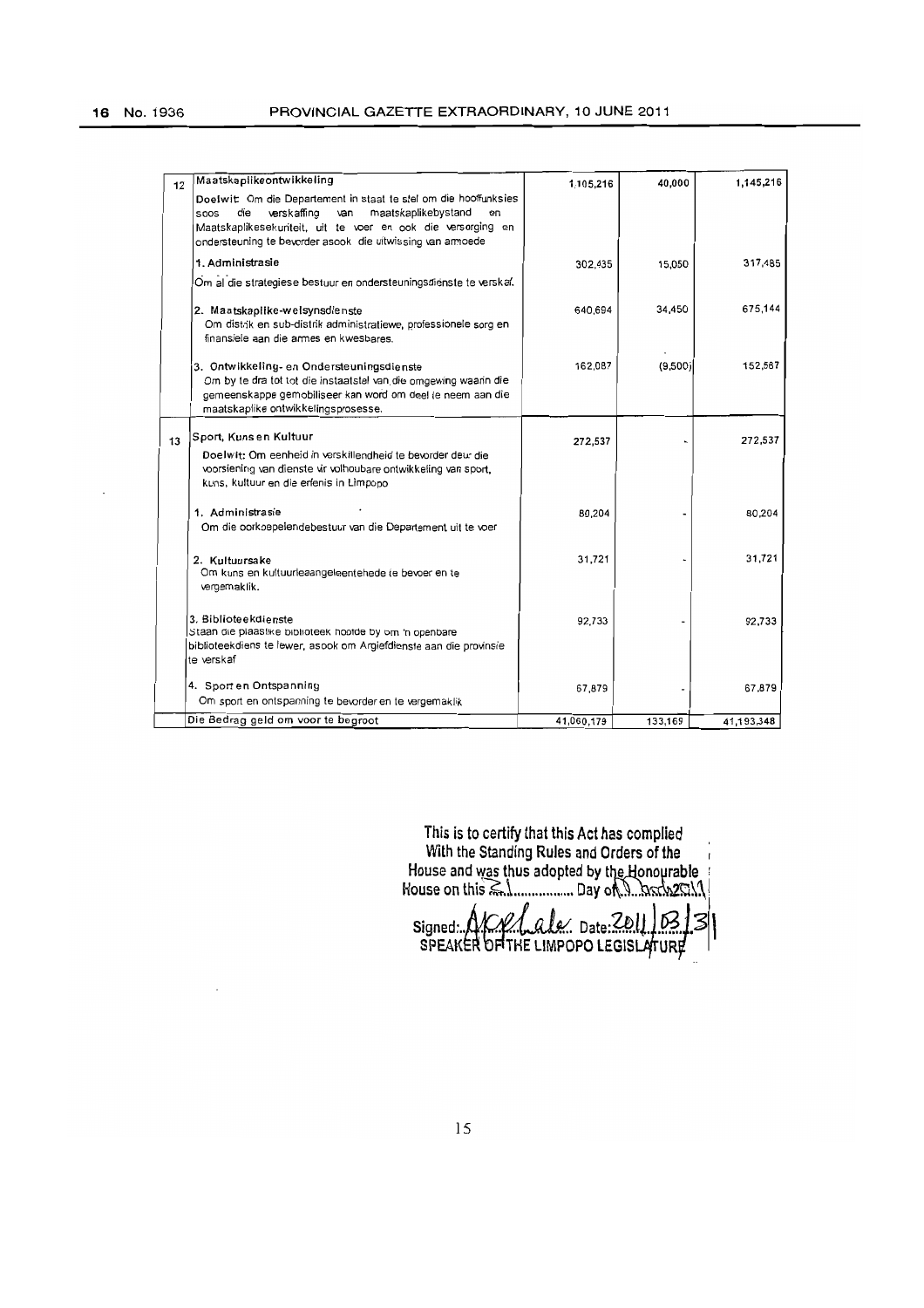### No.2

### **10 June** 2011

.,... .... ,,'  $\label{eq:2.1} \begin{split} \partial_{\mu}^{2} \psi_{\lambda\lambda}^{2} & \frac{1}{\sqrt{2}} \frac{\partial}{\partial \lambda} \psi_{\lambda}^{2} \\ \partial_{\mu}^{2} & = \partial_{\mu}^{2} \psi_{\lambda}^{2} \psi_{\lambda}^{2} + \frac{1}{2} \psi_{\lambda}^{2} \psi_{\lambda}^{2} \\ \partial_{\mu}^{2} & = \partial_{\mu}^{2} \psi_{\lambda}^{2} + \frac{1}{2} \psi_{\lambda}^{2} \psi_{\lambda}^{2} \\ \end{split}$  $\Omega_{\rm{max}}$  and  $\Omega_{\rm{max}}$  and  $\Omega_{\rm{max}}$ 

### **MOLAO**

Go fetoša Molao wa Dipeakanyetšo tša Ditekanyetšo tša Limpopo, 2010/11, Molao Ie Setule tsa wona, tseo di lekanyeditsego Ie go beakanyetsa palomoka ya tšhelete go dinyakwa tša Profense malebana le ngwaga wa ditšhelete wo o felago 31 Matšhe 2011, le go beakanyetša merero ya go lebene le tše.

KA GONA GO BEWA MOLAO ke Lekgotlatheramelao la Profense wa Limpopo, ka mo go latelago:

# 1. Tekanyetšo ya ditšhelete tšeo di beakanyeditšwego dinyakwa tša Profense

Go ya ka dipeakanyetso tsa Molao wa Taolo wa Matlotlo a Setshaba, Molao 1 wa 1999 (bjalo ka ge 0 fetositswe ke Molao 29 wa 1999), ka go realo go beakanvetšwa go tšwa go Sekhwama wa Ditseno sa Profense go dinyakwa tša Profense, malebana le ngwaga wa ditšshelete wo o felago ka 31 Matšhe 2011, bjalo ka tšhelete yeo e ntšhwago go Sekwama sa Ditseno sa Profense, dipalomoka tša ditšhelete tšeo di beakanyeditšwego ka ge di laetšwa ka go šetule yeo e fetošitšwego.

# 2. Phetoso ya Setule

Setule ya Molaokakanywa wo ka go realo e engwa lerato ke Setule ya Molao wa Dipeakanyetšo tša Ditekanyetšo wa Limpopo, 2010/11.

### 3. Thaetlele e kopana

Molao wo o tla bitšwa Molao-Phetošo wa Dipeakanyetšo tša Ditekanyetšo wa Limpopo, 2011.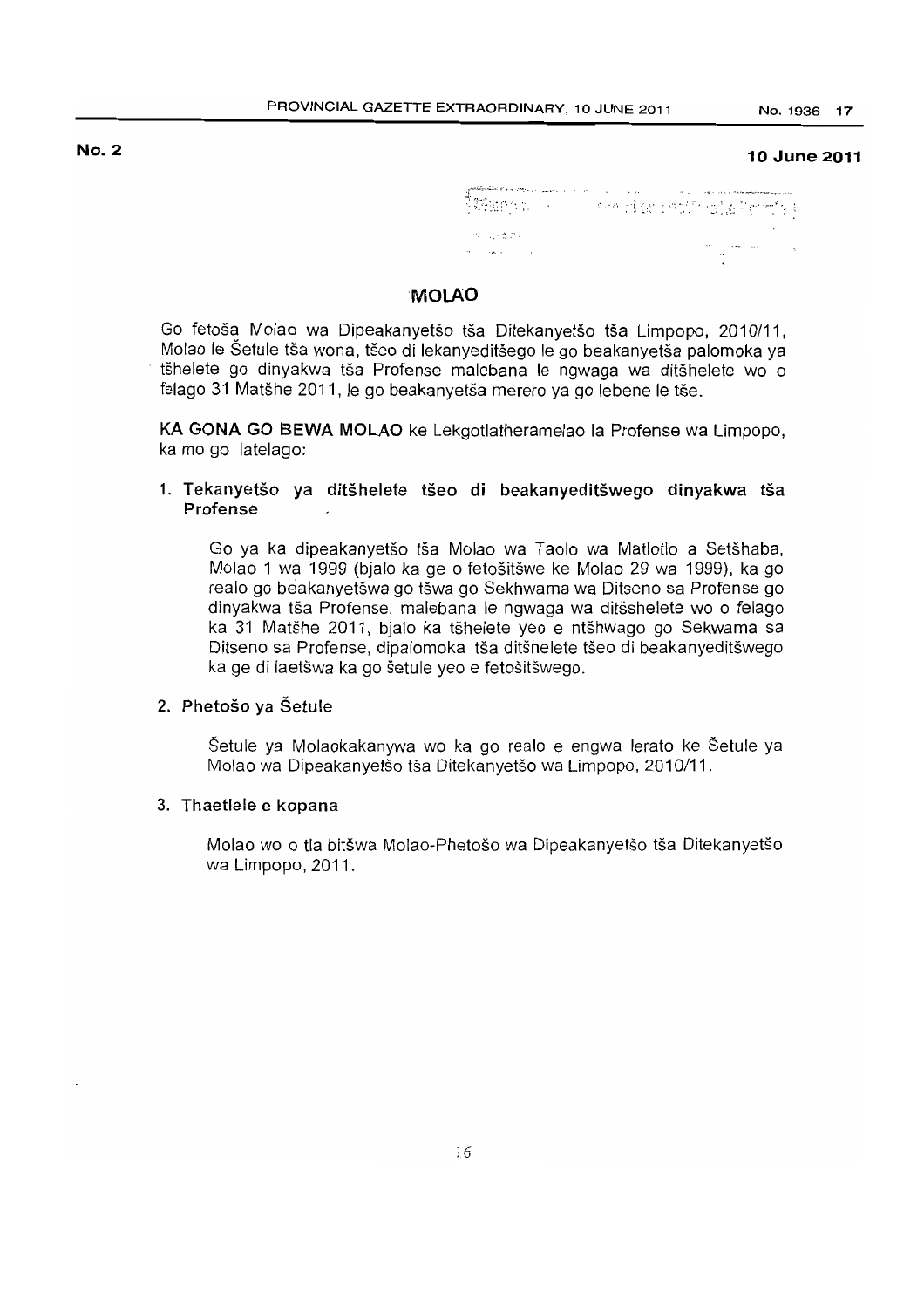| Kabo           | Tihaloso                                                                                                                                                                                                                                                                                                                              |                        |            | TekanyetŠo                    |
|----------------|---------------------------------------------------------------------------------------------------------------------------------------------------------------------------------------------------------------------------------------------------------------------------------------------------------------------------------------|------------------------|------------|-------------------------------|
|                |                                                                                                                                                                                                                                                                                                                                       | TekanyetŠo<br>PhetoŠwa |            | phetoŠwa ye e<br>fetoŠitŠwego |
|                | R'000                                                                                                                                                                                                                                                                                                                                 |                        | DiphetoŠwa |                               |
| 1              | Ofisi ya Tonakgolo<br>NEPO: Go netefatša pušo ye e lokilego, peakanyo ye e                                                                                                                                                                                                                                                            | 505,272                | (9,733)    | 495,539                       |
|                | lomagantšwego le tihabolio ye e matiafetšego ka go Tshepedišo ya<br>Profense ka go thuša dikgoro go phethagatša maano a tšona a<br>tshepedišo le go netefatša gore go na le diphetogo go ditirelo tša<br>setšhaba le kabo ye e kaonafetšego ya ditirelo.                                                                              |                        |            |                               |
|                | 1. Tshepedišo<br>Go aba thekgo ya tša merero ya taolo go Tonakgolo,<br>Lekgotlaphethišo Molaodi-Pharephare go phethagatša mešomo ya<br>bona ya peomelao le go bea leihlo go tšwetša pele pušo e kaone.                                                                                                                                | 135,514                | (6, 812)   | 128,702                       |
|                | 2. Tšwetšo pele ya Institšušene                                                                                                                                                                                                                                                                                                       | 118,592                | 430        | 119,022                       |
|                | Go kaonafatša kabo ya ditirelo ka tsela ya go matlafatša<br>diintitšušene le taolo ya phetogo.                                                                                                                                                                                                                                        |                        |            |                               |
|                | 3. Mananetshepedišo le Pušo<br>Go sepediša ka leano mananetshepedišo le mananeo go iša go<br>kgolo le tihabolloya profense.                                                                                                                                                                                                           | 251,166                | (3,351)    | 247,815                       |
| $\overline{2}$ | Lekgotlatheramelao la Profense<br>NEPO: Go phethagatša mošomo wa go bea leihlo go lekala-<br>phethišo la mmušo, go beakanyetša thekgo ya ditšhelete le<br>tshepedišo go mekgatlo ya dipolotiki yeo e emetšwego ka go<br>Lekgotlatheramelao le go beakanyetša taolo ya tshepedišo e<br>kaone le thekgo go maloko a Lekgotlatheramelao. | 202,199                | (2,000)    | 200,199                       |
|                | 1. Tshepedišo<br>Go hlama le go phethagatša leano-tshepedišo malebana le<br>tshepedišo le taolo ya Lekgotlatheramelao, go godiša le go boloka<br>dikamano tša dipalamente tša go fapafapana le go aba ditirelo tša<br>bongwaledi go basepediša-modiro tulong ya palamente.                                                            | 65,747                 | (2,000)    | 63,747                        |
|                | 2. Ditlabakelo tša Maloko le Mekgatlo ya Dipolotiki<br>NEPO: Go beakanyetša ditefelo tša megolo, kabo ya ditlabakelo<br>tša difoune le ditefelo tša ditshenygelo tša dinamelwa tša Maloko<br>le ditefelo tša diputseletšo tša dikarolokgetho.                                                                                         | 91,204                 | (2,000)    | 89,204                        |
|                | 3. Ditirelo tša Palamente (Thekgo ya Phethagatšo ya Mešomo<br>le Dinstitšušene)<br>Go beakanyetša ditshepedišo tšeo di amanago le phethagatšo ya<br>mošomo ya motheo yeo e akaretšago ditirelo tša tshepedišo ya<br>Ngwako, go tšweletša Hansard le ditirelo tša dipolelo.                                                            | 45,248                 | 2,000      | 47.248                        |

**ŠETULE**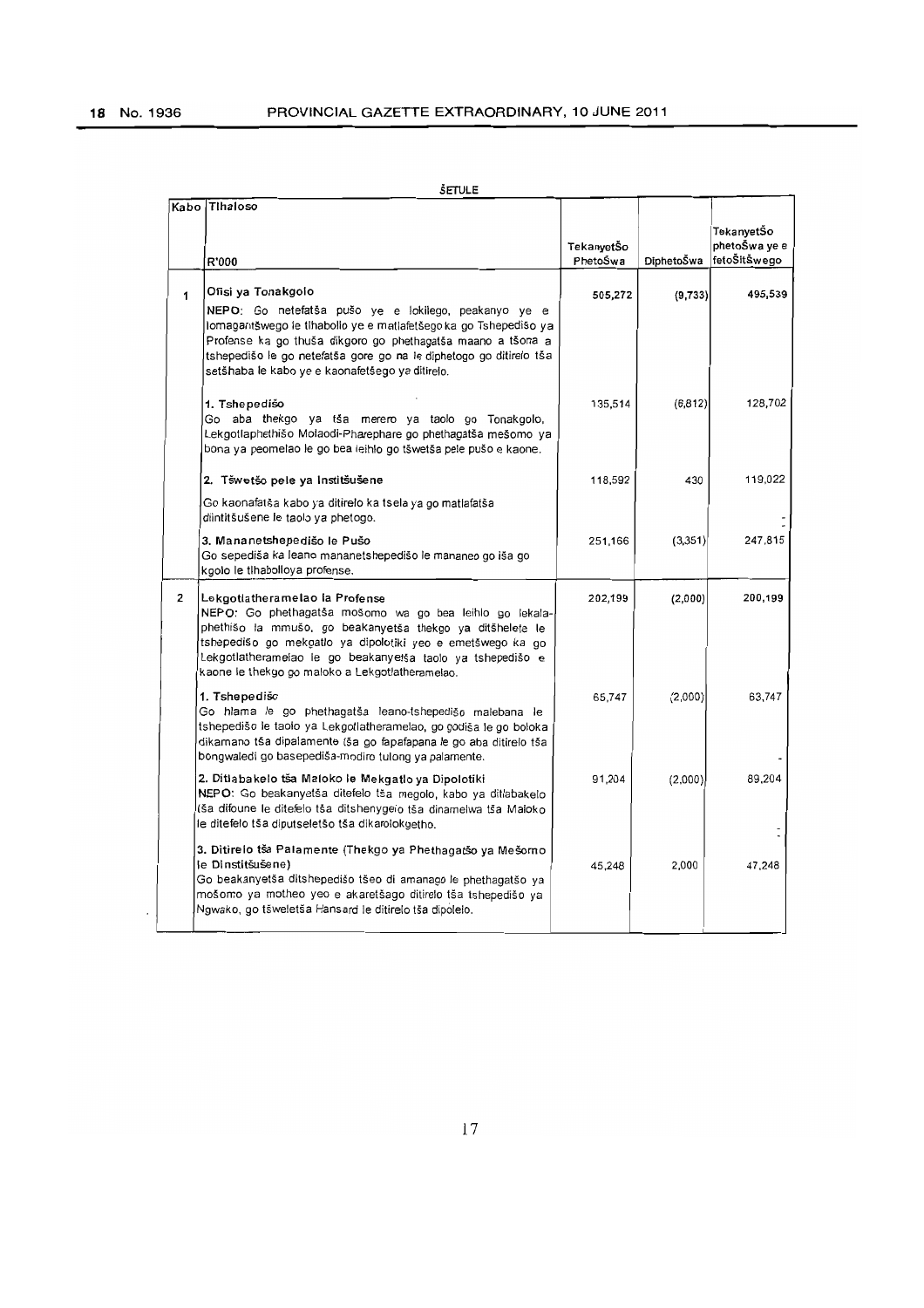$\ddot{\phantom{1}}$ 

| 3 | Thuto<br>NEPO: Go beakanyetša thuto ya bophelo ka moka le tlhahio ya go<br>tšweletša batho bao ba nago le mabokgoni a go otlologa, tsebo<br>yeo e tseneletšego le go šoma ka maatla.                                                                                                                                                                                                                                                                                                                                                           | 19,440,679 | 112,155   | 19,552,834 |
|---|------------------------------------------------------------------------------------------------------------------------------------------------------------------------------------------------------------------------------------------------------------------------------------------------------------------------------------------------------------------------------------------------------------------------------------------------------------------------------------------------------------------------------------------------|------------|-----------|------------|
|   | 1. Tshepedišo<br>Go beakanyetša taolo ka kakaretšo ya tshepedišo le thekgo go<br>lefapha la thuto.                                                                                                                                                                                                                                                                                                                                                                                                                                             | 1,184,592  |           | 1,184,592  |
|   | 2. Thuto go Dikolo sa Setšhaba tša Tlwaelo<br>Go beakanyetša thuto ya setšhaba ya tiwaelo go tioga go dikreiti<br>1 go fihla go 12.                                                                                                                                                                                                                                                                                                                                                                                                            | 16,719,912 | 122,155   | 16,842,067 |
|   | 3. Thušo ya Mašeleng ya Dikolo tše Ikemego<br>Go thuša dikolo tše ikemego.                                                                                                                                                                                                                                                                                                                                                                                                                                                                     | 100,663    |           | 100,663    |
|   | 4. Thuto ya Dikolo tša go Ikgetha tša Setšhaba                                                                                                                                                                                                                                                                                                                                                                                                                                                                                                 |            |           |            |
|   | Go beakanyetša thuto go dikolo tša setšhaba tša go ikgetha.                                                                                                                                                                                                                                                                                                                                                                                                                                                                                    | 251.564    | 7,169     | 258,733    |
|   | 5. Thuto le Tihahio tša Tšwetšopele<br>Go beakanyetša Thuto le Tihahlo tša Tšwetšopele (FET) go<br>dikholetšhe tša FET tša setšhaba go ya ka Molao wa Thuto le<br>Tihahlo tša Tšwetšopele.                                                                                                                                                                                                                                                                                                                                                     | 442,127    |           | 442.127    |
|   | 6. Thuto le Tihahlo ya Batho ba Bagolo<br>Go beakanyetša Thuto le Tihahlo ya Batho ba Bagolo (ABET) go<br>ya ka Molao wa Thuto ya Motheo ya Batho ba Bagolo.                                                                                                                                                                                                                                                                                                                                                                                   | 140,366    | (7, 169)  | 133,197    |
|   | 7. Tihabolio ya Bana Bofseng<br>Go beakanyetša Thuto ya Bana Bofseng (ECD) go Kreiti R le<br>maemong a fase go ya ka Pampiri Tšhišinywa 5.                                                                                                                                                                                                                                                                                                                                                                                                     | 237,423    | (10,000)  | 227,423    |
|   | 8. Ditirelo tša Thušo le tše Sepelelanago le tšona<br>Go beakanyetša diinstitšušene tša thuto ka moka ka thekgo le<br>ditirelo tša dithahlobo.                                                                                                                                                                                                                                                                                                                                                                                                 | 364,032    |           | 364,032    |
| 4 | Temo<br>NEPO: Go phegelela go eta pele tihabollo ya tša temo go netefatša<br>kabo ya dijo ka lapeng le kgolo ye e matlafetšego ya ekonomi ka<br>tsela ya tihabollo ya tša temo ka Profenseng. E tšwelapele go<br>ikemišetša go hlahla le go thekga phihlelelo ya methopo ya<br>tlhabollo ya temo, go tiišetša tšhomo ya ekonomi ya lekala, go<br>netefatša taolo ya maleba ya methopo ya tihago, go godiša le go<br>thekga go tšea karolo go tša temo ka basadi, bafsa le bagolofadi le<br>go fihlelela bokgoni bja kabo ya ditirelo ke kgoro. | 1,394,552  | (32, 389) | 1,362,163  |
|   | 1. Tshepedišo<br>Go beakanyetša taolo ya methopo ya tshepedišo, boetapele bja<br>sepolitiki, Taolo ya Matlafatšo ya Bašomi le go netefatša<br>peakanyetšo le go ukamela ditekanyetšo tša dikgoro.                                                                                                                                                                                                                                                                                                                                              | 270,239    | (6, 512)  | 263,727    |
|   | 2. Thušo ya Methopo ye e Matiafetšego<br>Go nolofatša tlhabollo le tlhokomelo ya mananeokgoparara a tša<br>temo                                                                                                                                                                                                                                                                                                                                                                                                                                | 91,318     | (18, 212) | 73,106     |
|   | 3. Thekgo le Tihabollo ya Balemi<br>Go netefatša kabo ya ditirelo go dilete tša go fapana<br>Go sa lebalwe:                                                                                                                                                                                                                                                                                                                                                                                                                                    | 763,217    | (9,657)   | 753,560    |
|   | 4. Ditirelo tša Kalafo ya Diruiwa<br>Go beakanyetša Ditirelo tša Kalafo ya Diruiwa go badiriši go<br>netefatša go phelega ga diruiwa le maphelo a batho ba Afrika                                                                                                                                                                                                                                                                                                                                                                              | 32,958     | (300)     | 32,658     |
|   | 5. Ditirelo tša Dinyakišišo tša Theknolotši & Tlhabollo                                                                                                                                                                                                                                                                                                                                                                                                                                                                                        |            |           |            |
|   | Go nolofatša dinyakišišo tša temo le ditheknolotši tša maleba le<br>go beakanyetša ditirelo tša taolo ya tshedimošo.                                                                                                                                                                                                                                                                                                                                                                                                                           | 40,706     | 2,742     | 43,448     |
|   | 6. Ekonomi ya tša Temo                                                                                                                                                                                                                                                                                                                                                                                                                                                                                                                         |            |           | 130,952    |
|   | Go kgokaganya le go nolofatša kaonafatšo ga diprotšeke le<br>dithoto tša naga.                                                                                                                                                                                                                                                                                                                                                                                                                                                                 | 130,952    |           |            |
|   | 7. Tihahlo ya Temo ye e Beakantšwego<br>Go beakanyetša thuto le tihahlo ya tša temo.                                                                                                                                                                                                                                                                                                                                                                                                                                                           | 65,162     | (450)     | 64,712     |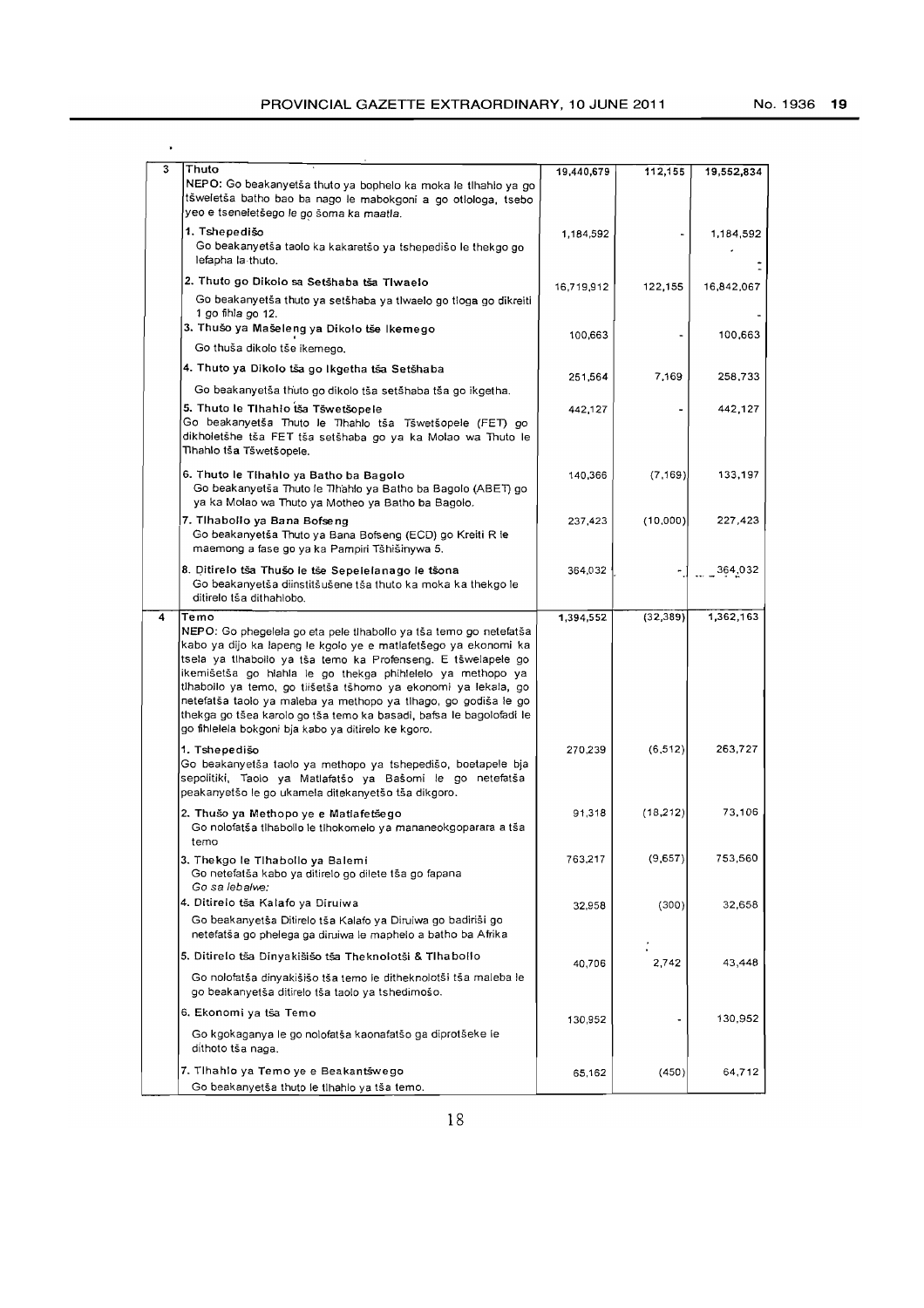$\ddot{\phantom{0}}$ 

| Kabo | Tihaloso                                                                                                                                                                                                                                                                                                                                       |                        |            | TekanyetŠo                    |
|------|------------------------------------------------------------------------------------------------------------------------------------------------------------------------------------------------------------------------------------------------------------------------------------------------------------------------------------------------|------------------------|------------|-------------------------------|
|      | R'000                                                                                                                                                                                                                                                                                                                                          | TekanyetŠo<br>PhetoŠwa | DiphetoŠwa | phetoŠwa ye e<br>fetoŠitŠwego |
|      |                                                                                                                                                                                                                                                                                                                                                |                        |            |                               |
| 5    | Sekhwamatiotio sa Profense<br>NEPO: Go netefatša pušo ye e lokilego, peakanyo ye e<br>lomagantšwego le tlhabollo ye e matlafetšego ka go Tshepedišo ya<br>Profense ka go thuša dikgoro go phethagatša maano a tšona a<br>tshepedišo le go netefatša gore go na le diphetogo go ditirelo tša<br>setšhaba le kabo ye e kaonafetšego ya ditirelo. | 388,609                | (24, 984)  | $-363,625$                    |
|      | 1. Tshepedišo<br>Go beakanyetša le go tšwetša pele ditirelo tša thekgo tša boleng<br>bia godimo go tona le Sekhwamatlotio sa Profense malebana le<br>taolo e kaone ya matiotio, Tshepedišo ya Theko ya Ditlabakelo,<br>ditirelo tša Thušo, Tšwetšopele ya Matlafatšo ya Bašomi le Taolo.                                                       | 112,734                | (8, 178)   | 104,556                       |
|      | 2. Taolo ye e Matlafetšego ya Methopo<br>Go beakanyetša le maele a seprofešenale le thekgo go Pušo                                                                                                                                                                                                                                             | 39,053                 | (6, 569)   | 32,484                        |
|      | 3. Taolo ya Diphahlo le Dithoto<br>Go laola dithoto tša mmušo, dikoloto le tshepedišo ya thekgo ya<br>ditlabakelo go dikgoro tša mmušo le mebasepala                                                                                                                                                                                           | 129,778                | (13,655)   | 116,123                       |
|      | 4. Taolo ya Matlotlo<br>Go laetša ditirelo tša boikarabelo go tša matlotlo le tlhabollo ya<br>mananeo go dikgoro tša mmušo le mebasepala.                                                                                                                                                                                                      | 107,044                | 3,418      | 110,462                       |
| 6    | Kago ya Ekonomi, Tikologo le Boeti<br>Maikemisetso: Seabe se segolo go hiongo le ditharollo tša<br>ekonomi yeo e tieletšego.                                                                                                                                                                                                                   | 871,535                |            | 871,535                       |
|      | 1. Toalo<br>Go netefatša taolo leanolegolo, dikgokaganyo le ditirelo tša dilete.                                                                                                                                                                                                                                                               | 280,385                | (5,865)    | 274.520                       |
|      | 2. Kago ya Ekonomi<br>Go tiišeletša Kago ya ekonomi ka kgwerano ya kabelano, hiohlelet<br>ša kgolo ya ekonomi ka tihabollo ya intaseteri, kgodišo ya peeletšo<br>le kgwebišano le go netefatša tikologo ya kgwebo ya maikarabelo<br>go setšhaba yeo e ka ukangwago.                                                                            | 330,646                | (159)      | 330,487                       |
|      | 3. Merero ya Tikologo<br>Go netefatša tihabollo, kgodišo le taolo ya mešomo ya tikologo ka<br>profenseng.                                                                                                                                                                                                                                      | 165,103                | 5,531      | 170,634                       |
|      | 4. Boeti<br>Go netefatša tlhabollo, kgodišo le taolo ya mešomo ya boeti ka<br>kgare ga profense.                                                                                                                                                                                                                                               | 95,401                 | 493        | 95.894                        |

 $\mathbb{C}^{\mathbb{Z}}$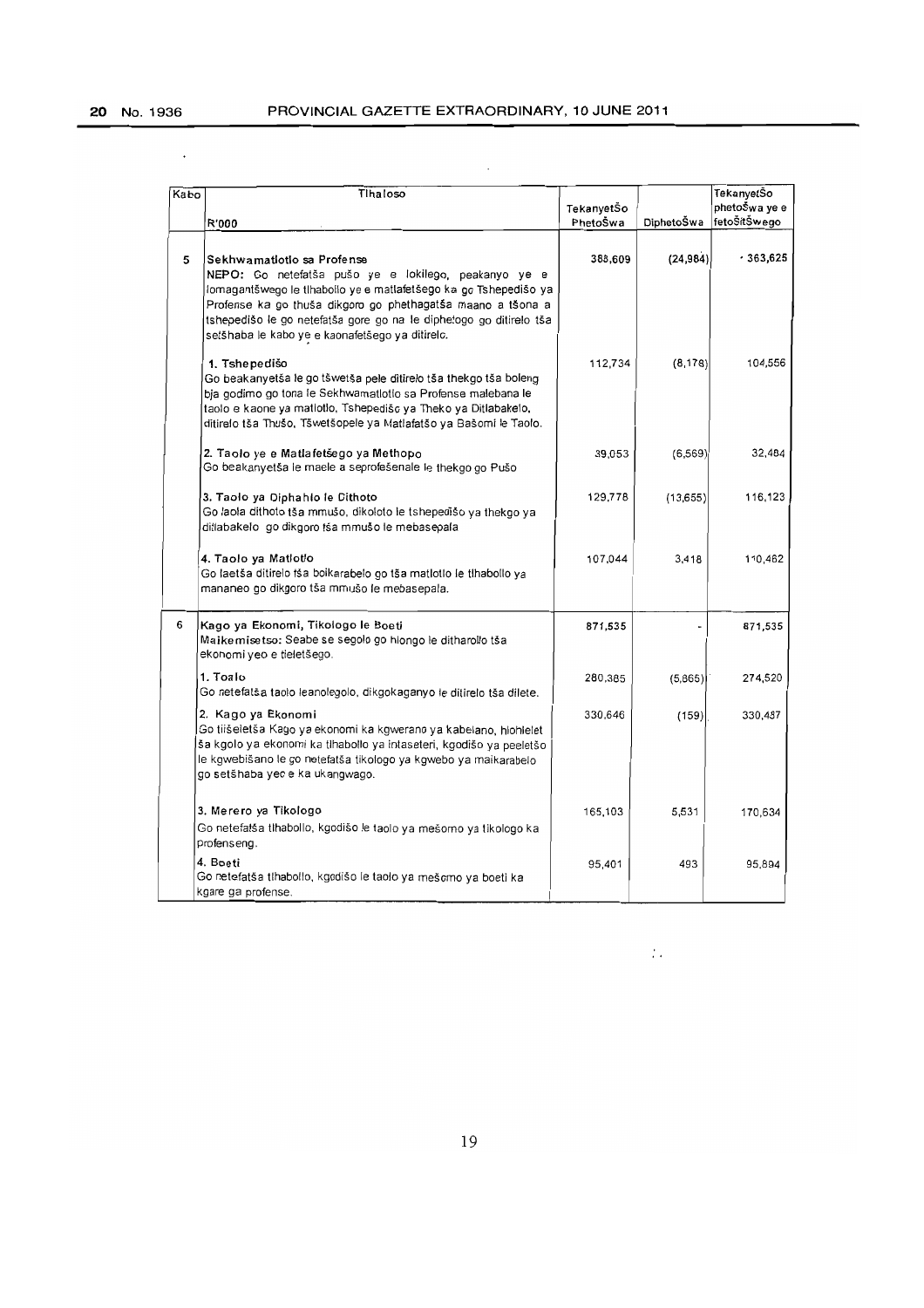| Kabo           | Tihaloso                                                                                                                                                                                                                                                                                                                           |            |            | TekanyetŠo    |
|----------------|------------------------------------------------------------------------------------------------------------------------------------------------------------------------------------------------------------------------------------------------------------------------------------------------------------------------------------|------------|------------|---------------|
|                |                                                                                                                                                                                                                                                                                                                                    | TekanyetŠo |            | phetoŠwa ye e |
|                | R'000                                                                                                                                                                                                                                                                                                                              | PhetoŠwa   | DiphetoŠwa | fetoŠitŠwego  |
| $\overline{7}$ | Maphelo                                                                                                                                                                                                                                                                                                                            | 10,704,084 | (60,000)   | 10,644,084    |
|                | NEPO: Go aba ditirelo tša maphelo le tše amanago le tšona go ya<br>ka molao.                                                                                                                                                                                                                                                       |            |            |               |
|                | 1. Tshe pe dišo<br>Go sepetša taolo ya maleba le taolo kakaretšo ya Kgoro ya<br>Maphelo.                                                                                                                                                                                                                                           | 262,141    | (14,000)   | 248,141       |
|                | 2. Ditirelo tša Maphelo tša Dilete<br>Go aba Ditirelo tša Mothoe tša Tihokomelo ya Maphelo (Molao                                                                                                                                                                                                                                  | 5,644,961  | (97, 786)  | 5,547,175     |
|                | 63 wa 1997) le Ditirelo tša Maokelo tša Dilete.<br>3. Ditirelo tša Kalafo tša Tšhoganetšo<br>Go abja ga Ditirelo tša Kalafo tša Tšhoganetšo go akaretša<br>phetišetšo magareng ga dipetlele le dinamelwa tša go sepetša<br>balwetši tše di beakantšwego                                                                            | 522,386    |            | 522,386       |
|                | 4. Ditire lo tša Maokelo tša Profense<br>Go sepedišwa ga ditirelo tša maokelo, tšeo di ka fihlelelwago, tša<br>maleba le gona tše kgontšhago le ditirelo tša go itlhaola tša<br>kakaretšo, go akaretša tirelo ye e itlhaotšego ya tsošološo,<br>gammogo le maemo a tihahio ya bahlankedi ba tša maphelo<br>maphelo le dinyakišišo. | 1,211,096  | 70,000     | 1,281,096     |
|                | 5. Ditirelo tša Maokelo tša Gare<br>Go hlabolla lenaneo la ditirelo tša maphelo go kgokaganya<br>phetišetšo le kabo ya ditirelo go mebasepala go hlabolla mekgwa<br>ya taolo ya dilete le go kaonafatša phihlelelo ya dikliniki.                                                                                                   | 955,650    | 10,000     | 965,650       |
|                | 6. Disaense tša Maphelo le Tihahlo<br>Go aba dibaka tša tlhahlo le tlhabollo go bao e lego bašomi le<br>bao ba laetšago bokgoni ba Kgoro ya Maphelo                                                                                                                                                                                | 400,578    | (13,000)   | 387,578       |
|                | 7. Ditirelo tša Thekgo ya Tihokomelo ya Maphelo<br>Go aba ditirelo tša thekgo tšeo di nyakwago ke kgoro go fihlelela<br>maikemišetšo a yona.                                                                                                                                                                                       | 796.904    | (17,000)   | 779,904       |
|                | 8. Taolo ya Didirišwa tša Maphelo                                                                                                                                                                                                                                                                                                  | 910,368    | 1,786      | 912,154       |
|                | Go aba leano la matlotio le tihabollo ya mananeokgoparara go<br>ditlabela tše amogelegago tša maphelo, go hlokomela ditlabela tša<br>maphelo le go di boloka di le maemong a ka lokišwago.                                                                                                                                         |            |            |               |
| 8              | Ditsela le Dinamelwa<br>NEPO: Go beakanyetša, go hlabolla, go phethagatša le go boloka<br>dinamelwa tše bolokegilego tše lomagantšwego tša go matlafala le<br>mananeokgoparara a maleba.                                                                                                                                           | 3.440,314  |            | 3,440,314     |
|                | 1. Tshepedišo<br>Go aba taolo ka kakaretšo le thekgo ya tshepedišo ya Kgoro.                                                                                                                                                                                                                                                       | 475,984    | (7, 732)   | 468,252       |
|                | 2. Mananeokgoparara a Dinamelwa<br>Go beakanyetša le go hlokomela togagano ya ditsela go ba<br>maemong a maleba.                                                                                                                                                                                                                   | 1,513,696  | 15,265     | 1,528,961     |
|                | 3. Ditshepedišo tša Dinamelwa                                                                                                                                                                                                                                                                                                      | 642,990    | (15,938)   | 627,052       |
|                | Go beakanya, go laola le go nolofatša peakanyetšo ya ditirelo tša<br>dinamelwa tša bohle le infrastrakšha ka tinšano ya methopo ya<br>profense ka nnoši mmogo le taolo ya Bosetšhaba le ya Selegae                                                                                                                                 |            |            |               |
|                | 4. Taolo ya  Dinamelwa<br>Go hlama seemo sa maleba seo se dumeletšwego le gona sa go<br>bolokega sa dinamelwa, go aba tirelo ya seprofesenale ya maleba<br>go badiriši ka moka le go matlafatša kgoboketšo ya letseno.                                                                                                             | 386,311    | 8.405      | 394,716       |
|                | 5. Lenaneo le Theilwego Godimo ga Setšhaba                                                                                                                                                                                                                                                                                         | 421,333    |            | 421,333       |
|                | Toalo ka kakaretšo le thekgo ya Lekala, tihama ka mananeo a<br>maswa le diprotšeke, tihabollo ka dikontraka, lenaneo la tihahlo go<br>balwa le lenaneothuto le kgokaganyo ya batšea karolo ba EPWP le<br>go hlokomela dika maswao a mošomo wa EPWP.                                                                                |            |            |               |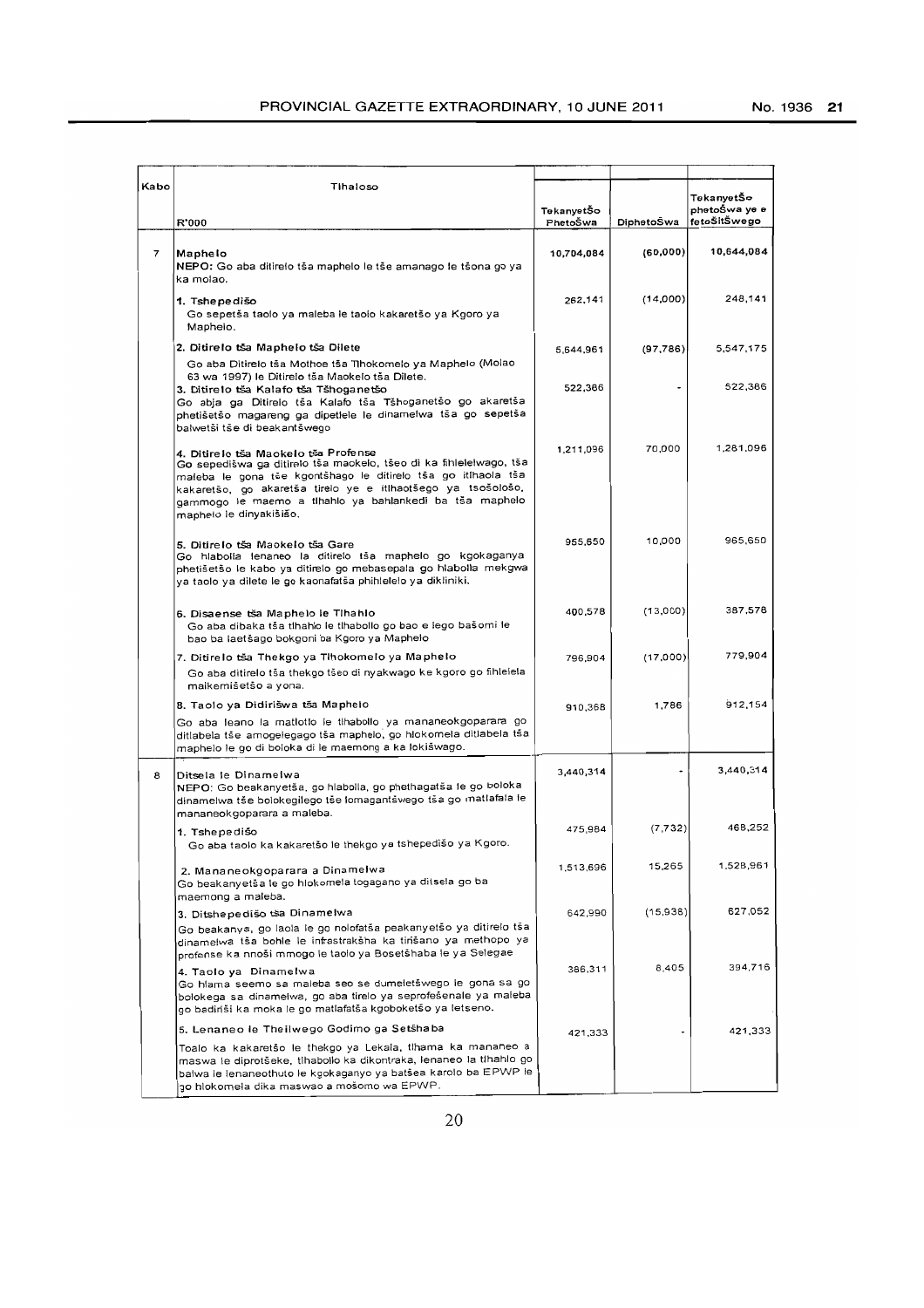| 9  | Mešomo ya Setšhaba                                                                                                                                                                                                                                                                                                                                                                                                                                                        | 780,783 | 1,269    | 782,052 |
|----|---------------------------------------------------------------------------------------------------------------------------------------------------------------------------------------------------------------------------------------------------------------------------------------------------------------------------------------------------------------------------------------------------------------------------------------------------------------------------|---------|----------|---------|
|    | NEPO: Go laola meago le dithoto tša profense ka tsela ya<br>tšhomišo ya methopo ya maleba e beakantšwego bakeng sa go<br>aba ditirelo tše kaone, tša boikarabelo le gona tša go kgotsofatša<br>badiriši.                                                                                                                                                                                                                                                                  |         |          |         |
|    | 1. Taolo<br>Go bekanyetša ditirelo tša thekgo go mediro e megolo ya kgoro<br>ka mananeonyana ao a latelago: taolo, ditirelo tša tirišano,<br>thekgo ya mananeo le taolo ya methopo.                                                                                                                                                                                                                                                                                       | 262.988 | 18,450   | 281,438 |
|    | 2. Mešomo ya Setšhaba<br>Go laola meago ya profense le go bekanyetša profense ka<br>nyakego ya yona ya dithoto                                                                                                                                                                                                                                                                                                                                                            | 499,503 | (19,050) | 480,453 |
|    | 3. Lenaneo la Mesomo ya Setshaba leo le Otlollotswego<br>Toalo ka kakaretšo le thekgo ya Lekala, tihama ka mananeo a<br>maswa le diprotšeke, tlhabolio ka dikontraka, lenaneo la tlhahlo go<br>balwa le lenaneothuto le kgokaganyo ya batšea karolo ba EPWP le<br>go hlokomela dika maswao a mošomo wa EPWP.                                                                                                                                                              | 18,292  | 1,869    | 20,161  |
| 10 | Polokego, Tšhireletšo le Kgokagano<br>NEPO: Go netefatša tiragatšo ya Sephodisa sa Afrika Borwa yeo e<br>nago le maikarabelo, kgontšhago le yeo e tsamaišanago le ditirelo<br>ka Limpopo maleba le Molaotheo, Molao wa Sephodisa wa Afrika<br>Borwa le Molaokakanywa wa Polokego le Tšhireletšo le go<br>netefatša gore Sephodisa sa Afrika Borwa se lebelela dinyakwa<br>tša sephodisa go ditšhaba tšeo di lebanego feela le Limpopo le<br>dinagamagae tšeo di e bopago. | 55,712  | 362      | 56,074  |
|    | 1. Tshepedišo                                                                                                                                                                                                                                                                                                                                                                                                                                                             | 30,337  |          | 30.337  |
|    | Go sepetša taolo ka kakaretšo ya kgoro le go fokotša tiragalo ya<br>bosenyi bjo go dirwago setšhabeng.                                                                                                                                                                                                                                                                                                                                                                    |         |          |         |
|    | 2. Thibelo ya Bosenyi le Dikamano le Setšhaba<br>Go nolofatša tlhamo ya Diforamo tša Sephodisa sa Setšhaba.                                                                                                                                                                                                                                                                                                                                                               | 9,760   |          | 9,760   |
|    | 3. Tekolo le Nyakišišo<br>Go diragatša meletlo ka ga sebopego sa peo ya melao, melao<br>yeo e lego gona le taolo le go hlabolla ditlabakelo tša tekolo le go<br>lebelela dipelaelo tšeo di amogelwago.                                                                                                                                                                                                                                                                    | 15,615  | 362      | 15,977  |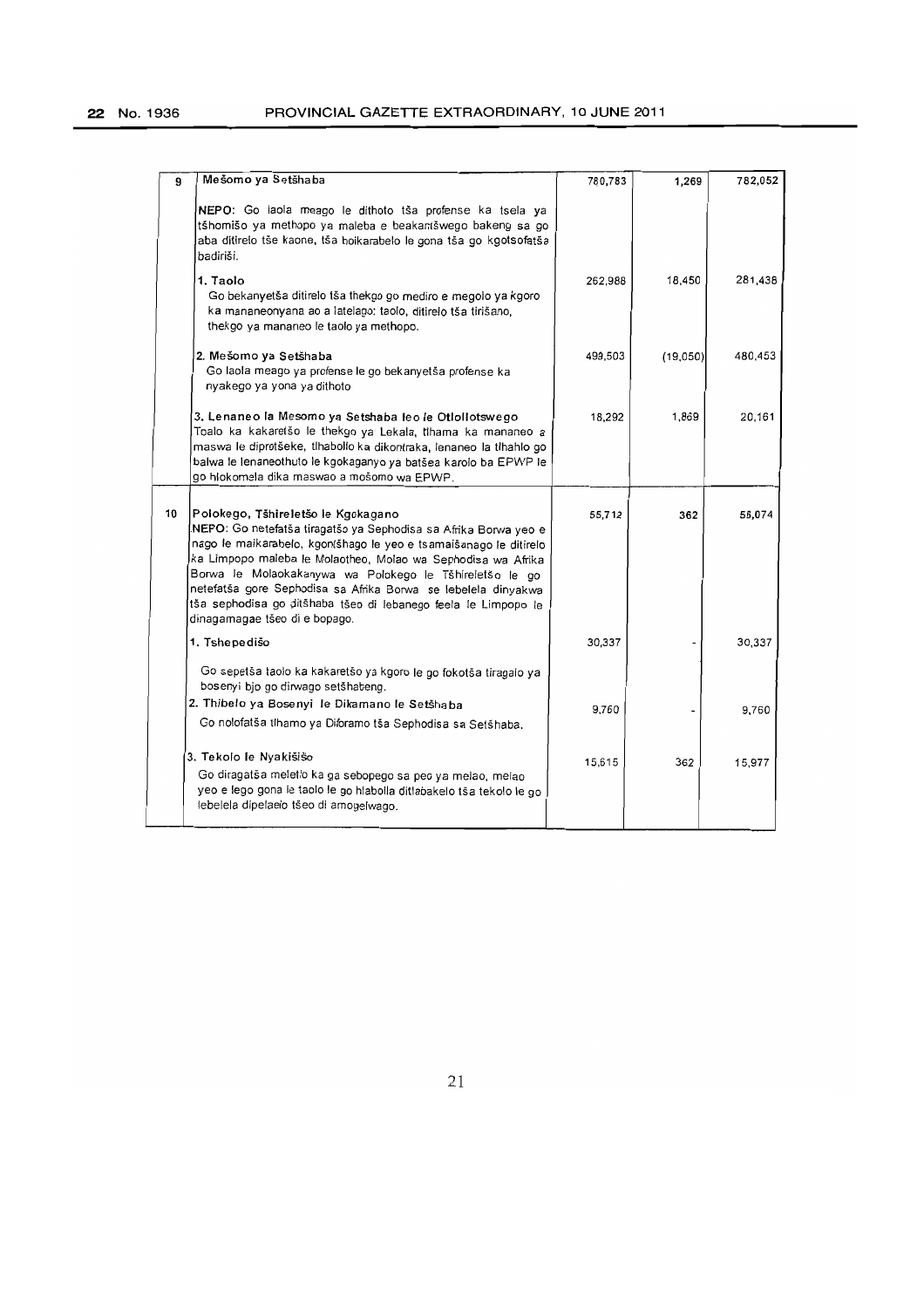| Kabo | Tihaloso<br><b>R'000</b>                                                                                                                                                                                                                                                                                              | TekanyetŠo<br>PhetoŠwa | DiphetoŠwa | TekanyetŠo<br>phetoŠwa ye e<br>fetoŠitŠwego |
|------|-----------------------------------------------------------------------------------------------------------------------------------------------------------------------------------------------------------------------------------------------------------------------------------------------------------------------|------------------------|------------|---------------------------------------------|
| 11   | Pušo Selegae le Kago ya Mengwako<br>Maikemišetšo: Go matlafatša le go lekola mmušo wa selegae, go<br>hloma tikologo yeo e lego gore hlabolio ya mengwako e tšea                                                                                                                                                       | 1,898,687              | 108,489    | 2,007,176                                   |
|      | 1. Taolo<br>Tihamo ya lenaneotshepedišo ke MEC le Hlogo ya Kgoro le<br>maloko a mangwe a taolo ya kgoro.                                                                                                                                                                                                              | 247,208                | (21, 400)  | 225,808                                     |
|      | 2. Kago ya Mengwako<br>Go laola tshepedišo ya kabo ya mengwako, go boloka<br>Go sa lebalwe:                                                                                                                                                                                                                           | 1,325,445              | 129,752    | 1,455,197                                   |
|      | 3. Pušo Selegae<br>Matlafatšo ya manaeo a matlafatšo. Nolofatšo ya tomaganyo ya<br>diofisi tša selete go Bomasepala ba Dilete.                                                                                                                                                                                        | 326,034                | 137        | 326,171                                     |
| 12   | Tihabollo ya Setšhaba<br>NEPO: Go beakanyetša tomaganyo ya bobotlana ya Setšhaba. Go<br>fokotša bodiidi le mathata a HIV/AIDS ka mananeo a tihabollo ao a<br>matlafetšego ka tšhomišano le makala-tirelo a phethagatšo (go<br>swana le Di-NGO, Mekgatlo ye e sego ya Mmušo le Mekgatlo yeo<br>e Theilwego Setšhabeng. | 1,105,216              | 40,000     | 1,145,216                                   |
|      | 1. Tshepedišo<br>Go beakanyetša maano kakaretšo a taolo le ditirelo tša thekgo.                                                                                                                                                                                                                                       | 302,435                | 15,050     | 317,485                                     |
|      | 2. Ditirelo tša Mediro ya Setšhaba<br>Go beakanyetša taolo ya dilete le diletenyana le, tlhokomelo ya<br>profešene le ditšhelete go bahloki                                                                                                                                                                           | 640,694                | 34,450     | 675,144                                     |
|      | 3. Ditirelo tša Thekgo le Tlhabollo<br>Go beakanyetša tikologo yeo e kgontšhago moo e lego gore<br>ditšhaba di ka tutuetšwa go tšea karolo ka go ditshepedišo tša<br>tihabollo ya setšhaba.                                                                                                                           | 162,087                | (9,500)    | 152,587                                     |
| 13   | Dipapadi, Bokgabo le Setšo<br>NEPO: Go matlafatša botee ka go pharologanyo ka go<br>beakanyetša ditirelo bakeng sa tlhabollo e sa hwelelego ya<br>dipapadi, bokgabo le setšo le bohwa ka Limpopo.                                                                                                                     | 272,537                |            | 272,537                                     |
|      | 1. Tshepedišo<br>Go sepediša taolo kakaretšo ka go kgoro.                                                                                                                                                                                                                                                             | 80,204                 |            | 80,204                                      |
|      | 2. Merero va Setšo<br>Go tšwetša pele le go nolofatša merero ya bokgabo le setšo.                                                                                                                                                                                                                                     | 31,721                 |            | 31,721                                      |
|      | 3. Ditirelo tša Bokgobapuku le Bolota tša Kgale<br>Go thuša balaodi ba makgobapuku go aba ditirelo tša<br>makgobapuku a setšhaba le go aba ditirelo tša bolota tša kgale ka<br>mo profenseng.                                                                                                                         | 92,733                 |            | 92,733                                      |
|      | 4. Dipapadi le Boitapološo<br>Go godiša le go nolofatša dipapadi le boitapološo.                                                                                                                                                                                                                                      | 67,879                 |            | 67,879                                      |
|      | Palomoka ye e swanetšego go abja<br>This is to certify that this Act has complied                                                                                                                                                                                                                                     | 41,060,179             | 133,169    | 41,193,348                                  |

With the Standing Rules and Orders of the

House and was thus adopted by the Honograpic House on thl~\ ................. Day of~ ......... ~ ....... .

 $\text{AMO}_{\text{Date}}$   $20$ ll  $\text{B}$   $\text{B}$ THE LIMPOPO LEGlSLA/uRq

22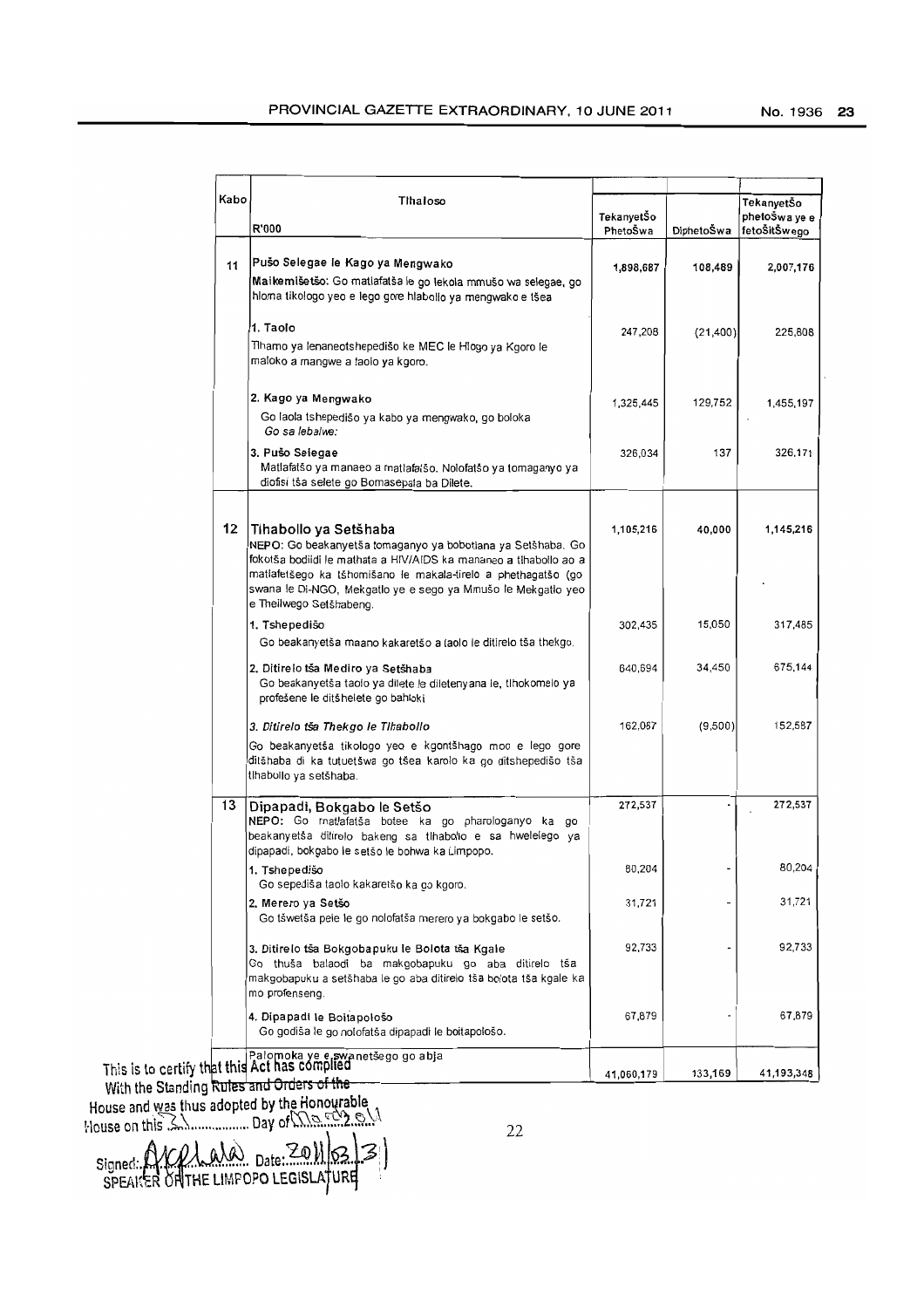# No.2 **10 June 2011**

| ANG TENDEMBANGAN KAPANGAN ANG ATAS ING ALAWA MANG METANGGALAN ANG ANG PERANG ANG AKANG ING MENENGAN ANG PERANG |  |
|----------------------------------------------------------------------------------------------------------------|--|
| <b>  Limerto la izi</b> edvice di contra <b>wa nga Phirint</b> ia                                              |  |
| းကို တော့<br>တို့ရှိပါသည်။<br>တို့ရန်ပြည်နှိုင်ငံရှိပါသည်။                                                     |  |

### MULAYO

Wa u khwinisa Mulayo wa Nzudzanyo ya Mukovho wa Limpopo 2010/11 na Shedulu ye ya dzudzanya na u kovha mbalo ya masheleni u itela thodea dza Vundu malugana na nwaha wa muvhalelano u fhelaho nga 31 Thafamuhwe 2011, na u vhetshela mafhungo a elanaho na zwenezwo ..

HU KHOU VHEWA MULAYO nga Vhusimamilayo ha Limpopo nga ndila itevhelaho:

# 1. U kovhiwa ha tshivhalo tsha masheleni o dzudzanyiwaho u itela thodea dza Vundu.

Hutshi tevhedzwa mbetshelo dza Mulayo wa Ndaulo ya Gwama la Vhathu, Mulayo 1 wa 1999 (sa zwe wa khwiniswa nga Mulayo 29 wa 1999) afha hu khou kovhiwa u bva kha Tshikwama tsha Mbuelo tsha Vundu u itela thodea dza Vundu, malugana na nwaha wa muvhalelano u fhelaho nga 31 Thafamuhwe 2011 sa mbilo kha Tshikwama tsha Mbuelo tsha Vundu, mbalo ya masheleni 0 dzudzanyiwaho 0 sumbedzwaho kha shedulu yo khwiniswaho.

### 2. Khwiniso ya Shedulu

Shedulu ya uyu Mulayotibe i khou shandukiswa u itela Shedulu ya Mulayo wa Nzudzanyo ya Mukovho wa Limpopo, 2010/11.

### 3. Dzina lipfufhi

Mulayo uyu u do vhidzwa Mulayo wa Khwiso ya Nzudzanyo ya Mukovho wa Limpopo, 2011.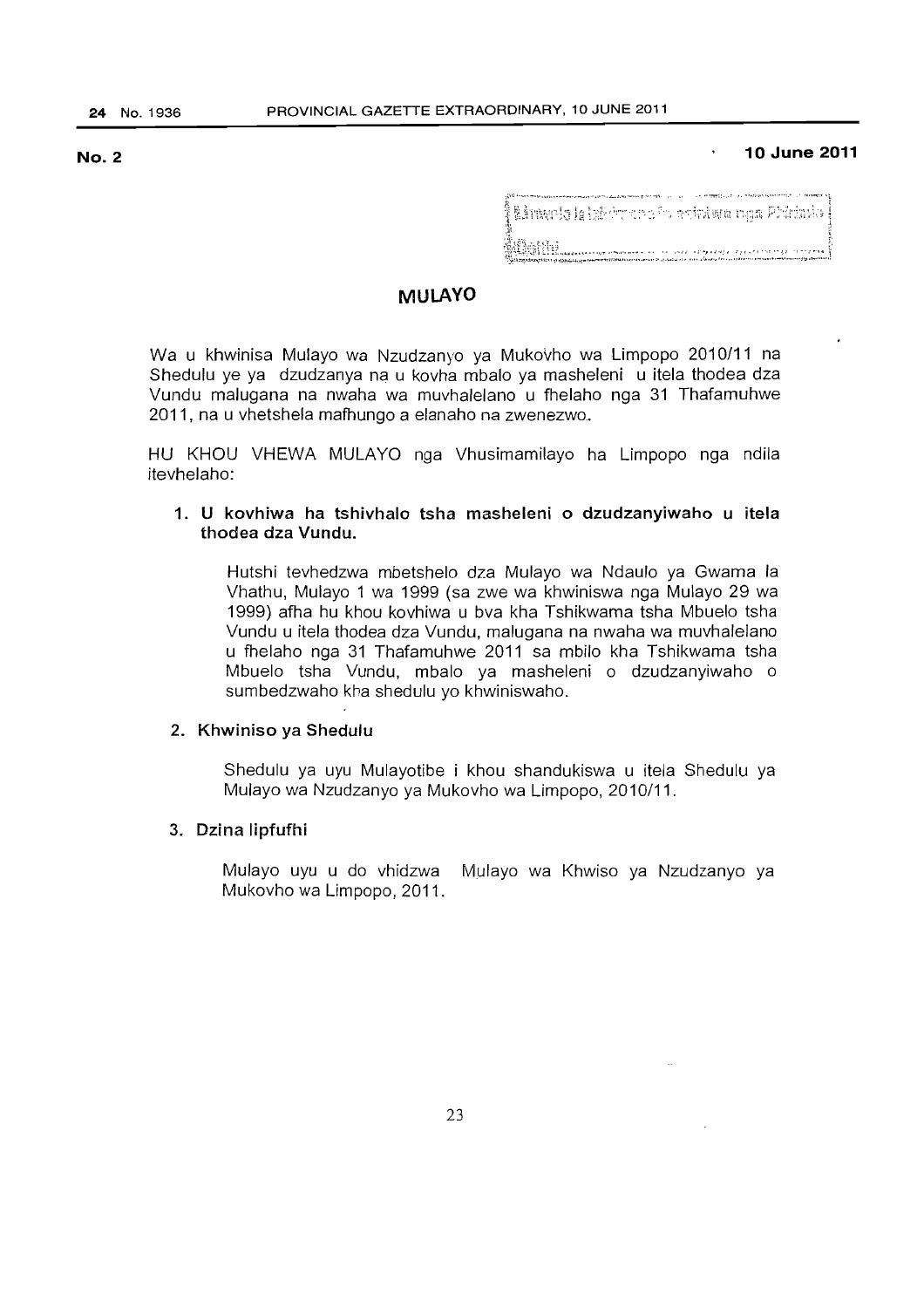| SHEDULU |  |
|---------|--|
|         |  |

| Voutu Thanda vhudzo<br>R'000                                                                                                                                                                                                                                                                                         | Mukov ha wa<br>dzudzany w aho | Khwiniso | Khwinisa y a<br>mukov ho w a<br>dzudzany w ahu |
|----------------------------------------------------------------------------------------------------------------------------------------------------------------------------------------------------------------------------------------------------------------------------------------------------------------------|-------------------------------|----------|------------------------------------------------|
| 1 Ofisi ya Premia<br>NDIVHO: U vhona uri hu vhe na mavhusele avhudi, mveledziso i sa<br>gumi, na vhupulanne ho tanganelanaho kha ndaulo ya Vundu nga u                                                                                                                                                               | 505,272                       | (9, 733) | 495,539                                        |
| thusa un mihasho i thome na pulane dzayo dza ndaulo na u vhona<br>uri hu na u shanduka ha tshumelo dza vhathu na ndisedzo ya<br>tshumelo yo khwiniswaho.                                                                                                                                                             |                               |          |                                                |
| 1. Ndaulo<br>U netshedza thikhedzo ya ndaulo kha Premia, Khorotshitumbe<br>na Mulanguli Muhulwane kha uri vha shume mishumo yavho ya<br>mulayo na ya vhulavhelesi kathihi na u bveledza mavhusele<br>avhudi.                                                                                                         | 135,514                       | (6, 812) | 128,702                                        |
| 2. Mveledziso ya Zwiimiswa<br>U khwinisa ndisedzo ya tshumelo nga kha u hweswa maanda na<br>nga kha tshandukiso ya ndangulo.                                                                                                                                                                                         | 118.592                       | 430      | 119.022                                        |
| Mavhusele na Mbekanyamaitekle<br>3.<br>U langa mbekanyamaitele ho shumiswa zwitirathedzhi zwo<br>livhiswaho kha u swikelelwa ha mveledziso na nyaluwo ya Vundu<br>i sa gumi.                                                                                                                                         | 251,166                       | (3, 351) | 247.815                                        |
| 2 Vhusimamilayo ha Vundu<br>NDIVHO: U vha na vhudifhinduleli ha vhulavhelesi kha tshipida tsha<br>khoro ya muvhuso, u netshedza thikhedzo ya ndaulo na<br>masheleni kha mahoro a politiki o limelelwaho kha vhusimamilayo<br>na u netshedza ndangulo ya ndaulo yavhudi na thikhedzo kha<br>mirado vha Vhusimamilayo. | 202,199                       | (2,000)  | 200,199                                        |
| 1. Ndaulo<br>U vhumba na u shumisa mbekanyamaitele malugana na ndangulo<br>na ndaulo zwa Vhusimamilayo, u bveledza na u vhulunga vhushaka<br>ho tanganelanaho vhukati ha dziphalamennde na u netshedza<br>tshumelo dza vhunwaleli kha vhaofisiri vhatshimbidzi.                                                      | 65.747                        | (2,000)  | 63,747                                         |
| 2. Zwileludzi zwa Mirado na Mahoro a Politiki<br>U netshedza u itela malamba, zwileludzi zwa founu na mbilo dza<br>zwiendedzi zwa Mirado kathihi na magavhelo a mbadelo dza<br>vhukhethelo.                                                                                                                          | 91,204                        | (2,000)  | 89.204                                         |
| 3. Tshumelo dza Phalamennde (Thikhedzo ya Tshiimiswa na<br>Matshimbidzelwe)<br>U netshedza tshumelo dzi tutshelanaho na kushumelwe kwa<br>mishumo mihulwane i katelaho na matshimmbidzelwe a Nndu, u<br>bveledzwa ha Hansard na tshumelo ya dzinyambo.                                                               | 45.248                        | 2.000    | 47,248                                         |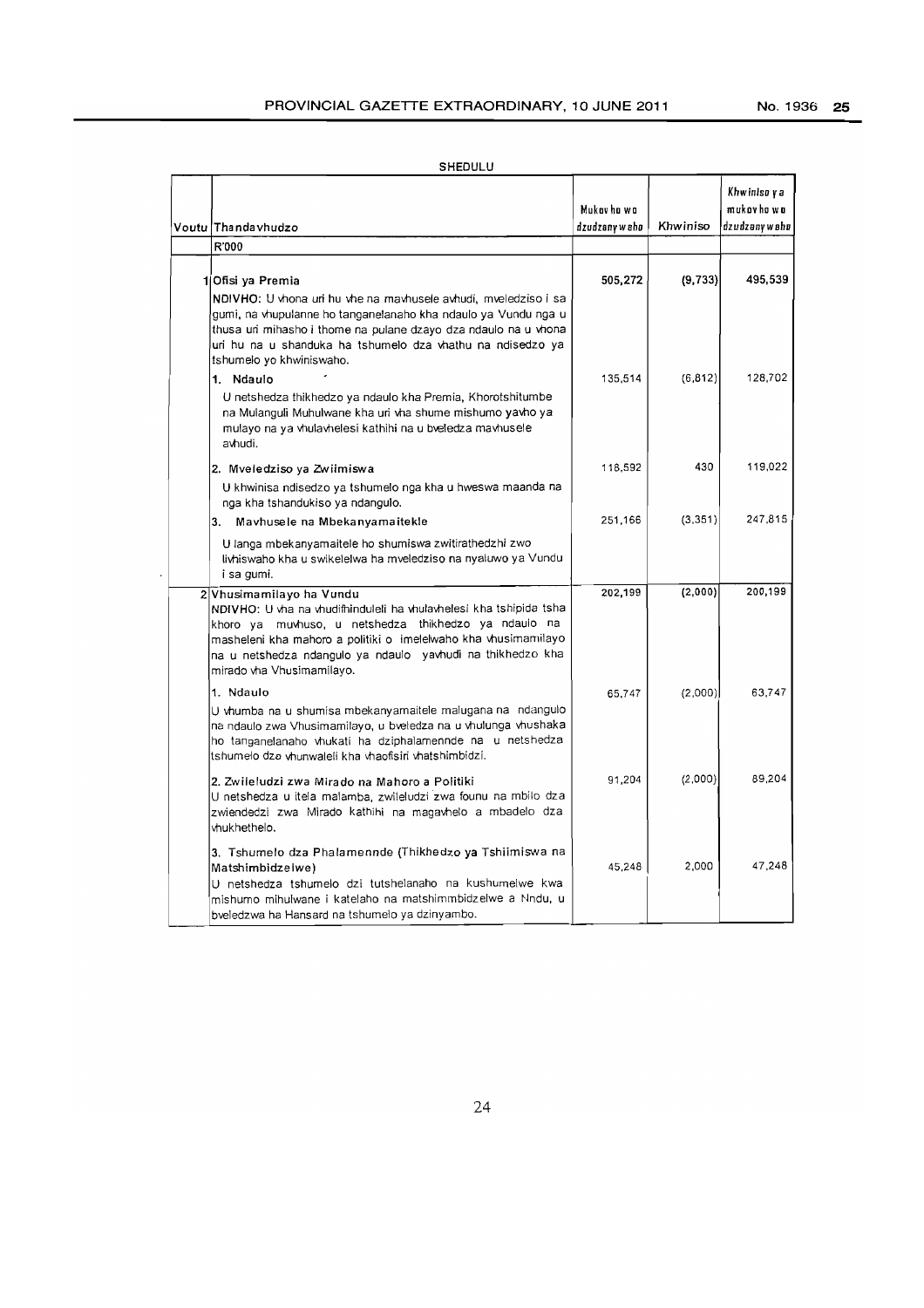| 3 Pfunzo                                                                           |                                                                                                                                                                                                                                                                                                                                                                                                                                                                                                                             | 19,440,679 | 112,155   | 19,552,834 |
|------------------------------------------------------------------------------------|-----------------------------------------------------------------------------------------------------------------------------------------------------------------------------------------------------------------------------------------------------------------------------------------------------------------------------------------------------------------------------------------------------------------------------------------------------------------------------------------------------------------------------|------------|-----------|------------|
|                                                                                    | Ndivho: U netshedza vhugudisi na pfunzo ya u guda i sa gumi<br>swikisaho kha vhathu vha re na zwikili, ndivho ya mishumo kathihi                                                                                                                                                                                                                                                                                                                                                                                            |            |           |            |
| na vha bvelelaho.<br>Ndaulo<br>1.                                                  |                                                                                                                                                                                                                                                                                                                                                                                                                                                                                                                             | 1,184,592  |           | 1,184,592  |
| pfunzo.                                                                            | U netshedza thikhedzo na ndangulo yo fhelelaho kha sisteme ya                                                                                                                                                                                                                                                                                                                                                                                                                                                               |            |           |            |
|                                                                                    |                                                                                                                                                                                                                                                                                                                                                                                                                                                                                                                             | 16,719,912 | 122,155   | 16,842,067 |
| 2.<br>Pfunzo ya zwikolo zwazwo ya vhathu<br>kha 12.                                | U netshedza pfunzo zwayo ya vhathu u bva kha Gireidi 1 u swika                                                                                                                                                                                                                                                                                                                                                                                                                                                              |            |           |            |
| 3.<br>Mitikedzelo ya zwikolo zwo diimisaho                                         |                                                                                                                                                                                                                                                                                                                                                                                                                                                                                                                             | 100,663    |           | 100,663    |
| U tikedza zwikolo zwo diimisaho.                                                   |                                                                                                                                                                                                                                                                                                                                                                                                                                                                                                                             |            |           |            |
| 4.                                                                                 | Pfunzo ya zwikolo zwa sipentshala zwa vhathu                                                                                                                                                                                                                                                                                                                                                                                                                                                                                | 251,564    | 7,169     | 258,733    |
|                                                                                    | U netshedza pfunzo kha zwikolo zwa sipeshala zwa vhathu.                                                                                                                                                                                                                                                                                                                                                                                                                                                                    |            |           |            |
| 5. Pfunzo ya Ntha na Vhugudisi.<br>Vhugudisi wa Pfunzo ya Ntha.                    | U netshedza Pfunzo ya Ntha na Vhugudisi kha kholedzhi dza<br>whugudisi dza ntha dza vhathu hu tshi tevhedzwa Mulayo wa                                                                                                                                                                                                                                                                                                                                                                                                      | 442,127    |           | 442,127    |
| Zwine Khazwo ha vha na :                                                           |                                                                                                                                                                                                                                                                                                                                                                                                                                                                                                                             |            |           |            |
| Mphomali Dza Nyimele<br>Vhugudisi na Pfunzo ya Ntha.                               | U netshedzwa ha masheleni a Sekithara yaKholidzhi dza                                                                                                                                                                                                                                                                                                                                                                                                                                                                       |            |           |            |
| 6. Vhugudisi na Pfunzo ya Mutheo ya Vhaaluwa<br>Vhaaluwa.                          | U netshedza Vhugudisi na Pfunzo ya Mutheo ya Vhaaluwa hu tshi<br>tevhedzwa na Mulayo wa Vhugudisi na Pfunzo ya Mutheo ya                                                                                                                                                                                                                                                                                                                                                                                                    | 140,366    | (7, 169)  | 133,197    |
| 7. Mveledziso ya Nyaluwo ya Nwana ya Murango                                       |                                                                                                                                                                                                                                                                                                                                                                                                                                                                                                                             | 237,423    | (10,000)  | 227.423    |
|                                                                                    | U netshedza Pfunzo ya Nyaluwo ya Nwana ya Murango kha Gireidi<br>R na maimo a u ranga hu tshi tevhedzwa Bammbiri Litshena 5                                                                                                                                                                                                                                                                                                                                                                                                 |            |           |            |
| 8. Tshumelo Thikhedzi na dzo Tanganelanaho<br>thikhedzo kathihi na mulingo wa nnda | U netshedza zwiimiswa zwa pfunzo, sa tshithu tshithihi na                                                                                                                                                                                                                                                                                                                                                                                                                                                                   | 364,032    |           | 364,032    |
| 4 Vhulimi                                                                          | NDIVHO: U swikelela kha mveledziso ya vhulimi u itela u vha na<br>tsireldzo ya zwiliwa midini na nyaluwo ya ekonomi kwayo nga kha<br>mveledziso ya vhulimi kha Vundu. Vhu dovha hafhu ha livha kha u<br>sumbedzisa na u swikelela klha thikhedzo ya zwiko zwa<br>mveledziso ya vhulimi, u hudza kushumele kwa sekithara ya<br>ekonomi, u vhona un hu vhe na ndangulo kwayo ya zwiko zwa<br>mupo, u bvelela na thikhedzo ya u didzhenisa kha zwa vhulimi ha<br>vhafumakadzi, vhaswa na vhaholefhali na u swikelela tshunmelo | 1,394,552  | (32, 389) | 1,362,163  |
| dzavhudi dza muhasho.                                                              |                                                                                                                                                                                                                                                                                                                                                                                                                                                                                                                             |            |           |            |
| 1.<br>Ndaulo<br>zwa Vhathusedzi na u vhona un hu vhe na vhupulane vhu              | U netshedza ndangulo ya zwiko na ndaulo na ndangulo ya zwiko<br>bveleiaho na na u monithara migaganyagwama ya muvhuso.                                                                                                                                                                                                                                                                                                                                                                                                      | 270,239    | (6, 512)  | 263,727    |
| 2. Ndangulo ya zwiko zwa ndalamo                                                   |                                                                                                                                                                                                                                                                                                                                                                                                                                                                                                                             | 91,318     | (18,212)  | 73,106     |
| zwine: mbekanyamaiteke ya thikhedzo ya vhulimi                                     | U konanya mveledziso ya zwiimiswa zwa vhulimi na u londola                                                                                                                                                                                                                                                                                                                                                                                                                                                                  |            |           |            |
| Thikhedzo ya vhalili na mvewledziso<br>3.                                          | U vhona un hu vhe na ndisedzo ya tshumelo kha zwitiriki zwo                                                                                                                                                                                                                                                                                                                                                                                                                                                                 | 763,217    | (9,657)   | 753,560    |
| Tshumelo ya zwifuwo<br>4.<br>Tshipembe.                                            | U netshedza tshumelo ya zwifuwo kha vhashumisi u itela uri hu<br>vhe na phukha dzi re na mutakalo na vhudi ha vhathu vha Afrika                                                                                                                                                                                                                                                                                                                                                                                             | 32,958     | (300)     | 32,658     |
| 5.                                                                                 | Thodisiso ya thekinolodzhi na tshumelo ya mveledziso                                                                                                                                                                                                                                                                                                                                                                                                                                                                        |            |           |            |
| netshedza tshumelo dza ndaulo ya mafhungo.                                         | U konanya thodisiso ya vhulimi na thekinolodzhi dzo teaho na u                                                                                                                                                                                                                                                                                                                                                                                                                                                              | 40,706     | 2,742     | 43,448     |
| 6. Ekonomi ya Vhulimi                                                              |                                                                                                                                                                                                                                                                                                                                                                                                                                                                                                                             | 130,952    |           | 130,952    |
| muvhuso                                                                            | U konanya tshanduko ya dzithandela na Ndaka i re fhasi ha                                                                                                                                                                                                                                                                                                                                                                                                                                                                   |            |           |            |
| 7. Mbumbo ya vhugudisi ha vhulimi<br>U netshedza pfunzo ya vhulimi na vhugudisi    |                                                                                                                                                                                                                                                                                                                                                                                                                                                                                                                             | 65,162     | (450)     | 64,712     |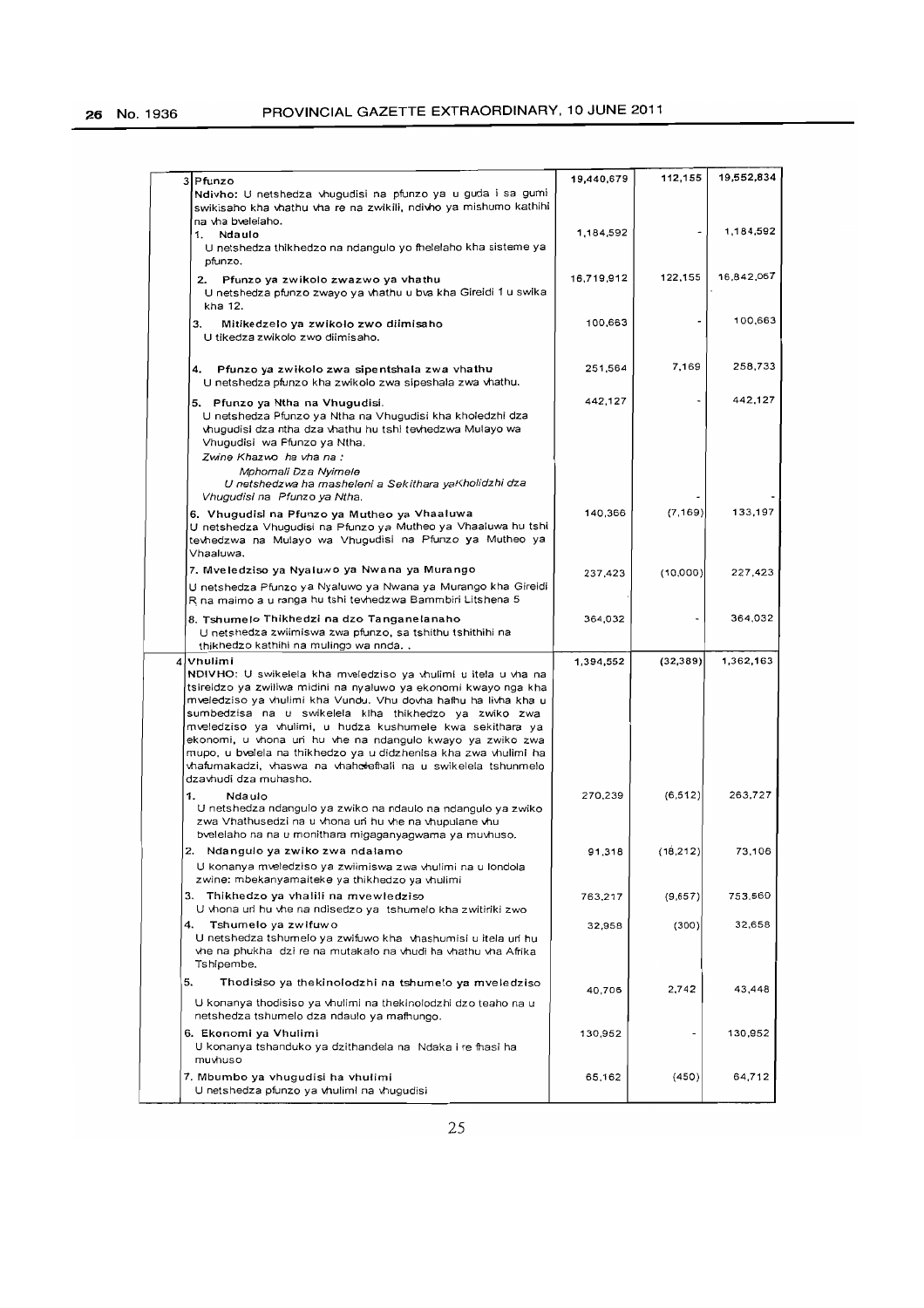|   | Voutu Thandavhudzo                                                                                                                                                                                                                                                                                                                                                                                                       | Mukov ho wa<br>dzudzany w aho | Khwiniso  | Khwiniso y a<br>mukov ha wa<br>dzudzany waho |
|---|--------------------------------------------------------------------------------------------------------------------------------------------------------------------------------------------------------------------------------------------------------------------------------------------------------------------------------------------------------------------------------------------------------------------------|-------------------------------|-----------|----------------------------------------------|
| 5 | Vhulangagwama ha Vundu<br>Ndivho: u vhona un hu vh ema mavhusele avhudi, vhupulane ho<br>tanganelanaho na mveledziso i sa gumi kha ndaulo ya Vundu nga u<br>thusa mihasho uri i thome pulane dzayo dza ndangulo na u vhona<br>uri hu na tshandulkiso ya tshumelo ya vhathu kathihi na ndisedzo<br>ya tshumelo yo khwiniswaho.                                                                                            | 388,609                       | (24, 984) | 363,625                                      |
|   | 1. Ndaulo<br>U vhona un hu vhe na mavhusele avhudi, vhupulane ho<br>tanganelanaho na mveledziso i sa gumi kha ndaulo ya vundu nga u<br>thusa mihasho uri i thome pulane dzayo dza ndangulo na u vhona<br>un hu vhe na tshanduko ya tshumelo yo khwiniswaho.                                                                                                                                                              | 112,734                       | (8, 178)  | 104,556                                      |
|   | 2. Ndangulo ya Zwiko zwi sa Gumi<br>U netshedza ngeletshedzo ya phurofesheni na thikhedzo kha<br>Muvhuso Wapotsenguluso ya ekonomi, mbekanyamushumo dza<br>mbalelalno, mveledziso ya zwa gwama ya vundu na u laula<br>zwibviswa na mugaganyagwama wa masipala na wa Vundu.                                                                                                                                               | 39,053                        | (6, 569)  | 32.484                                       |
|   | 3. Ndaka na Ndangulo ya Khwalo                                                                                                                                                                                                                                                                                                                                                                                           | 129,778                       | (13,655)  | 116,123                                      |
|   | U langa ndaka na khwalo zwa Muvhuso.                                                                                                                                                                                                                                                                                                                                                                                     |                               |           |                                              |
|   | 4. Kulangele kwa Gwama<br>U langa tshumelo dza mbalelano, mveledziso ya sisteme na<br>mutevhe wa ndisedzo                                                                                                                                                                                                                                                                                                                | 107,044                       | 3,418     | 110,462                                      |
| 6 | Mveledziso ya zwa Ekonomi, Mupo na Vhuendelamashango<br>Ndivho:<br>Tshiitisi tshihulwane tsha thuthuwedzo na thandululo dza nyawulo<br>ya ekonomi i bvelelaho.                                                                                                                                                                                                                                                           | 871,535                       |           | 871,535                                      |
|   | 1: Ndaulo<br>U vhona uri hu vhe na ndaulo ya zwitirathedzhi ndangulo,<br>vhudavhidzano na tshumelo dza tshitiriki,                                                                                                                                                                                                                                                                                                       | 280,385                       | (5,865)   | 274.520                                      |
|   | 2. Mveledziso ya zwa Ekonomi<br>U ita uri hu vhe na Ekonomi I Bvelelaho nga kha u kovhekana, u<br>tutuwedza nyawulo ha ekonomi nga kha mveledziso ya indasitiri, u<br>phuromotiwa ha zwa vhbindudzi na mbambadzo khathihi na u<br>vhona un hu na tshiimo tsha vhubindudzi tsho teaho nahone nu<br>linganho vhu tendelaho ndivhelelo ya u engedza, nahone tsho<br>linganaho tshine tsha tendela u vha hone ha ndivhalelo. | 330,646                       | (159)     | 330,487                                      |
|   | 3. Mafhungo a zwa Mupo<br>U vhona un hu na mveledziso, u phuromoutiwa na ndangula ya<br>nyito dza zwa mupo kha vundu.                                                                                                                                                                                                                                                                                                    | 165,103                       | 5,531     | 170,634                                      |
|   | 4. Vhuendelamashango<br>U vhona un hu na mveledziso, u phuromoutiwa na ndangula ya<br>nyito dza zwa vhuendelamashango kha vundu.                                                                                                                                                                                                                                                                                         | 95,401                        | 493       | 95,894                                       |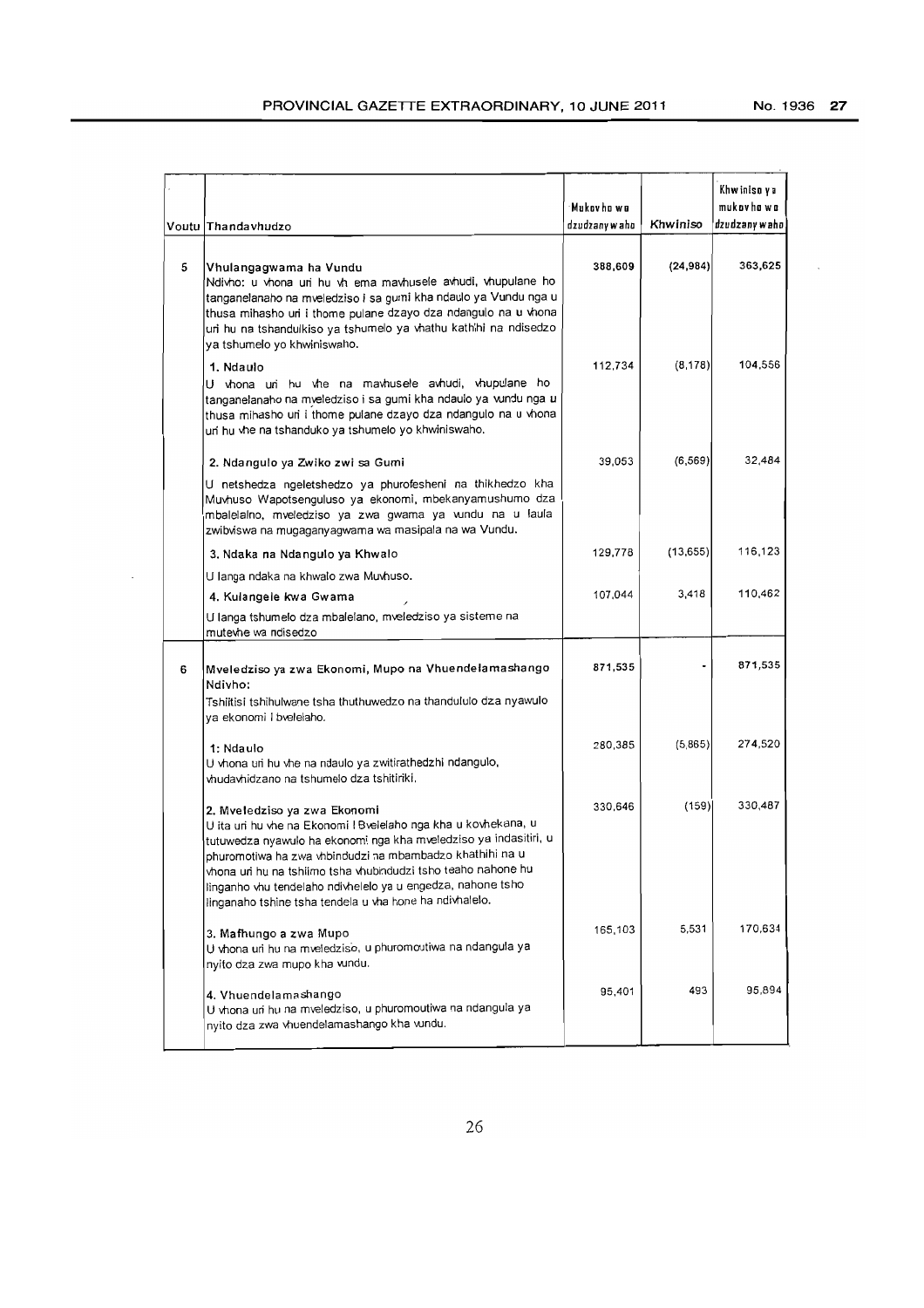$\ddot{\phantom{0}}$ 

|                                                                                                                                                                                                                                                                                                                              | Mukov ha wa<br>dzudzany w əhn | Khwiniso | Khwiniso y a<br>mukav ha wa<br>dzudzany w aho |
|------------------------------------------------------------------------------------------------------------------------------------------------------------------------------------------------------------------------------------------------------------------------------------------------------------------------------|-------------------------------|----------|-----------------------------------------------|
| Voutu Thandavhudzo                                                                                                                                                                                                                                                                                                           | 10,704,084                    | (60,000) | 10,644,084                                    |
| 7 Mutakalo<br>Ndaulo ya Mutakalo<br>1.                                                                                                                                                                                                                                                                                       | 262,141                       | (14,000) | 248,141                                       |
| U laula ndangulo ya vhupulane na ndaulo nyanganredzi ya<br>Muhasho wa Mutakalo                                                                                                                                                                                                                                               |                               |          |                                               |
| Tshumelo dza Mutakalo dza Tshitiriki<br>2.<br>U netshedza Tshumelo dza Ndondolo ya Mutakalo dza u Thoma<br>Mulayo 63 wa 1997) na Tshumelo dza Tshitinki dza Sibadela                                                                                                                                                         | 5.644,961                     | (97.786) | 5,547,175                                     |
| Tshumelo dza Mishonga dza Shishi<br>3.<br>U netsshedza tshumelo dza nishonga dza shishi dza phanda ha<br>sibadela zwi tshi katela na pfukhisela dza sibadela dzo<br>tanganelanaho na nyendedzo ya vhalwadze yo pulaniwaho.                                                                                                   | 522.386                       |          | 522,386                                       |
| Tshumelo dza Sibadela tsha Vundu<br>4.<br>Ndisedzo ya tshumelo dza sibadela dzi swikeleleaho, dzo fanelaho<br>na thumelo nyangaredzi dza sipentshela dzi bveledzeaho, zwi tshi<br>katela na tshumelo ya mbueledzo ya sipentshela, kathihi na<br>tshiftinga tsha u gudisa vha mutakalo vha phurofeshenala<br>na<br>thodisiso. | 1,211,096                     | 70,000   | 1,281,096                                     |
| Tshumelo dza Sibadela dza Vhukati<br>5.<br>U bveledza ndila dza tshumelo ya mutakalo ya tshitiriki, u<br>tanganya pfukhisela na u kovhiwa ha tshumelo kha masipala, u<br>bveledza sisiteme ya ndangulo ya tsitiriki dzi bveledzaho na u<br>khwinisa tswikelelo kha dzikiliniki.                                              | 955,650                       | 10,000   | 965,650                                       |
| Saintsi dza Mutakalo na Vhugudisi<br>6.<br>U netshedzwa ha vhugudisi na tshifhinga tsha mveledziso hu u itela<br>vhashumi vha re vha vhukuma vha re na vhukoni vha Muhasho wa                                                                                                                                                | 400,578                       | (13,000) | 387,578                                       |
| Mutakaio.<br>Tshumelo dza Thikhedzo ya Ndondolo ya Mutakalo<br>7.<br>U netshedza tshumelo ya thikhedzo i Todeaho nga muhasho u<br>itela u swikelela ndivho dzawo.                                                                                                                                                            | 796,904                       | (17,000) | 779,904                                       |
| Ndangulo ya Zwileludzi zwa Mutakalo<br>8.<br>U netshedza vhupulani ha pfuma na mveledziso ya zwishumiswa<br>un zwi vhe zwileludzi zwa mutakalo zwi tangane-dzeaho, na u                                                                                                                                                      | 910,368                       | 1,786    | 912,154                                       |
| 8 Dzibada na Vhuendi<br>NDIVHO:                                                                                                                                                                                                                                                                                              | 3,440,314                     |          | 3,440,314                                     |
| U netshedza, u bveledza na u vhulunga sisiteme ya khonadzeo<br>va vhuendi ho tanganelanaho kha vundu.                                                                                                                                                                                                                        |                               |          |                                               |
| 1.<br>Ndaulo<br>U netshedza ndangulo nga u angaredza ya sisiteme ya vhuendi<br>kha wndu.                                                                                                                                                                                                                                     | 475,984                       | (7, 732) | 468,252                                       |
| 2. Mafhungo a zwa sialala<br>Mveledziso na vhukonanyi ha nyito dza sialala.                                                                                                                                                                                                                                                  | 1,513,696                     | 15.265   | 1,528,961                                     |
| 3. Tshumelo dza Zwiko na Laiburari<br>U thusa vhulaedzwa ha laiburari hapo kha u netshedza tshumelo                                                                                                                                                                                                                          | 642,990                       | (15,938) | 627.052                                       |
| kha laiburan dza tshitshavha na kha tshumelo dza Zwiko kha Vundu<br>4. Mitambo na Vhudimvumvusi                                                                                                                                                                                                                              | 386,311                       | 8.405    | 394,716                                       |
| U bveledzisa na u konanya mitambo na vhudimvumvusi<br>5. Mbekanyamushumo yo livhiswaho kha Vhadzulapo<br>Thikhedzo na Ndangulo nyangaredzi ya Davhi, u bveledza                                                                                                                                                              | 421,333                       |          | 421,333                                       |
| thandela na mbekanyamushumo ntswa, mveledziso ya<br>mukhonthiraka, mbekanyamushumo ya zwa vhugudisi zwi tshi<br>katela na u tanganya na u guda nga vhulavhelesi ha kushumele<br>na vhashelamulenzhe vha Mbekanyamushumo yo Engedzwaho<br>ya zwa Mbekanyamushumo yo Engedzwaho ya zwa Mishumo<br>ya Vhathu.                   |                               |          |                                               |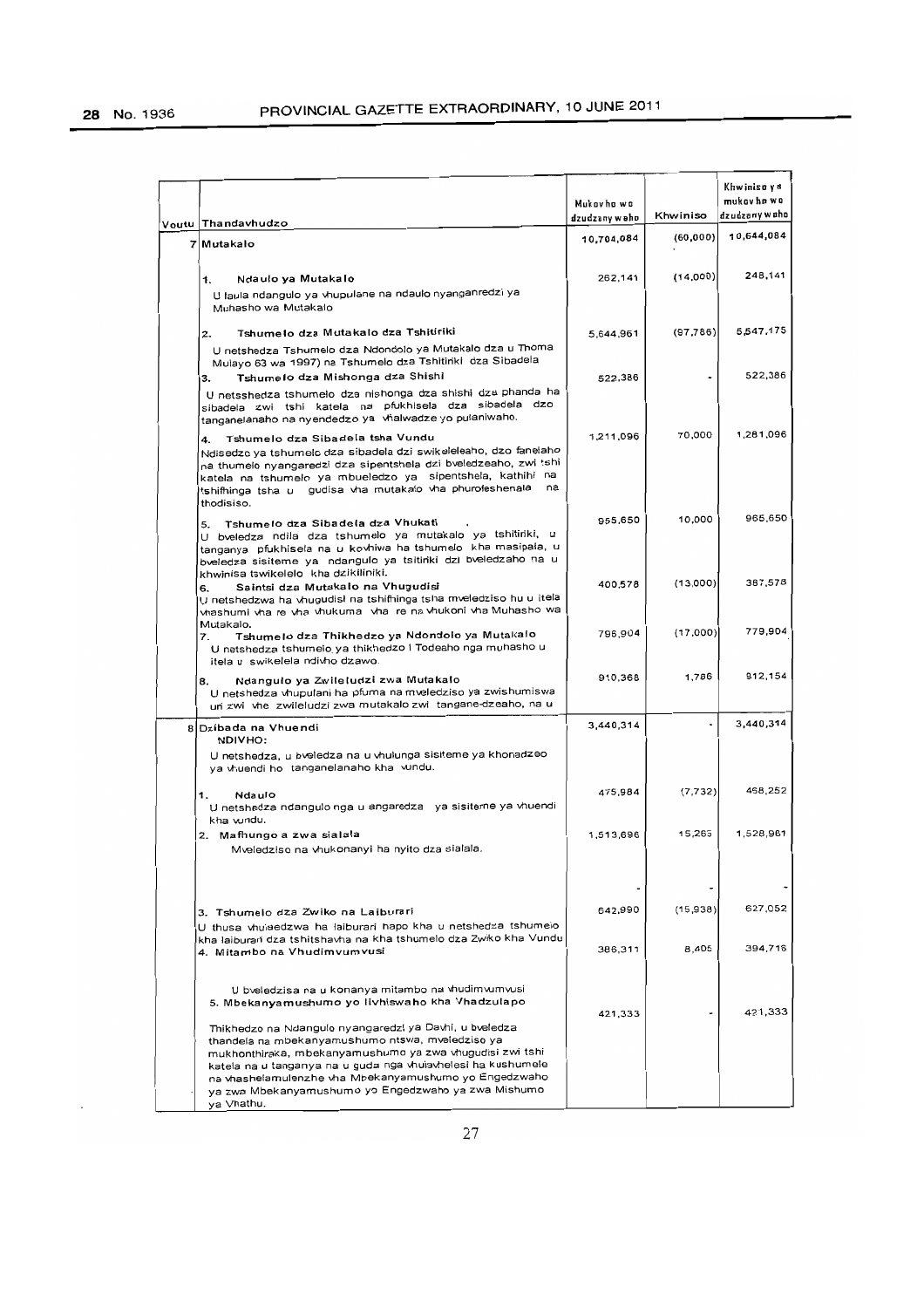$\sim$   $\sim$ 

| Mishumo ya Vhathu<br>9                                                                                                                                                                                                                                                                                                                                                                                                                                                                                   | 780,783 | 1,269    | 782,052 |
|----------------------------------------------------------------------------------------------------------------------------------------------------------------------------------------------------------------------------------------------------------------------------------------------------------------------------------------------------------------------------------------------------------------------------------------------------------------------------------------------------------|---------|----------|---------|
| NDIVHO: U langa bada dza vundu, zwifhato na ndaka nga kha<br>tshumiso ya zwiko 'yavhudi nahone yo linganelanaho u itela<br>ndisedzo ya tshumelo yo livhiswaho kha vhashumisi i re na<br>vhudifhinduleli                                                                                                                                                                                                                                                                                                  |         |          |         |
| 1.<br>Ndaulo<br>U nethstedza tshuelo ya thikhedzo kha mishumo mihulwane ya<br>muhasho nga kha mbekanyamushumothukhu dzi tevhelaho:<br>ndangulo, tshumelo dzo tanganelanaho, zwiko na thikhedzo ya<br>mbekanyamushumo.                                                                                                                                                                                                                                                                                    | 262,988 | 18 450   | 281,438 |
| 2.<br>Mishumo ya Vhathu<br>U langula zwifhato zwa muvhuso na u netshedza vundu thodea<br>dzalo dza ndaka.                                                                                                                                                                                                                                                                                                                                                                                                | 499,503 | (19,050) | 480,453 |
| 3. Mbekanyamushumo ya zwa Mishumo ya Vhathu yo<br>Engedzedzwaho<br>Thikhedzo na Ndangulo nyangaredzi ya Davhi, u bveledza<br>thandela na mbekanyamushumo ntswa, mveledziso ya<br>mukhonthiraka, mbekanyamushumo ya zwa vhugudisi zwi tshi<br>katela na u tanganya na u guda nga vhulavhelesi ha kushumele<br>na vhashelamulenzhe vha Mbekanyamushumo yo Engedzwaho<br>ya zwa Mbekanyamushumo yo Engedzwaho ya zwa Mishumo<br>ya Vhathu.                                                                  | 18,292  | 1,869    | 20,161  |
|                                                                                                                                                                                                                                                                                                                                                                                                                                                                                                          |         |          |         |
| 10 Mbulungeo, Tsireledzo na Vhukonanyi<br>NDIVHO: U vhona uri Tshumelo ya Tshipholisa ya Afrika<br>Tshipembe Limpopo i vhe yavhudi nahone I re na vhudifhinduleli,<br>zwi tutshelanaho na Ndayotewa, Mulayo wa Tshipholisa wa Afrika<br>Tshipembe na Bammbiri Litshena nga ha Mbulungeo na Tsireledzo<br>hafhu na u vhona zwaun Tshipholisa tsha Afrika Tshipembe tshi<br>dzhenelele nga lwo fhelelaho kha thodea dza vhadzulapo dza u<br>pholisa dzo livhiswaho kha Limpopo na mbumbo yalo ya mahayani. | 55,712  | 362      | 56,074  |
| 1. Ndaulo<br>U laula ndangulo yothe ya muhasho                                                                                                                                                                                                                                                                                                                                                                                                                                                           | 30,337  |          | 30,337  |
| 2. Foramu ya Tshipholisa ya Vhadzulapo na Thivhelo ya<br>Vhugevhenga<br>U leludza u thomiwa ha Foramu dza Tshipholisa dza Vhadzulapo,<br>na u fhungudza u vha hone ha vhugevhenga kha vhutshilo ha                                                                                                                                                                                                                                                                                                       | 9,760   |          | 9,760   |
| vhathu<br>3. U monithara, Thoduluso na Vhuambeli<br>U ita tshapo nga ha muhanga wa Vhusimamilayo, ndaela dzo<br>imaho, ndayo na ndaulo na u bveledza kushumiselwe kwa u<br>monithara na u shumana na mbilaelo dzo tanganedzwaho DN:<br>FTV Foramu dza tshipholisa dza Vhadzulapo                                                                                                                                                                                                                         | 15,615  | 362      | 15,977  |

 $\mathbb{R}^2$ 

28

 $\label{eq:2.1} \mathcal{L}=\mathcal{L}^{\text{max}}\left(\mathcal{L}^{\text{max}}\right) \quad \text{and} \quad \mathcal{L}^{\text{max}}$ 

 $\hat{\theta}$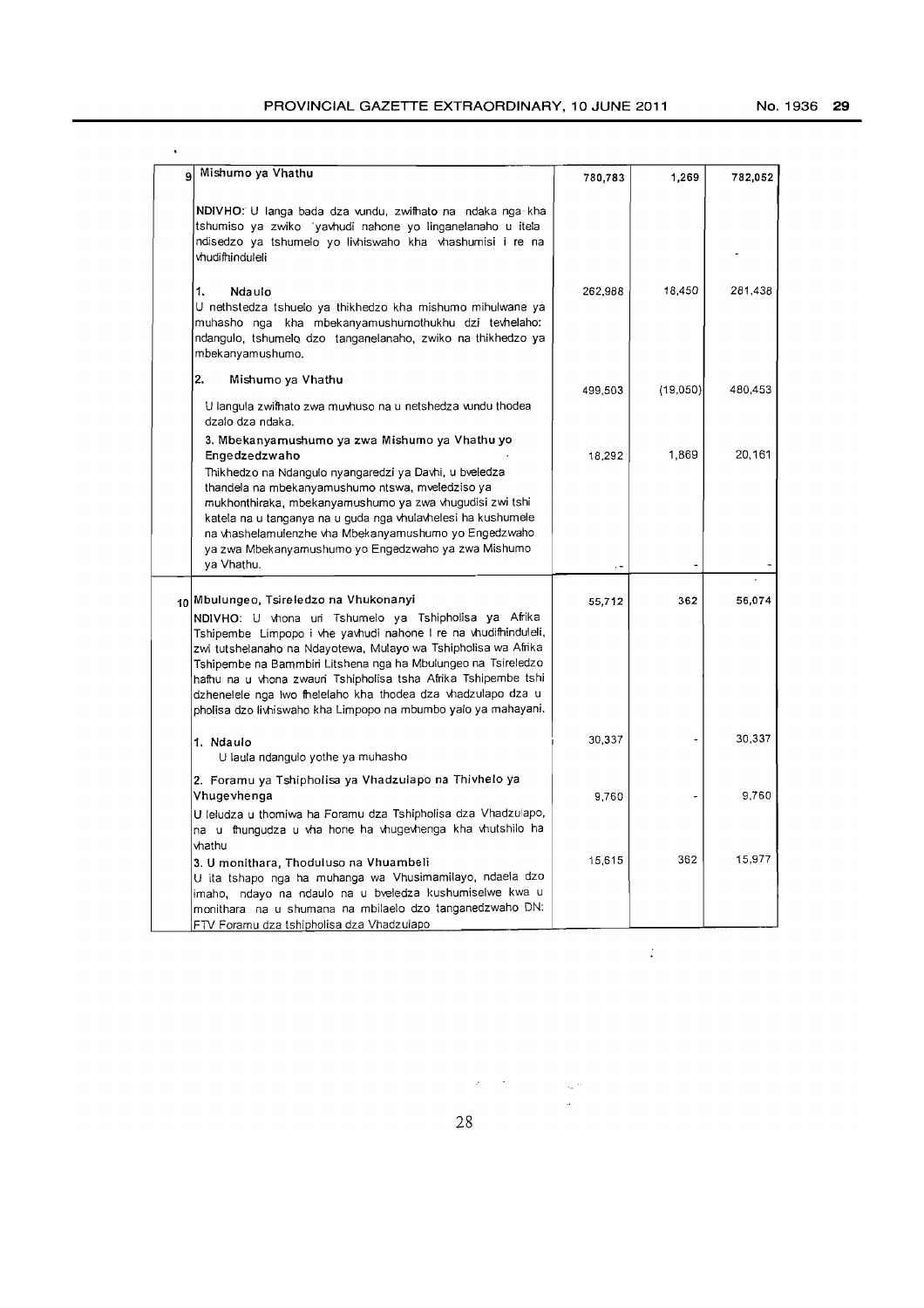$\mathcal{L}$ 

|    | Voutu Thandavhudzo<br>R'000                                                                                                                                                                                                                                                                                                                                                                                                                               | Mukov ho wo<br>dzudzany w aho | Khwiniso  | Khwinisa y a<br>mukav ha wa<br>dzudzany w aho |
|----|-----------------------------------------------------------------------------------------------------------------------------------------------------------------------------------------------------------------------------------------------------------------------------------------------------------------------------------------------------------------------------------------------------------------------------------------------------------|-------------------------------|-----------|-----------------------------------------------|
|    | Muvhuso Wapo na Zwa Dzinndu                                                                                                                                                                                                                                                                                                                                                                                                                               |                               |           | 2,007,176                                     |
| 11 | NDIVHO: U engedza maanda na u monithara muvhuso wapo, u<br>sika nyimele ine khayo ha vha na mveledziso ya dzinndu, u vhona<br>un hu na vhupulane ho tanganelanaho ha tshitiriki na madzingu, na<br>u bveiedzisa, u vha hone ha muhanga wa vhupulane, u leludza<br>mbekanyamushumo dza dza vhukwamani ha vharangaphanda vha<br>sialala, mveledziso ya yo tanganelanaho ya dzidoroboni na<br>mahayani, na u tanganyiwa ha ndangulo ya tshinyalelo ya vundu. | 1,898,687                     | 108,489   |                                               |
|    | 1.<br>Ndaulo                                                                                                                                                                                                                                                                                                                                                                                                                                              | 247,208                       | (21, 400) | 225,808                                       |
|    | U vhumbiwa ha mbekanyamaitele nga Murado wa Khorotshitumbe,<br>Thoho ya Muhasho na vhanwe mirado vha ndangulo ya Muhasho.                                                                                                                                                                                                                                                                                                                                 |                               |           |                                               |
|    | 2.<br>Dzinndu<br>U laula maitele a netshedzo ya dzinndu, u vhulunga data, na u<br>laula ndaka i sa sudzuluswi, u langula vhunwaleli na tshikimu tsha<br>thikhedzo ya mutikedzo wa dzinndu, u netshedza tshikimu tsha<br>dzinndu, u netshedza tshumelo ya nyambedzano na thikhedzo ya<br>mutikedzelo wa dzinndu. U fhata sisiteme ya ndangulo ya<br>thandela dzi bvelelaho.                                                                                | 1.325,445                     | 129,752   | 1,455,197                                     |
|    | 3. Muvhuso Wapo                                                                                                                                                                                                                                                                                                                                                                                                                                           | 326,034                       | 137       | 326,171                                       |
|    | U pfumbiswa ha mbekanyamushumo ya ndadzo ya zwifhato. U<br>leludza na u tanganywa ha ofisi dza dzingu dza Masipala wa<br>Tshitiriki.                                                                                                                                                                                                                                                                                                                      |                               |           |                                               |
|    | 12 Ndondolo                                                                                                                                                                                                                                                                                                                                                                                                                                               | 1,105,216                     | 40,000    | 1,145,216                                     |
|    | NDIVHO: U vhona uri muhasho u swikelel mishumo yawo ya u<br>thoma ine ya vha: netshedzo ya thuso dza matshilisano,<br>Mbulungeo ya Vhadzulapo, u bveledza ndondolo na thikhedzo ya<br>u fheliswa ha yhushai.<br>1. Ndaulo<br>U vhulunga ndila dza tshumelo ya thikhedzo na ndangulo vhukati<br>Muhasho, vhukati ha muvhuso, vhathu zwavho na<br>ha<br>Vhashelamulenzhe vho teaho,                                                                         | 302,435                       | 15.050    | 317,485                                       |
|    | 2. Tshumelo dza Ndondolo ya Matshilisano<br>U netshedza tshumelo dza ndondolo ya matshilisano ya mairno<br>vhukoni na i bvelelaho kha vhashai na vha sa koni u diitela zwo<br>livhiswa kha mveledziso i bvelelaho na u netshedza ngeletshedzo.<br>na thikhedzo kha Madzangano a si a MuvhusoMadzangano a<br>Vhadzulapo na manwe vhanwe vhanetshedzi vha dzitshumelo.                                                                                      | 640,694                       | 34,450    | 675,144                                       |
|    | 3. Tshumelo dza Thikhedzo na Mveledziso<br>U thusedza kha vhupo hukundelwaho vhune khaho vhadzulapo vha<br>nga tutuwedziwa u shela mulenzhe kha maitele a mveledziso ya<br>matshilisano.                                                                                                                                                                                                                                                                  | 162,087                       | (9,500)   | 152,587                                       |
|    | 13 Mitambo, Vhutsila na Mvelele<br>NDIVHO: U hudza vhuthihi kha phambano nga kha u netshedzwa<br>ha tshumelo u itela mveledziso ya u tanganelana ha mitambo,<br>vhutsila na mvelele hu sa gumiho Limpopo.                                                                                                                                                                                                                                                 | 272,537                       |           | 272,537                                       |
|    | 1. Ndaulo                                                                                                                                                                                                                                                                                                                                                                                                                                                 | 80,204                        |           | 80,204                                        |
|    | U laula ndangulo yothe ya Muhasho<br>2. Mafhungo a zwa sialala<br>Mveledziso na vhukonanyi ha nyito dza sialala.                                                                                                                                                                                                                                                                                                                                          | 31,721                        |           | 31,721                                        |
|    | 3. Tshumelo dza Zwiko na Laiburari                                                                                                                                                                                                                                                                                                                                                                                                                        | 92,733                        |           | 92,733                                        |
|    | U thusa vhulaedzwa ha laiburari hapo kha u netshedza tshumelo<br>kha laiburari dza tshitshavha na kha tshumelo dza Zwiko kha Vundu<br>4. Mitambo na Vhudimvumvusi<br>U bveledzisa na u konanya mitambo na vhudimvumvusi                                                                                                                                                                                                                                   | 67,879                        |           | 67,879                                        |
|    | Zwine khazwo ha vha na:<br>his is to c <del>entry that this Actual and provided</del> do vouteliw a<br><b>With the Standing Rules and Orders of the</b>                                                                                                                                                                                                                                                                                                   | 41,060,179                    | 133,169   | 41,193,348                                    |

 $\frac{1}{2}$ With the Standing Rules and Globes of the<br>House and was thus adopted by the Honourable<br>House on this 29

Signed: MORAL CALA Date: 2011 33 |53./3 |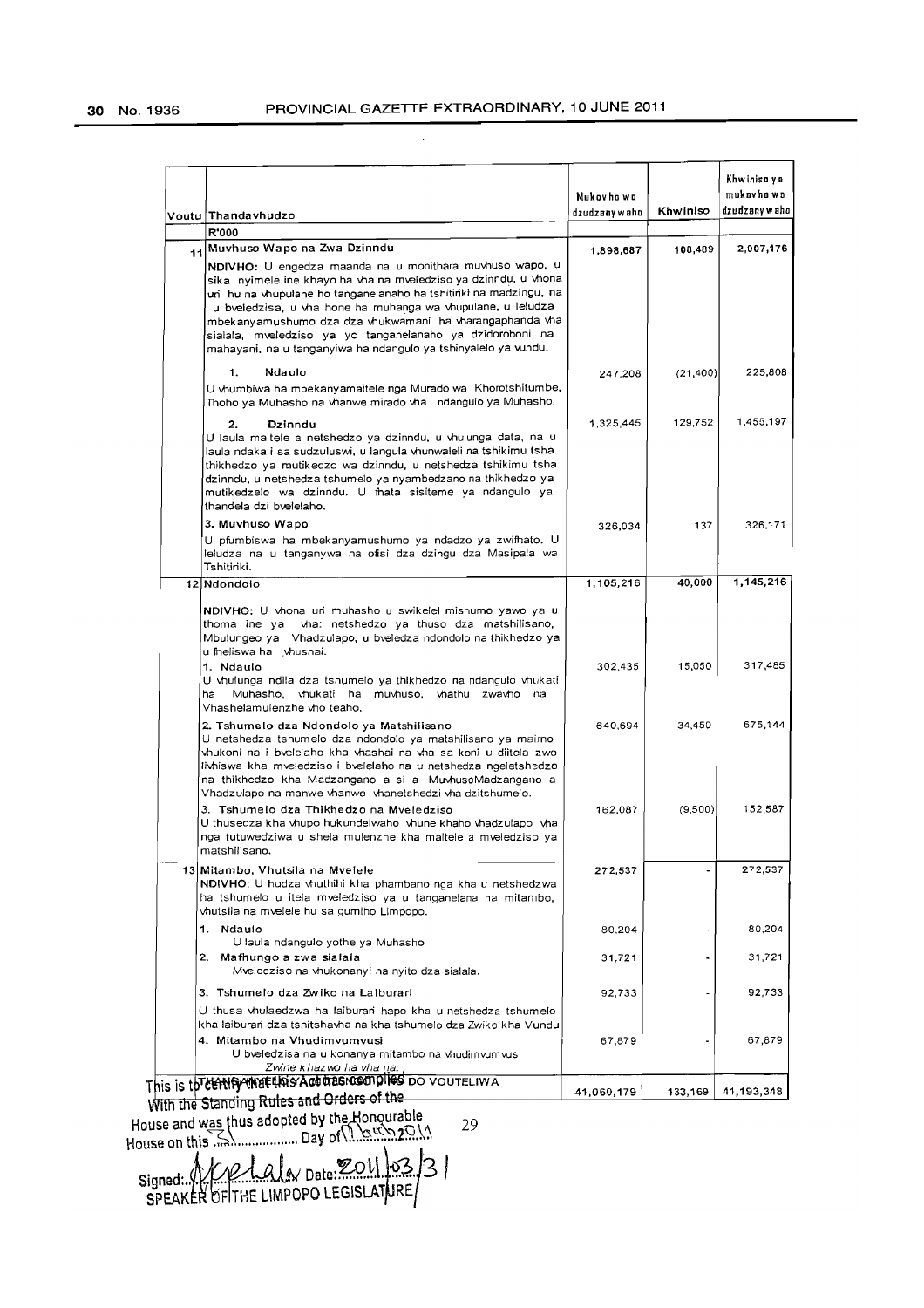# No.2

### 10 June 2011

| المستراب والمستوجبتين |                    | $\sim$ 5 GeV and $\sim$ 5 GeV and the state of the constant of the second contract the state of EPS $_0^{\circ}$<br>$\int \mathcal{L}^2 \mathbb{R}^d$ is a similar in the space $\mathbb{R}^d$ is the state $\int \mathcal{L}^2 \mathbb{R}^d$ |
|-----------------------|--------------------|-----------------------------------------------------------------------------------------------------------------------------------------------------------------------------------------------------------------------------------------------|
|                       | , MENS INGSTRATION |                                                                                                                                                                                                                                               |

# NAWU

Ku hundzuluxa Nawu wo Lulamisa Maavele ya Mali wa Limpopo, 2010/11 na Xedulu leswi swi aveke ntsengo wa mali lowu lulamisiweke ku endlela swilaveko swa Xifundzankulu hi ku endlela lembe ximali leri heleke hi 31 Nyenyankulu 2011, naku nyika makungu eka timhaka leti yelanaka na wona.

WU NGHENISIWILE hi Mfumo wa Milawu wa Limpopo hi ndlela leyi landzelaka:-

### 1. Ku avela mintsengo ya mali ku endlela swilaveko swa Xifundzankulu

Hi ku endlela makungu ya Nawu wa Mafambisele ya Mali ya Tiko, 1999, Nawu wa 1 wa 1999 (tanihi leswi wu hundzuluxiwile hi nawu wa 29 wa 1999), ku averiwa ku suka eka Nkwama wa Timali wa Xifundzankulu ku endlela swi laveka swa Xifundzankulu hi ku endlela lembe-ximali ro hela hi 31 Nyenyankulu 2011, tanihi chaji ya Nkwama wa Timali wa Xifundzankulu, mintsengo ya mali leyi lulamisiweke leyi kombisiweke eka Xedulu leyi hundzuluxiweke.

## 2. Ku hundzuluxiwa ka Xedulu

Xedulu ya Nawumbisi yi ta siviwa hi Xedulu ya Nawu wo Lulamisa Maavele ya Mali wa Limpopo, 2010/11.

### 3. Nhloko-mhaka hi ku komisa

Nawu lowu wu ta vitaniwa Nawu wo Lulamisa Maavele ya Mali wa Limpopo, 2011.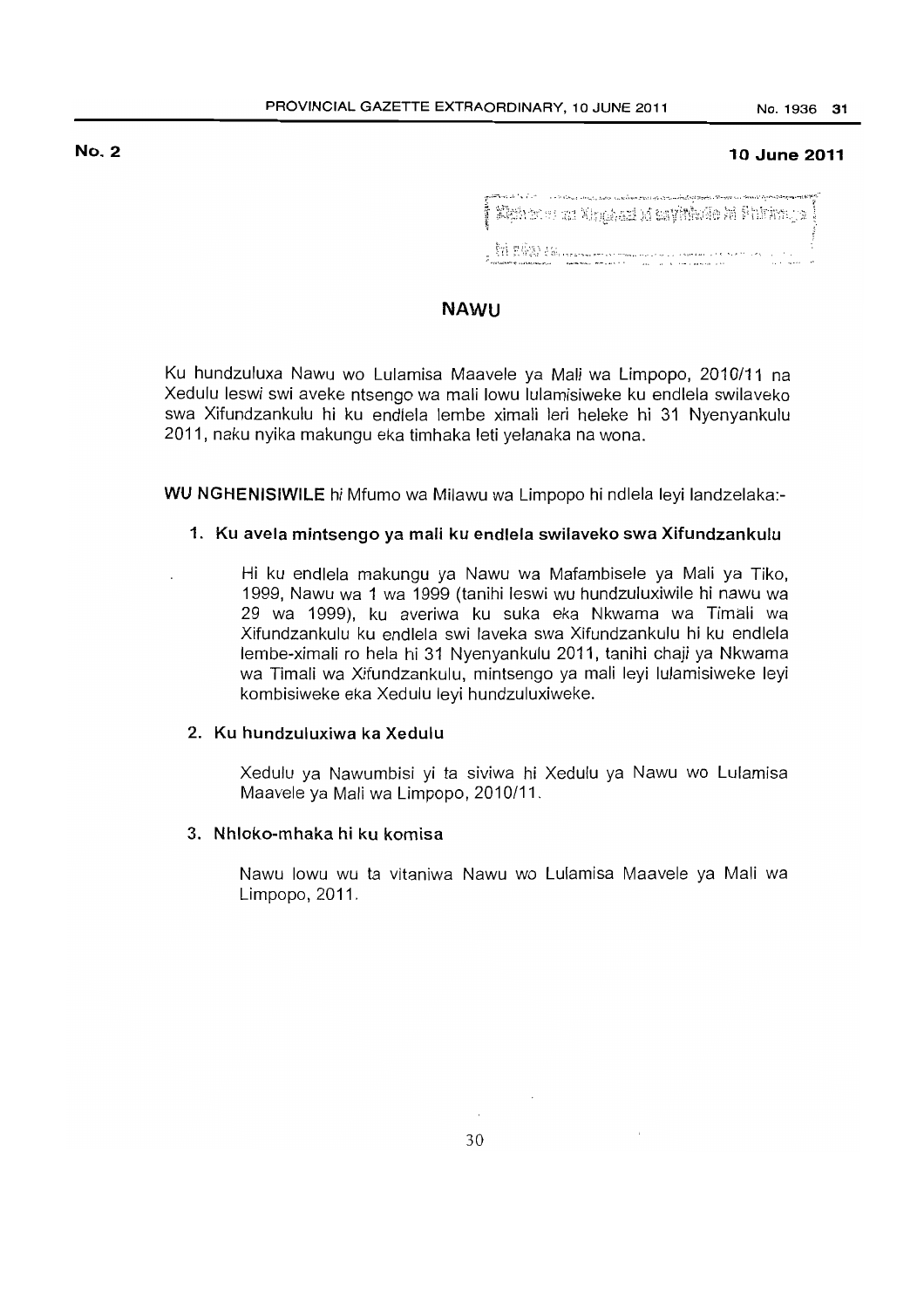|                | Xiavo Mhlamuselo<br>R'000                                                                                                                                                                                                                                                                                                                                                                                                           | Ncico w a<br>Nkavelo | Micinco  | Micinco<br>yin'wana ya<br>nkavelo |
|----------------|-------------------------------------------------------------------------------------------------------------------------------------------------------------------------------------------------------------------------------------------------------------------------------------------------------------------------------------------------------------------------------------------------------------------------------------|----------------------|----------|-----------------------------------|
| 1              | Hofisi ya Holobyenkulu                                                                                                                                                                                                                                                                                                                                                                                                              | 505,272              | (9,733)  | 495,539                           |
|                | Xikongomelo: Ku vonisisa eka mafumele lamanene na nhluvuko<br>wa nkarhi wo leha eka Vufambisi bya Xifundzankulu hi ku pfuna<br>tindzawulo ku sungula ku tirhisa tipulani ta mafambisele na ku<br>vonisisa leswaku ku na ku cinca ka vukorhokeri bya mani na mani<br>na ku antswisiwa ka vukorhokeri.                                                                                                                                |                      |          |                                   |
|                | 1. Vufambisi<br>Xikongomelo: Byo fambisa timhaka ta le ndzeni ta Hofisi ya<br>Holobyenkulu na leswi kongomisiweke eka ku nyikiwa wseketeri<br>bya vufambisi na malulamisele eka Holobyenkulu, Xirho xa<br>Huvonkulu, nhloko ya vufambisi na tiyuniti ta vufambisi byo<br>hlawuleka.                                                                                                                                                 | 135.514              | (6, 812) | 128,702                           |
|                | 2. Nhluvukiso wa Mavandla<br>Ku antswisa manyikelo ya mintirho hi ku nyika matimba na<br>wlawuri byo endla ku ncinca                                                                                                                                                                                                                                                                                                                | 118.592              | 430      | 119.022                           |
|                | 3. Vokorhokeri bya Xinawu<br>Byo fambisa ku ncinca ka vutirheli bya xinawu na timhaka ta<br>mintirho eka Xifundzankulu xa Limpopo.                                                                                                                                                                                                                                                                                                  | 251,166              | (3,351)  | 247,815                           |
| $\overline{2}$ | Mfumo wa Milawu wa Xifundzankulu<br>XIKONGOMELO:<br>Ku veka tihlo eka Huvonkulu tanihi hi xandla xa mfumo, ku tiyisisa<br>leswaku ka va ni ku hoxa xandla ka vanhu eka maendlelo ya<br>mfumo wa milawu, ku pasisa milawu, ku nyika nseketelo wa mali<br>na vufambisi eka mavandla ya tipolotiki leti ti yimenwaka eka<br>mfumo wa milawu na ku nyika wfambisi bya wlawuri bya kahle na<br>nseketelo eka swirho swa mfumo wa milawu. | 202.199              | (2,000)  | 200,199                           |
|                | 1. Vufambisi<br>Byo endla na ku tirhisa pholisi hi ku landza wfambisi na wlawuri<br>bya mfumo wa milawu, tlakusa na ku hiayisa wxaka eka ku<br>hlangana ka palamende na ku nyika vutimeli bya hofisi ya<br>vumatsalani eka vafambisi.                                                                                                                                                                                               | 65,747               | (2,000)  | 63,747                            |
|                | 2. Migingiriko ra Swirho na Minhlangano ya<br>Minhlangano ya tipolotiki<br>Ku nyika miholo, ku tirhisa thelefoni na ku klilemiwa ka mali ya<br>swofamba swa swa swirho na ku hakelo swiengetelo swa tihofisi<br>leti va hlawuriweke eka tona                                                                                                                                                                                        | 91,204               | (2,000)  | 89,204                            |
|                | 3. Vukorhokeri bya Palamende<br>Byo endla mafambisele, na vukorhokeri bya vumatsalani eka<br>vafambisi na Yindlu yo Chaviseka.                                                                                                                                                                                                                                                                                                      | 45,248               | 2,000    | 47,248                            |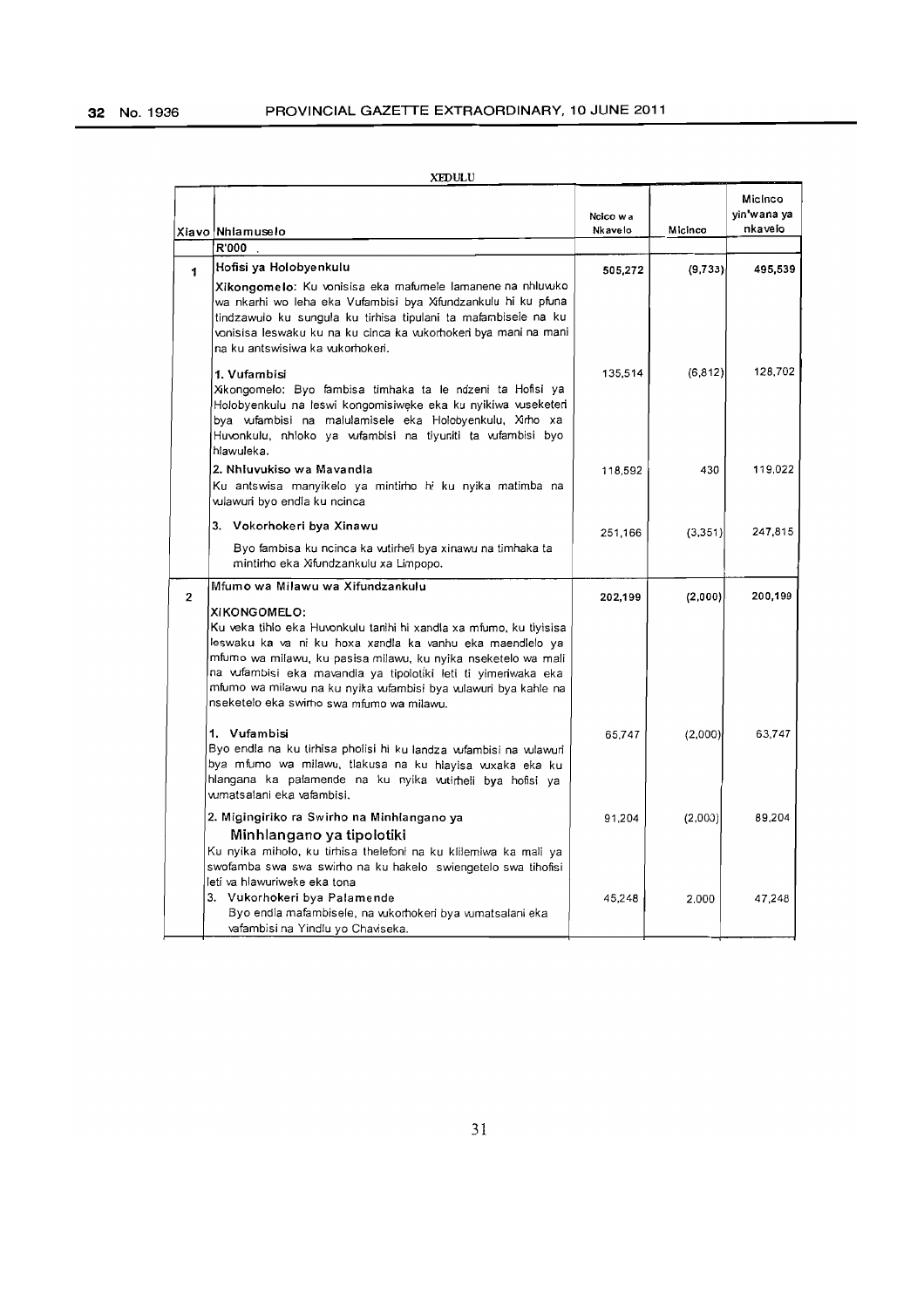| 3 | Dyondzo                                                                                                                                                                                                                                                                                                                                                                                                                                                                                                                          | 19,340,016 | 112,155   | 19,552,834 |
|---|----------------------------------------------------------------------------------------------------------------------------------------------------------------------------------------------------------------------------------------------------------------------------------------------------------------------------------------------------------------------------------------------------------------------------------------------------------------------------------------------------------------------------------|------------|-----------|------------|
|   | Xikongomelo: Ku tiyisa vanhu va xifundzankulu, hi ku tirhisa<br>kungu ra dyondzo na vuleteri bya nkoka, ku titiva, vutivi na<br>ntokotom leswi swi nga ta va pfuna ku fikelela:                                                                                                                                                                                                                                                                                                                                                  |            |           |            |
|   | 1. Vufambisi<br>Ku nyika vufambisi byo angarhela bya sisiteme ya dyondzo hi ku<br>landza Nawu wa Matirhele wa Dyondzo ya Rixaka, Nawu wa<br>Mafambisile ya Mali ya Tiko, na milawu yin'wana.                                                                                                                                                                                                                                                                                                                                     | 1,184,592  |           | 1,184,592  |
|   | Dyondzo ya swikolo swa Vanhu swo toloveleka<br>2.<br>Yo nyika dyondzo ya vanhu yo toloveleka ku sukela eka ntlawa wa<br>1 ku fikela eka 12 ti fambisana na Nawu wa Swikolo wa Afrika<br>Dzonga                                                                                                                                                                                                                                                                                                                                   | 16,719,912 | 122,155   | 16,842,067 |
|   | 3.<br>Mfuneto eka swikolo leswi swi tiyimelaka                                                                                                                                                                                                                                                                                                                                                                                                                                                                                   |            |           | 100,663    |
|   | 4.<br>Dyondzo ya Swikolo swa mani na mani swa xipexele<br>Swo nyika dyondzo leyi yi bohaka eka swikolo swa tiko hi ku<br>landza Nawu wa Swikolo na Mpfapfarhuto wa 6 dyondzo yo<br>katsakanya                                                                                                                                                                                                                                                                                                                                    | 251,564    | 7,169     | 258,733    |
|   | 5.<br>Dyondzo ya ku yisa emahlweni Vuleteri                                                                                                                                                                                                                                                                                                                                                                                                                                                                                      | 442,127    |           | 442,127    |
|   | Yo nyika Dyondzo ya ku Yisa Emahlweni na Vuleten (FET) eka<br>tikholichi ta Tiko ta Vuleteri bya ku yisa emahlweni (FET) hi ku<br>landza Nawu wa Dyondzo yo yisa Emahlweni na Vuleteni                                                                                                                                                                                                                                                                                                                                           |            |           |            |
|   | Dyondzo ya Masungulo ya Lavakulu na Vuleteri<br>6.<br>Yo nyika Dyondzo ya Masungulo ya Lavakulu na Vuleten hi ku<br>landza Nawu wa Vuleteri na Dyondzo ya Masungulo                                                                                                                                                                                                                                                                                                                                                              | 140,366    | (7, 169)  | 133,197    |
|   | Ku Hluvukisa ka Dyondzo ya Lavantsongo<br>7.<br>Ku nyika Dyondzo ya Lavantsongo eka Ntlawa wa R na<br>swiyimo swa le hansi hi ku landza Mpfapfathuto wa 5.                                                                                                                                                                                                                                                                                                                                                                       | 237,423    | (10,000)  | 227,423    |
|   | 8. Vukorhokeri bya ku pfuna vatirhi na leswi fambisanaka ni                                                                                                                                                                                                                                                                                                                                                                                                                                                                      | 364,032    |           | 364,032    |
| 4 | yona.<br>Vurimi                                                                                                                                                                                                                                                                                                                                                                                                                                                                                                                  | 1,394,552  | (32, 389) | 1,362,163  |
|   | Xikongomelo: Ku ringeta hi matimba ku rhangela nhluwko wa<br>wrimi ku vonisisa leswaku ku ni nsirhelelo wa swakudya na ku kula<br>ka ikhonomi ka kahle hi ku tirhisa nhluvuko wa vurimi eka<br>Xifundzankulu. Yi yisa emahlweni yi kongomisa eka letela na ku<br>seketela vukona bya swipfuno swa nhluvuko wa vunimi, ku tiyisa<br>matirhele ya ikhonomi ya bindzu, ku vonisisa mafambisele<br>lamanene ya swipfuno swa ntumbuluko, ku tlakusa na ku seketela<br>ku hoxa xandla eka Vurimi bya vavasati, lavantshwa na vatsoniwa |            |           |            |
|   | na ku fikelela:<br>1. Vufambisi                                                                                                                                                                                                                                                                                                                                                                                                                                                                                                  | 270,239    | (6, 512)  | 263,727    |
|   | Ku nyika vufambisi na swipfuno swa vufambisi  na rimba ra<br>wrhangeri, na ku nyika vurhangeri bya xipolitiki, Mafambisele ya<br>Swipfuno swa Vanhu na ku vonisisa leswaku ku ni ku pulana ka<br>kahle na ku kambela ka minkavelo ya ndzawulo.                                                                                                                                                                                                                                                                                   |            |           |            |
|   | 2. Mafambisele ya Nkarhi wo leha ya Swipfuno<br>Ku olovisa nhluvuko wa switirhisiwa swa Vurimi na nhlayiso                                                                                                                                                                                                                                                                                                                                                                                                                       | 91,318     | (18, 212) | 73,106     |
|   | 3.<br>Nseketelo na Nhluvuko wa Varimi<br>Ku vonisisa leswaku ku ni vukorhoken bya ntleketlo eka<br>miganga yo hambanahambana                                                                                                                                                                                                                                                                                                                                                                                                     | 763,217    | (9,657)   | 753,560    |
|   | Vukorhokeri bya Vutshunguri bya Swiharhi<br>4.<br>Ku nyika Vukorhoken bya Vutshungun bya Swiharhi eka<br>tikhasimende leswaku ku va ni swiharhi leswi hanyeke kahle<br>na nhlayiso wa vanhu va Afrika Dzonga                                                                                                                                                                                                                                                                                                                     | 32,958     | (300)     | 32,658     |
|   | Vulavisisi bya Thekinoloji na Vukorhokeri bya Nhluvuko<br>5.<br>Ku olovisa vulavisisi bya vurimi na thekinoloji leyi faneleke na                                                                                                                                                                                                                                                                                                                                                                                                 | 40,706     | 2,742     | 43,448     |
|   | ku nyuika wkorhokeri bya mafambisele ya wxokoxoko                                                                                                                                                                                                                                                                                                                                                                                                                                                                                |            |           |            |
|   | Ntivo-ikhonomi ya Vurimi<br>6.<br>Ku hlanganisa na ku olovisa ku cinca ka tiprojeke na tinhundzu<br>lawuriwa hi nfumo                                                                                                                                                                                                                                                                                                                                                                                                            | 130,952    |           | 130,952    |
|   | 7. Vuleteri bya Vurimi byo Lulamisiwa<br>Ku nyika dyondzo na wleten bya wrimi                                                                                                                                                                                                                                                                                                                                                                                                                                                    | 65,162     | (450)     | 64,712     |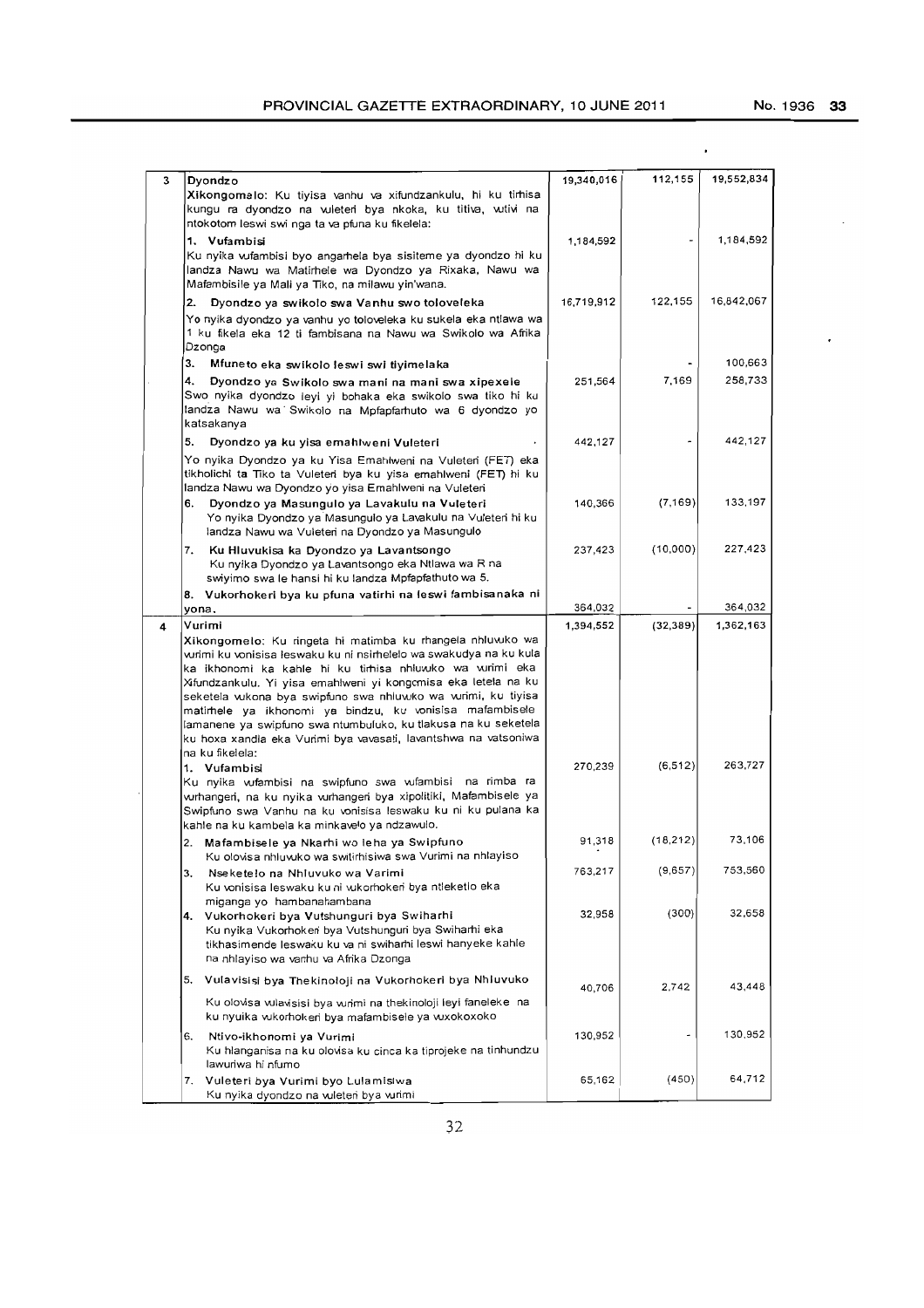|   | Xiavo Nhlamuselo<br>R'000                                                                                                                                                                                                                                                                | Ncico wa<br>Nkavelo | Micinco   | Micinco<br>yin'wana ya<br>nkavelo |
|---|------------------------------------------------------------------------------------------------------------------------------------------------------------------------------------------------------------------------------------------------------------------------------------------|---------------------|-----------|-----------------------------------|
| 5 | Nkwama wa Xifundzankulu<br>XIKONGOMELO:<br>Ku fambisa Nkwama wa Xifundzankulu                                                                                                                                                                                                            | 388,609             | (24, 984) | 363,625                           |
|   | 1. Vufambisi<br>Ku fambisa ndzawulo hi ku landza Nawu wa Vukorhoken bya<br>Rixaka na Nawu wa Vufambisi bya Timali ta Rixaka.                                                                                                                                                             | 112,734             | (8, 178)  | 104,556                           |
|   | 2. Vufambisi bya Switirho Nkarhi wo leha<br>Ku fambisa mpimanyeto wa Xifindzankulu na matimele ya mali.                                                                                                                                                                                  | 39,053              | (6, 569)  | 32,484                            |
|   | 3. Vufambisi bya Nhundzu ni vutihlamuleri<br>Ku fambisa nhundzu ya mfumo na vutihlamuleri.                                                                                                                                                                                               | 129,778             | (13, 655) | 116,123                           |
|   | 4. Vufambisi bya swa Timali<br>Ku fambisa vutirheli bya tinkota, ku hluvukisa sisiteme na<br>nongonoko wa ku avela.                                                                                                                                                                      | 107,044             | 3,418     | 110,462                           |
| 6 | Nhluvukiso wa Ikhonomi, Mbangu na Vupfhumba<br>Xikongomelo:<br>Muphakerinkulu wa ku antswisiwa na swintshuxo swa nkulo wa<br>ikonomi lowu yaka emahlweni.                                                                                                                                | 871,535             |           | 871,535                           |
|   | 1. Mafambisele<br>Ku vona mafambisele ya vulawuri byo kongoma, mbulavurisano na<br>vukorhoken bya le ka swifundza.                                                                                                                                                                       | 280,385             | (5,865)   | 274,520                           |
|   | 2. Hluvuko wa Ikhonomi<br>Ku yisa emahlweniNhluvuko wa Ikonomi ntirhisano lowu aviweke,<br>hlohletela nkulo wa ikonomi hi ku hluvukisa swa mintirho, mabindzu<br>na ku seketela mimbekiso no vona leswaku ku na mbango wa<br>mabindzu wo ringanela no fikelela vanhu lowu ncicancincaka. | 330,646             | (159)     | 330.487                           |
|   | 3. Timhaka ta Mbangu<br>Ku vona leswaku ku na nhluvuko, nseketelo na vukawuri bya<br>migingiriko ya mbango eka Xifundzankulu.                                                                                                                                                            | 165,103             | 5.531     | 170,634                           |
|   | 4. Vupfhumba<br>Ku vona leswaku ku na nhluvuko, nseketelo na vukawuri bya<br>migingiriko ya vupfhumba eka Xifundzankulu.                                                                                                                                                                 | 95,401              | 493       | 95,894                            |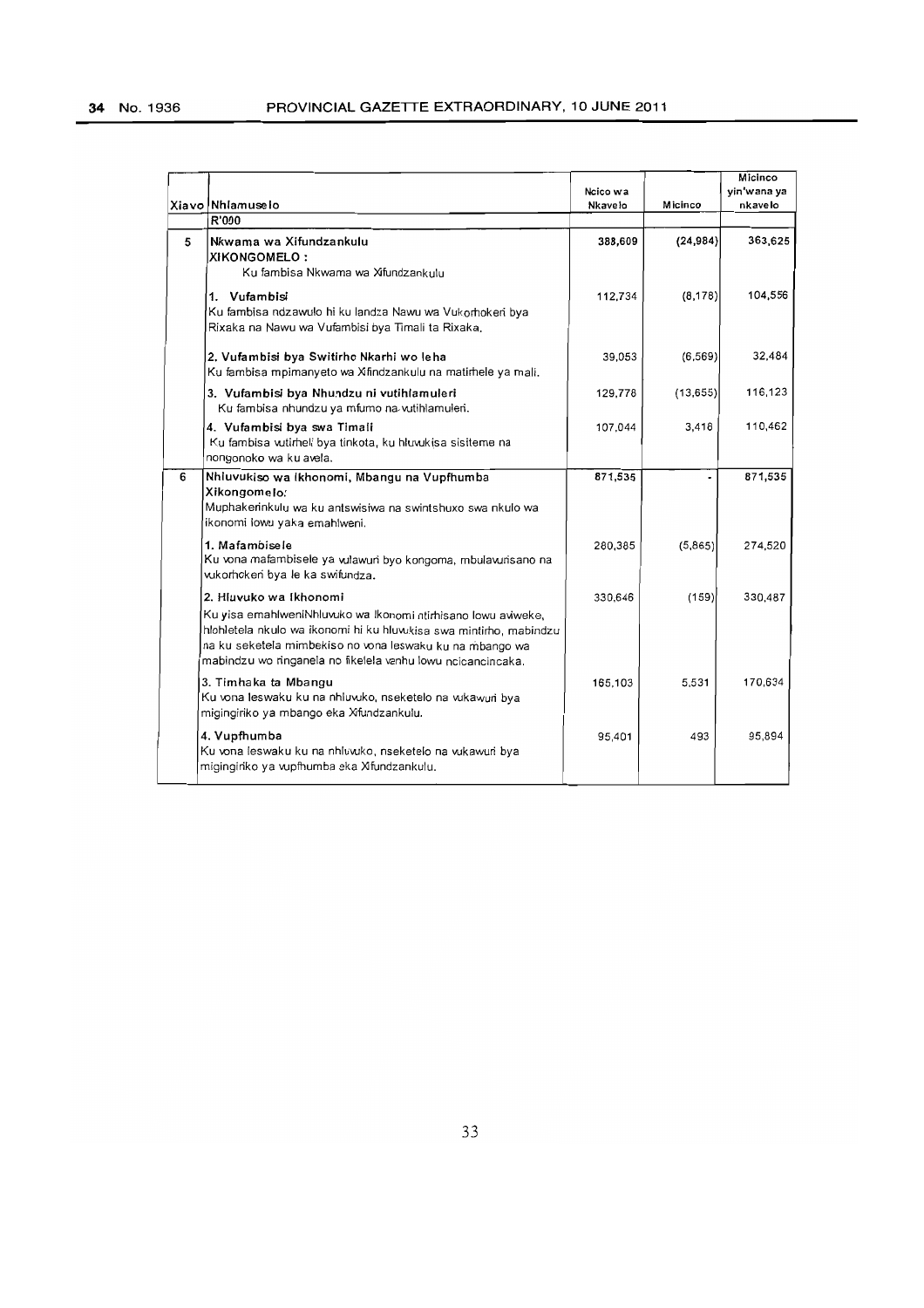| 7 | Rihanyu                                                                                                                                                                                                                                                                                                                                                                                                                           | 10,704,084 | (60, 000)                | 10,644,084 |
|---|-----------------------------------------------------------------------------------------------------------------------------------------------------------------------------------------------------------------------------------------------------------------------------------------------------------------------------------------------------------------------------------------------------------------------------------|------------|--------------------------|------------|
|   | XIKONGOMELO: Ku nyika vukorhokeri bya Rihanyo na byo<br>fambelana na byona hi ku landza nawu                                                                                                                                                                                                                                                                                                                                      |            |                          |            |
|   | 1. Vufambisi<br>Ku fambisa wfambisi bya xitirateji na mafambisele yo<br>angarhela ya Ndzawulo ya Rihanyo                                                                                                                                                                                                                                                                                                                          | 262,141    | (14,000)                 | 248,141    |
|   | 2. Vukorhokeri bya Rihanyo hi Miganga<br>Ku nyika Vukorhokeri bya Masungulo bya Nhlayiso wa Rihanyo<br>(Nawu wa 63 wa 1997) na Vukorhokeri bya Swibediele swa Miganga                                                                                                                                                                                                                                                             | 5,644,961  | (97, 786)                | 5,547,175  |
|   | 3.   Vukorhokeri bya swa Vutshunguri bya Xihatla<br>Ku nyika Vukorhokeri bya Xihatla bya Vutshunguri kun nga se fika<br>exibedlele ku katsa na ku rhurhisa exikarhi ka swibedlele na<br>wtleketli bya vavabyi lebyi nga pulaniwa.                                                                                                                                                                                                 | 522,386    |                          | 522,386    |
|   | 4.   Vukorhokeri bya Xibedlhele xa Xifundzankulu<br>Byo nyika vukorhoken byo kumeka hi ku olova, bya kahle, tirhaka<br>& na wkorhokeri bya xipexele byo angarhela, ku tatsa na<br>vukorhoken bya xipexele byo antswisa mahanyele, na ku letela<br>vatirhi va rihanyo va profexeni na vulavisisi.                                                                                                                                  | 1,211,096  | 70,000                   | 1,281,096  |
|   | 5. Vukorhokeri bya Xibedihele bya le Xikarhi<br>Ku hluvukisa xitirateji xa vukorhokeri bya rihanyo xa muganga, ku<br>hlanganisa ku rhurhisa na hangalasa vukorhokeri eka masipala,<br>hluvukisa tisisiteme ta kahle ta mafambisele ta miganga na ku<br>antswisa ku kota ku nghena etitliniki.                                                                                                                                     | 955,650    | 10,000                   | 965,650    |
|   | 6. Sayense ya Rihanyu na Vuleteri<br>Ku endla vuleteri na minkateko ra nhluvuko eka vatirhi lava nga<br>thoriwa na lava va nga lunghela ku thoriwa va Ndzawulo ya<br>Rihanyo                                                                                                                                                                                                                                                      | 400,578    | (13,000)                 | 387,578    |
|   | 7. Vukorhokeri bya Nseketelo wa Rihanyu<br>Ku endla vukorhokeri bya nseketelo lebyi laviwaka hi ndzawulo<br>ku fikelela swikongomelo swa wona                                                                                                                                                                                                                                                                                     | 796,904    | (17,000)                 | 779,904    |
|   | 8. Vufambisi bya Swiolovisi swa Rihanyu<br>Ku endla ku pulana lokukulu na nhluvukiso wa switimisiwa swo<br>amukeleka swa rihanyo, hlayisa swiolovisi swa rihanyo na ku<br>tshama swi n eka xiyimo xo kota ku timiseka.                                                                                                                                                                                                            | 910,368    | 1,786                    | 912,154    |
| 8 | Vutleketli                                                                                                                                                                                                                                                                                                                                                                                                                        | 3,440,314  | $\overline{\phantom{a}}$ | 3,440,314  |
|   | XIKONGOMELO:<br>Ku nyika, ku hluvukisa na ku hlayisa tisisteme ta vutleketli bya<br>swiyimo swo tala leswi hlanganisiweke eka xifundzankulu.                                                                                                                                                                                                                                                                                      |            |                          |            |
|   | 1. Vufambisi<br>Ku endla vufambisi hi ku angarhela bya sisiteme ya witleketli<br>bya xifundzankulu                                                                                                                                                                                                                                                                                                                                | 475,984    | (7, 732)                 | 468,252    |
|   | 2. Ku aka Mapatu<br>Xikongomelo: Ku nyika na ku hlayisa mapatu ku va eka xiyimo xa                                                                                                                                                                                                                                                                                                                                                | 1,513,696  | 15,265                   | 1,528,961  |
|   | 3. Vutleketli bya Mani na Mani na bya nhundzu<br>Ku pulana, languta na ku fambisa makungu ya vukorhokeri bya<br>vutleketli bya mani na mani na miako eka ntirhisano wa swiptuno.<br>swa xifundzankulu ni Vulawuri bya Tiko na bya Ndhawu<br>Ku pulana, languta na ku fambisa makungu ya wikorhoken bya<br>vutleketli bya mani na mani na miako eka ntirhisano wa swipfuno<br>swa xifundzankulu ni Vulawuri bya Tiko na bya Ndhawu | 642,990    | (15, 938)                | 627,052    |
|   | 4.   Vulawuri bya swo Famba<br>Ku vona leswaku timovha hinkwato ta mfumo na ta purayivhete laha<br>ka xifundzankulu ti ni mpfumelelo na ku hlayisa nawu na<br>whlayiseki emapatwini ya hina.                                                                                                                                                                                                                                      | 386,311    | 8,405                    | 394,716    |
|   | Vulawuri bya Ndzhwalo<br>5. Nongonoko lowu Ndlandlamuxiweke wa Mintirho ya Tiko<br>Vulawuri hi ku angarhela na nseketelo wa Xiyenge, ku tumbuluxa<br>miningonoko yintshwa na tiprojeke, ku hluvukisa swa tikontraka,<br>minongonoko yo letela, ku katsa ya swa dyondzo a whlanganisi<br>bya lava khumbiwaka hi EPWP na ku kambisisa matirhelo ya<br>EPWP.                                                                         | 421,333    |                          | 421,333    |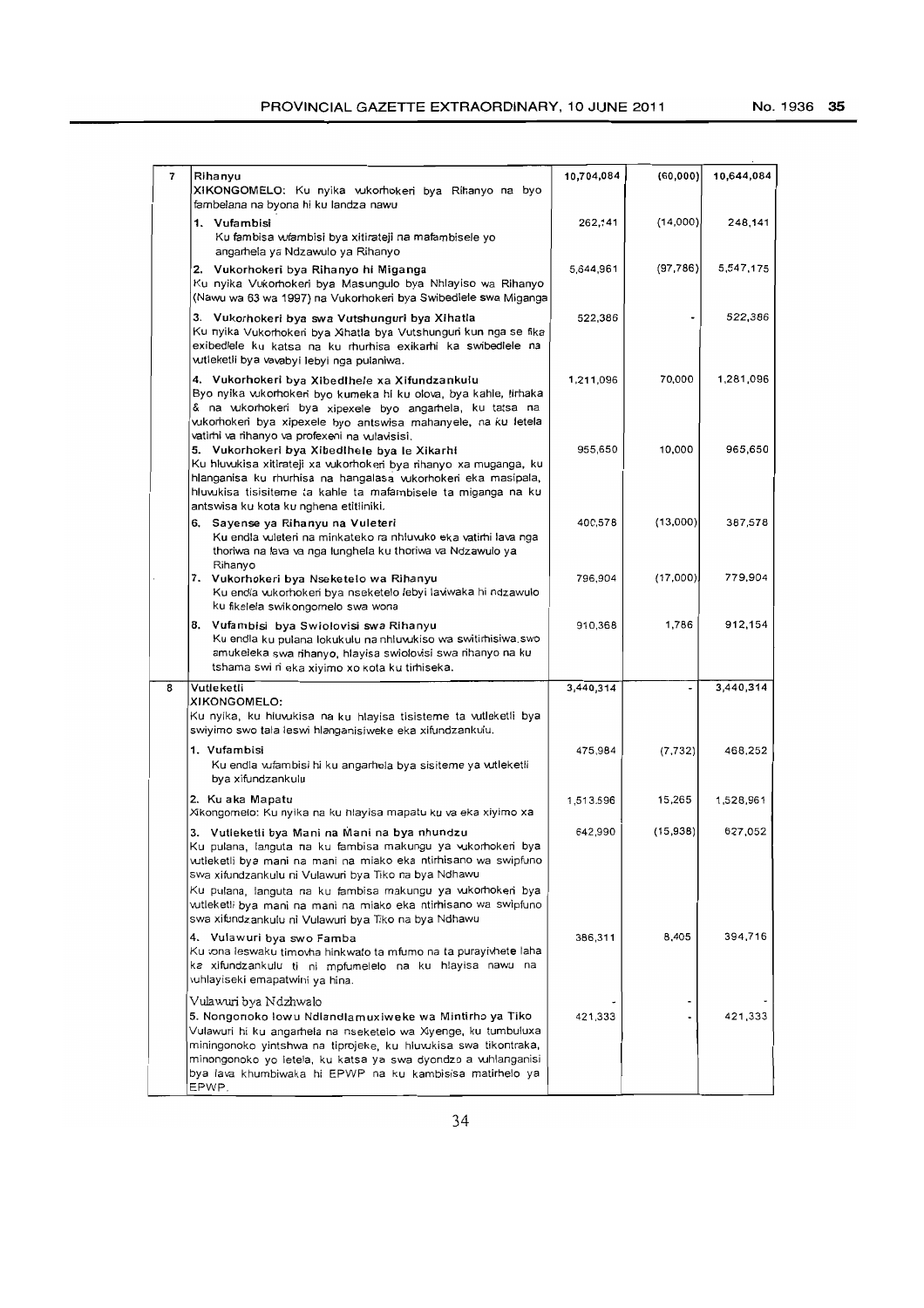|        | Xiayo   Nhlamuselo<br><b>R'000</b>                                                                                                                                                                                                                                                                                                                                                                                                                                     | Ncico wa<br>Nk ave lo | Mícinco   | Micinco<br>yin wana ya<br>nkavelo |
|--------|------------------------------------------------------------------------------------------------------------------------------------------------------------------------------------------------------------------------------------------------------------------------------------------------------------------------------------------------------------------------------------------------------------------------------------------------------------------------|-----------------------|-----------|-----------------------------------|
| 9<br>÷ | Mintirho ya Mani na Mani<br><b>XIKONGOMELO:</b><br>Ku lawula mapatu ya xindzankulu, miako na nhundzu hi ku tirhisa<br>swipfuno hi ndlela ya kahle leyi tirhaka, yi nga ni vutihlamuleri na<br>wkomokeri eka vanhu lebyi byi kongomisaka eka vaxavi.                                                                                                                                                                                                                    | 780,783               | 1,269     | 782,052                           |
|        | 1. Vufambisi<br>Ku nyika nseketelo eka mintirho-nkulu ya ndzawulo, hi ku tirhisa<br>minongonoko-ntsongo leyi lanzelaka: vufambisi, vukorhokeri bya<br>bindzu, nseketelo wa nongonoko na swipfuno swa vufambisi                                                                                                                                                                                                                                                         | 262,988               | 18,450    | 281,438                           |
|        | 2.<br>Mintirho ya mani na Mani<br>Yo lawula miako ya mfumo ya xifundzankulu na ku nyika<br>xifundzankulu swilaveko swa nhundzu.                                                                                                                                                                                                                                                                                                                                        | 499.503               | (19,050)  | 480,453                           |
|        | 3. Nongonoko lowu Ndlandlamuxiweke wa Mintirho ya Tiko<br>Vulawuri hi ku angarhela na nseketelo wa Xiyenge, ku tumbuluxa<br>miningonoko yintshwa na tiprojeke, ku hluvukisa swa tikontraka,<br>minongonoko yo letela, ku katsa ya swa dyondzo a whlanganisi<br>bya lava khumbiwaka hi EPWP na ku kambisisa matimelo ya<br>EPWP.                                                                                                                                        | 18,292                | 1,869     | 20,161                            |
| 10     | Vuhlayiseki, Vusirheleri na Vuhlanganisi<br>XIKONGOMELO:<br>Ku vona leswaku vukorhokeri bya Xiphorisa bya Afrika Dzonga<br>eLimpopo byi ni wtihlamuleri, bya tirha na ku va byi tirhela vanhu,<br>naswona byi fambisana na Vumbiwa, Nawu wa Xiphorisa wa Afrika<br>Dzonga na Phepha ro Basa ra Vuhlayiseki, Vusirheleri na<br>Vuhlanganisi na ku tihela ku voniwa leswaku Xiphorisa xa Afrika<br>Dzonga xi langutisa swilaveko swa vanhu kahle leswi swi               | 55,712                | 362       | 56,074                            |
|        | kongomaneke ni Limpopo na tindhawu ta le makaya.<br>Vufambisi<br>1.                                                                                                                                                                                                                                                                                                                                                                                                    | 30,337                |           | 30,337                            |
|        | Byo fambisa wfambisi hinkwabyo bya ndzawulo<br>2.<br>Foramu ya Maphorisa ya Vaaki na Nsivelo wa Vugevenga                                                                                                                                                                                                                                                                                                                                                              | 9,760                 |           | 9,760                             |
|        | Swo olovisa ku simekiwa ka Tiforamu ta Maphorisa ya Vaaki,<br>na ku hunguta ku humelela ka vugevenga bya le xikarhi ka<br>vanhu                                                                                                                                                                                                                                                                                                                                        |                       |           |                                   |
|        | з.<br>Ku sivela vugevenga na Vutihlanganisi na miganga<br>Swo fambisa tinhlengeletano ta rimba ra mfumo wa milawu,<br>swileriso swa nkarhi hinkwawo, milawu na swinawana na ku<br>antswisa switirhisiwa swa nkambelo na ku langutisa swivilelo leswi<br>swi kumekaka.                                                                                                                                                                                                  | 15,615                | 362       | 15,977                            |
| 11     | Mfumo wa Ndhawu na Tindiu<br>XIKONGOMELO:                                                                                                                                                                                                                                                                                                                                                                                                                              | 1,898,687             | 108,489   | 2,007,176                         |
|        | Ku tirha na ku kambela swiyenge swa ndhawu swa mfumo, ku<br>tumbuluxa mbangu lowu nhluwikiso wa tindlu wu vaka kona.<br>Nhlanganiso wa nhiuwkiso wa ku pulaniwa ka muganga na ku<br>pulaniwa ka xifundza, na nhluvukiso, ku tumbululuxiwa ka rimba ra<br>ku pulana, ku fambisa minongonoko ya ku tsundzuxiwa ka<br>wirhangeri bya ndhawko, nhluvukiso wa madoroba na le makaya<br>loku ku hlanganisiweke, na ku fambisiwa ka vulawun bya tinghozi<br>ta xifundzankulu. |                       |           |                                   |
|        | 1. Vufambisi<br>Ku endla pholisi hi Xirho xa Huvonkulu na Nhioko ya Ndzawulo<br>na swirho swin'wani swa vufambisi bya Ndzawulo.                                                                                                                                                                                                                                                                                                                                        | 247,208               | (21, 400) | 225,808                           |
|        | 2. Tindlu<br>Wo fambisa maendlele ya mphakelo wa tindlu, hlayisa<br>wxokoxoko, na ku fambisa tinhundzu ta ndhawu yin'we, fambisa<br>hofisi ya matsalani na xikimi xo pfuneta hi nxavo wa tindiu, ku<br>nyika xikimi xa tindlu na nseketelo wa tindlu na vukorhokeri bya<br>vuhlanganisi.                                                                                                                                                                               | 1,325,445             | 129,752   | 1,455,197                         |
|        | 3. Timhaka ta Ndhavuko                                                                                                                                                                                                                                                                                                                                                                                                                                                 | 326,034               | 137       | 326,171                           |
|        | Byo hlanganisiwa ka minongonoko yo aka, ku olovisa na ku<br>tihofisi ta miganga eka vamasipala va miganga                                                                                                                                                                                                                                                                                                                                                              |                       |           |                                   |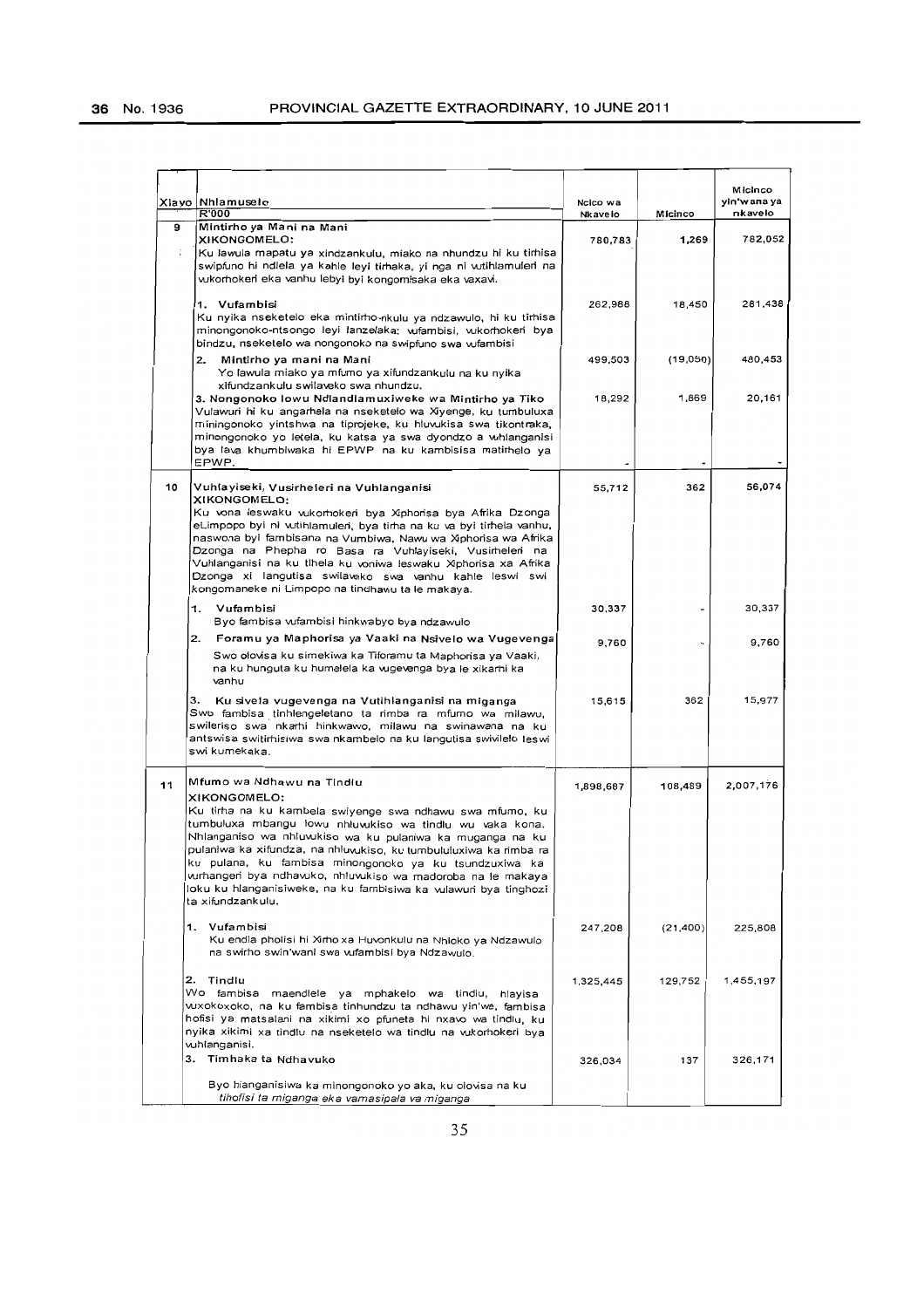| 12 | Nhluvukiso wa Nhlayiso                                                                                                                                                                                                                                                                                                | 1,105,216  | 40.000  | 1.145.216  |
|----|-----------------------------------------------------------------------------------------------------------------------------------------------------------------------------------------------------------------------------------------------------------------------------------------------------------------------|------------|---------|------------|
|    | XIKONGOMELO: Ku nyika nete ya Nhlayiseko wa Vanhu lowu<br>Hlayisekaka. Ku hunguta nhlupheko na HIV/Aids hi ku endla<br>minongonoko ya nhluvukiso ya nkarhi wo leha na minhlangano (yo<br>fana na Minhlangano leyi nga Tirheleki Mali, Minhlangano leyi nga<br>riki ya Mfumo na Minhlangano leyi Kongomisaka eka Vanhu |            |         |            |
|    | 1. Vufambisi<br>Ku kuma vufambisi bya hinkwaswo na vukorhokeri bya<br>nseketelo.                                                                                                                                                                                                                                      | 302,435    | 15,050  | 317,485    |
|    | 2. Vukorhokeri bya Nhlayiso wa Vanhu<br>Ku nyika vufambisi eka xifundza na xifundza-ntsongo,<br>vutlhogomeri bya xipurofexini na hi timali eka swisiwana na lava                                                                                                                                                      | 640,694    | 34,450  | 675,144    |
|    | 3.<br>Vukorhokeri bya Nhluvukiso na Nseketelo<br>Ku nyika mbango laha swi kotekaka leswaku vaaki va ta<br>hiohloteriwa ku hoxa xandla eka maendlelo yo hiuvukisa vanhu.                                                                                                                                               | 162,087    | (9,500) | 152,587    |
|    | Y                                                                                                                                                                                                                                                                                                                     |            |         |            |
| 13 | Mintlangu, Vutshila na Ndhavuko<br>XIKONGOMELO:<br>Swo antswisa ntwanano eka tinxaka to hambana hi ku nyika<br>vukorhokeri byo olovisa hluvukiso bya mintlangu, vutshila na<br>ndzhavuko, ku olovisa nhluvuko wa mintlangu, vutshila na<br>ndzhavuko eka Xifundzankulu.                                               | 272,537    |         | 272,537    |
|    | 1. Vufambisi<br>Byo endla vufambisi hinkwabyo bya Ndzawulo                                                                                                                                                                                                                                                            | 80.204     |         | 80.204     |
|    | 2. Tmhaka ta Ndhavuko<br>Ntlakuso na ku fambisa migingiriko ya vutsila na ndhlavuko.                                                                                                                                                                                                                                  | 31.721     |         | 31.721     |
|    | 3. Vutirheli bya Layibulari na Tiakhayivhi<br>Ku pfuneta tilayibulari ta vulawuri ndhawu eka ku nyika ntirho wa<br>tilayibulari ta tiko na ku endla vutirheli bya tiakhayivhi ta<br>xifundzankulu.                                                                                                                    | 92,733     |         | 92.733     |
|    | 4. Mintlangu<br>Yo tlakusa na ku olovisa mintlangu na vutiolori                                                                                                                                                                                                                                                       | 67,879     |         | 67.879     |
|    | Ntsengo lowu faneleke ku pimanyetiwa                                                                                                                                                                                                                                                                                  | 40,959,516 | 133,169 | 41,193,348 |

Thls.Js to certify that thIs Act has complied With the Standing Rules and Orders of the  $\qquad$  I House and was thus adopted by the Honpurable . House on this  $\mathbb{R}$ .................. Day of  $\mathbb{Q}$   $\mathbb{Q}$  . 2.0.1

Signed:. N. V. M. M. M. Date: 2011. 103. [3]<br>SPEAKER OF THE LIMPOPO LEGISLATURE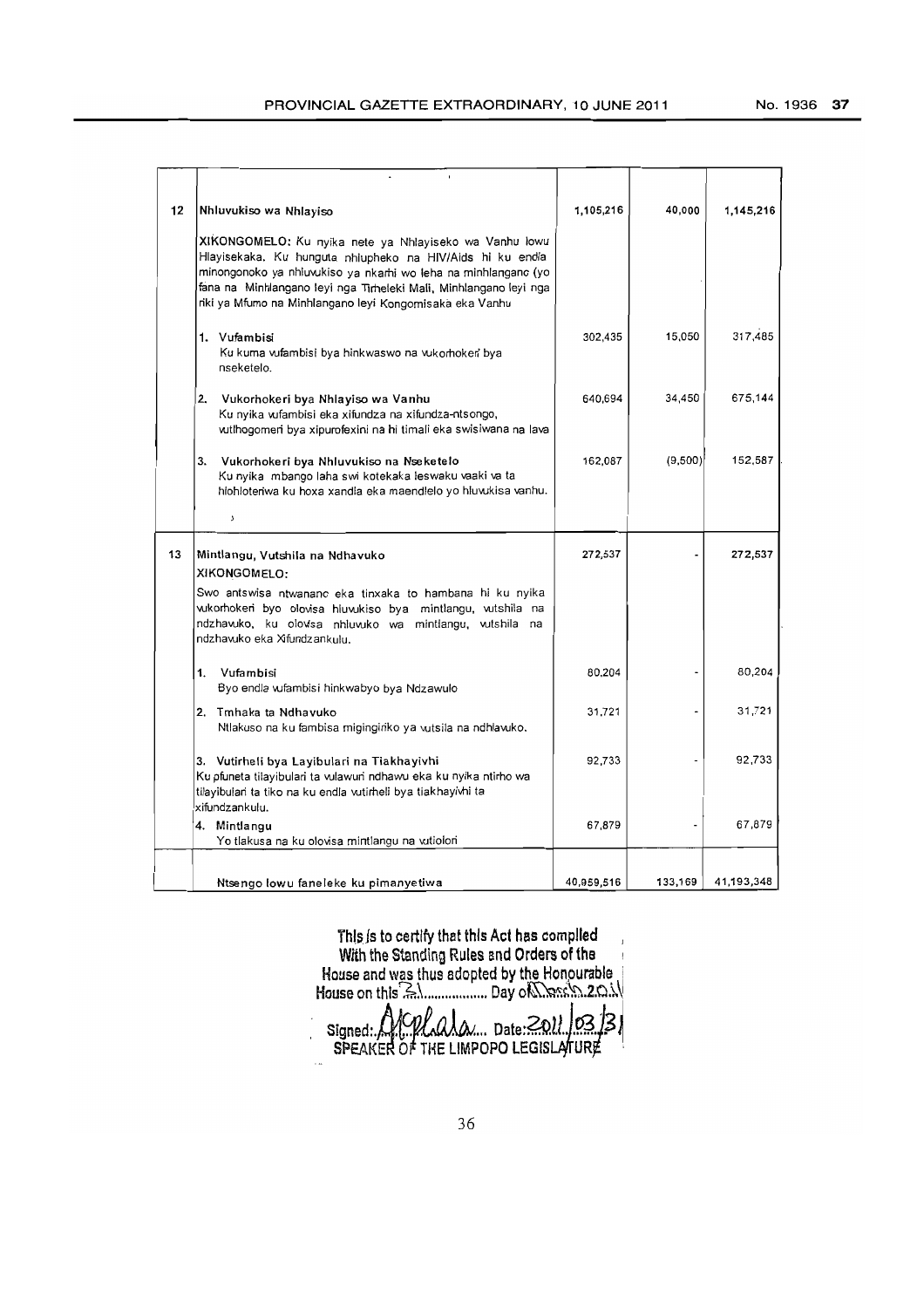# **No.2 10 June 2011**

Umtlolo wesiNgisi uvunywo nguNdunakulu Ngomhlaka.

# **UMTHETHO**

Kutjhugulula umThethomlingwa wamaTjhuguluko wokwAbiwa kweeMali wePhrovinsi yeLimpopo ka-2010/11 kanye neTjhejuli yawo obekele ngeqadi imali ukufeza iimfuno zePhrovinsi mayelana nonyaka weemali ophela ngomhlaka 31 Matihi 2011 kanye nokuqalelela iindaba ezikhambelanako.

WENZIWE UMTHETHO siBethamthetho seLimpopo ngendlela elandelako:-

# 1. Ukubekela ngeqadi iimali ezitjhugululiweko ukuhlangabezana neemfuno zePhrovinsi yeLimpopo.

Ngokuya kweenjamiso zomThetho wokuPhathwa kweeMali zomBuso, umThetho 1 ka-1999 (njengombana utjhugululwe mThetho 29 ka-1999), lapha kubekelwa ngeqadi ngokudosa esiKhwameni seNgeriiso sePhrovinsi ukuhlangabezana neemfuno zePhrovinsi mayelana nonyaka weemali ophela ngomhlaka 31 Matihi 2011, njengokufuna esiKhwameni seNgeniso sePhrovinsi, amanani atihugululiweko atiengiswa etihejulini etjhugululiweko.

# 2. Ukutihugululwa kweTihejuli

ITjhejuli yalomThethomlingwa lapha ijanyiselelwa ngeTjhejuli yomThetho wamaTjhuguluko wokwAbiwa kweeMali wePhrovinsi yeLimpopo ka-2010/11.

# 3. Ithayithili efitjhani

LomThetho uzakubizwa ngomThetho wamaTjhuguluko wokwAbiwa kweeMali wePhrovinsi yeLimpopo ka-2011.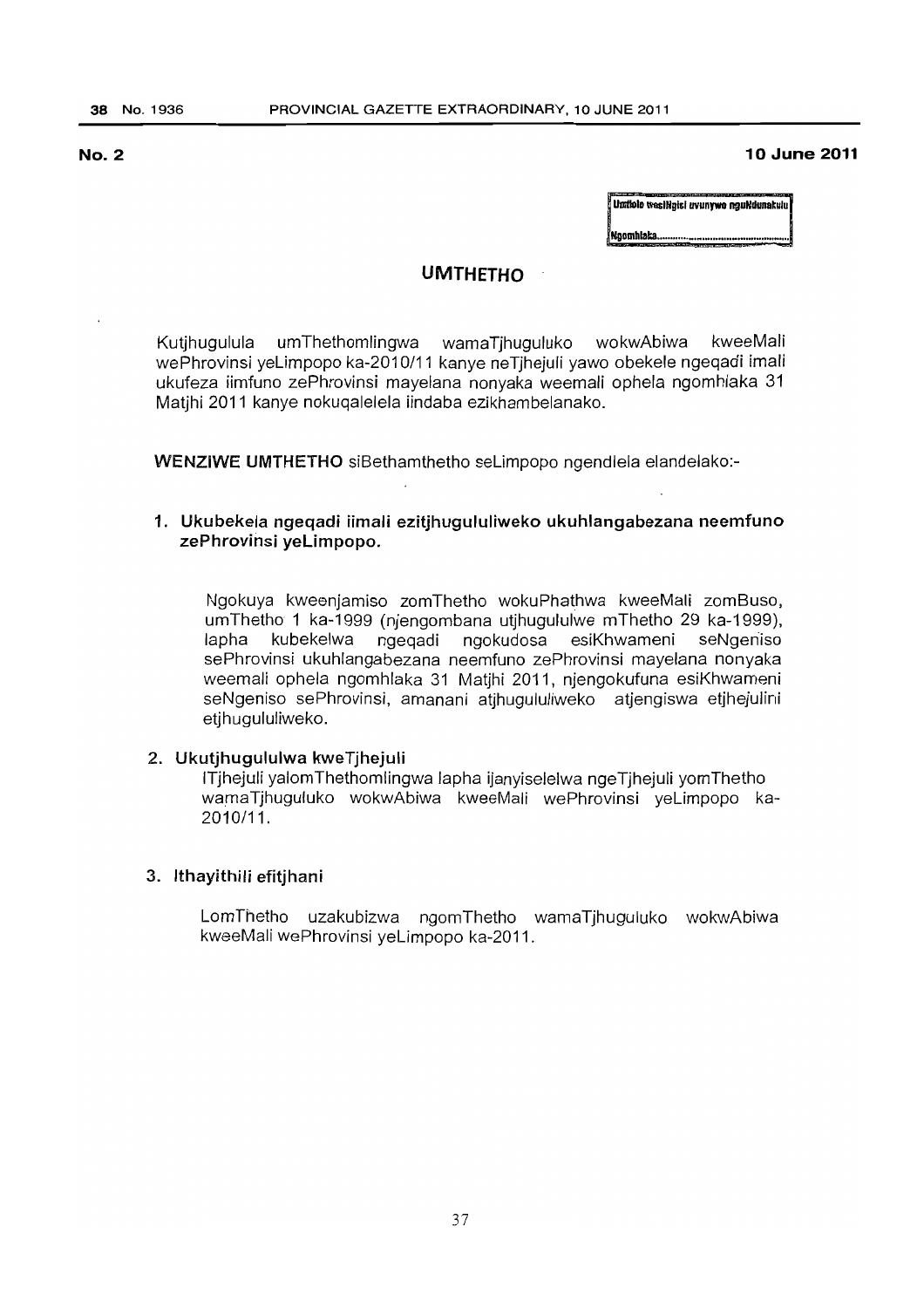# TJHEJULI

|                |                                                                                                                                                                                                                                                                                                                                                                                                                                                                                           | <b>isiLinganiso</b> | Am atjhugulu | is Abelo<br>sesiLinganiso<br>esiTjhugululiw |
|----------------|-------------------------------------------------------------------------------------------------------------------------------------------------------------------------------------------------------------------------------------------------------------------------------------------------------------------------------------------------------------------------------------------------------------------------------------------------------------------------------------------|---------------------|--------------|---------------------------------------------|
| lvowudu        | Ihlathululo                                                                                                                                                                                                                                                                                                                                                                                                                                                                               | sesAbelo            | ko           | eko                                         |
|                | R'000                                                                                                                                                                                                                                                                                                                                                                                                                                                                                     |                     |              |                                             |
| 1              | I-Ofisi lakaNdunakulu<br>ukutlama<br><b>IHLOSO:</b><br>Kuqinisekisa<br>ukubusa<br>kuhle,<br>ngaphakathi<br>okuhlangeneko<br>netuthuko<br>edzimeleleko<br>kwephrovinsi<br>ngokurhelebha<br>iminyango<br>kokuphathwa<br>ukufezakalisa amaqhinga wayo wokuphatha nokuqinisekisa<br>nokulethwa<br>bona kunetihuguluko ebasebenzini bombuso<br>kwemisebenzi okungcono.                                                                                                                         | 505,272             | (9, 733)     | 495,539                                     |
|                | 1. ZokuPhatha<br>oPhetheko nakuMnqophisi-Mazombe ekwenzeni umsebenzi<br>wakhe wangokomthetho newokwelusa ekukhuthazeni ukubusa<br>okuhle.                                                                                                                                                                                                                                                                                                                                                 | 135,514             | (6, 812)     | 128.702                                     |
|                | 2. ISekelo lemiSebenzi eHlangeneko<br>Kukhambelanisa nokunikela ngoburholi bamaqhinga kiyo yoke<br>iminyango yephrovinsi mayelana nemisebenzi ehlangeneko<br>ukuqinisa itjhuguluko ekusebenzeleni umphakathi.                                                                                                                                                                                                                                                                             | 118,592             | 430          | 119.022                                     |
|                | 3. UmThemgomo nokuBusa<br>Kuphatha imithethomgomo namaqhinga kuhle ukufikelela<br>ukukhula okudzimeleleko kwephrovinsi netuthuko.                                                                                                                                                                                                                                                                                                                                                         | 251,166             | (3,351)      | 247,815                                     |
| $\overline{2}$ | IsiBethamthetho sePhrovinsi                                                                                                                                                                                                                                                                                                                                                                                                                                                               | 202,199             | (2,000)      | 200,199                                     |
|                | IHLOSO: Kukuba nelihlo ekhabhinethini, kunikela ngesekelo<br>lezeemali nelezokuphatha eenhlanganweni zombanganarha<br>ezijanyelwe esiBethamthethweni nokunikela ngokuphatha<br>okusebenzako nesekelo emalungwini wesiBethamthetho.<br>1. ZokuPhatha<br>Kukwenza nokuphumelelisa umthethomgomo<br>mayelana<br>nokuphathwa nezokuphathwa kwesiBethamthetho, kukhulisa<br>nokugcina itjhebiswano ngaphakathi kwepalamende nokunikela<br>nge-ofisi lakamabhalana eemphathisweni ezongameleko. | 65,747              | (2,000)      | 63,747                                      |
|                | 2. Ukurholelwa kwabaPhethe iinKhundla zoMbanganarha                                                                                                                                                                                                                                                                                                                                                                                                                                       | 91,204              | (2,000)      | 89.204                                      |
|                | Kuqalelela ukurholelwa, iikghonakalisi zemitato nokufuna<br>ukuliliswa kwezokuthutha kwamaLunga kanye nokubhadelwa<br>kwemali yerhelebho ngokwendawo ejanyelweko.<br>3. ImiSebenzi yePalamende (yokuSebenza kanye                                                                                                                                                                                                                                                                         | 45,248              | 2.000        | 47,248                                      |
|                | neyokuSekelwa kwesiKhungo)<br>Kunikela ngemisebenzi ekhambelana nomsebenzi omkhulu<br>imisebenzi<br>kwekundla,<br>hlangana wokukhanjiswa<br>ofaka<br>yokukhutihwa kweHansadi neyelimi.                                                                                                                                                                                                                                                                                                    |                     |              |                                             |

 $\bar{\mathcal{A}}$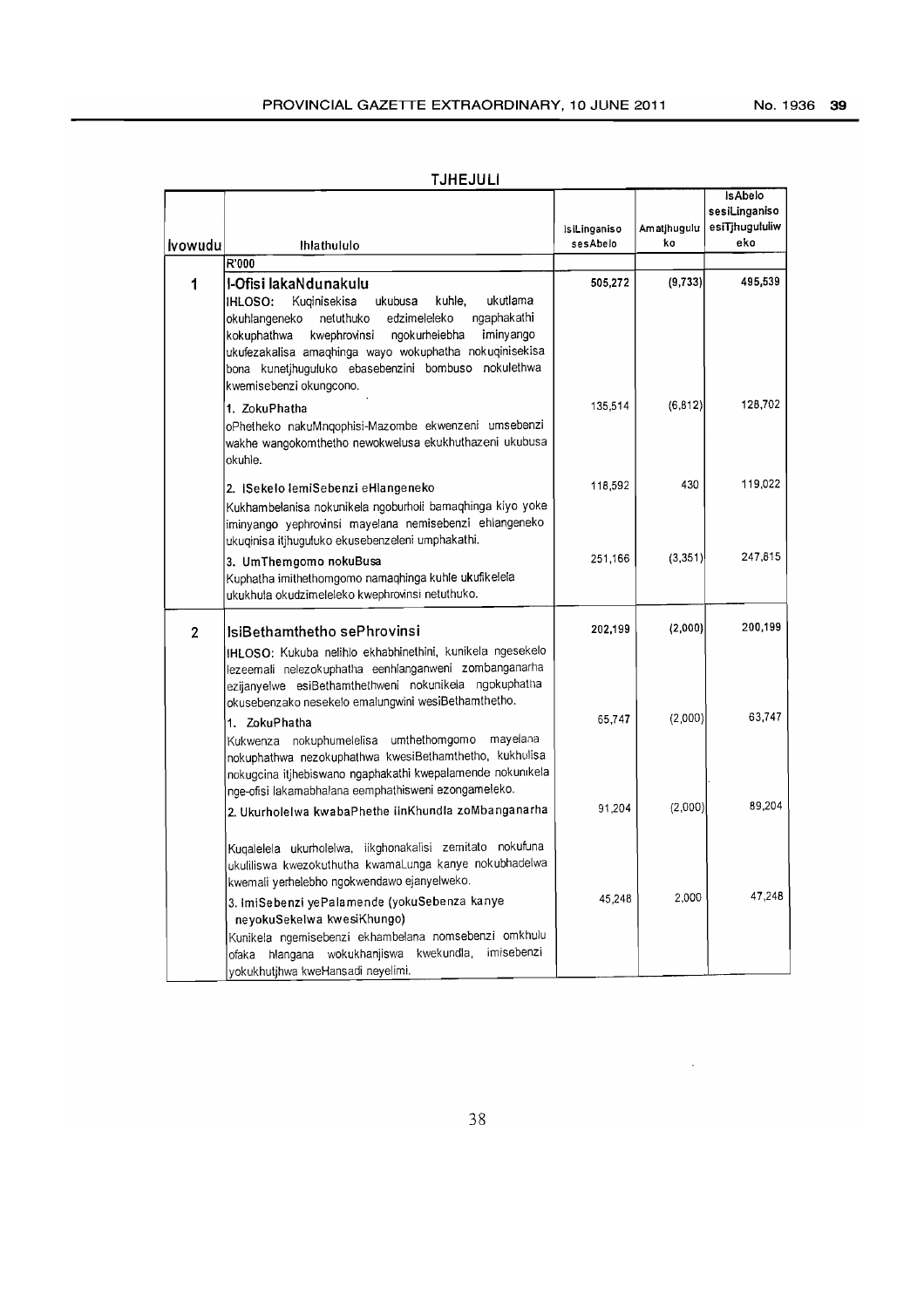| 3 | ZeFundo                                                                                                                                                                                                                                                                                                          | 19,440,679 | 112,155   | 19,552,834 |
|---|------------------------------------------------------------------------------------------------------------------------------------------------------------------------------------------------------------------------------------------------------------------------------------------------------------------|------------|-----------|------------|
|   | IHLOSO: Kuhlomisa abantu bephrovinsi ngokubanikela ifundo<br>nebandulo lekhwalithi yezinga eliphezulu nezakuhlala isikhathi<br>eside, enamagugu, ilwazi namakghono azabakghonakalisa<br>ukudlala indima enetlha emphakathini.<br>1. ZokuPhatha                                                                   | 1,184,592  |           | 1,184,592  |
|   | Kunikela ngokuphathwa kwalo loke irherho lezefundo ngokuya<br>wezeFundo,<br>womThethomgomo<br>komThetho wesiTjhaba<br>umThetho wokuPhathwa kweeMali zomBuso kanye neminye<br>imithethomgomo.                                                                                                                     |            |           |            |
|   | 2. Ifundo yesikolo ejayelekileko<br>Kunikela ngefundo yesikolo ejayelekileko ukusuka emagreyidini<br>1 ukufika ku-12 nookuya komThetho weSewula Afrika<br>weenKolo.                                                                                                                                              | 16,719,912 | 122.155   | 16,842,067 |
|   | 3. ISekelo leeMali leenKolo eziziJameleko<br>Kusekela iinkolo ezizijameleko ngokuya komThetho weSewula<br>Afrika weenKolo.                                                                                                                                                                                       | 100,663    |           | 100,663    |
|   | 4. IFundo yomPhakathi yeenKolo eziKhethekileko<br>Kunikela ngefundo yomphakathi eenkolweni ezikhethekileko<br>ngokuya komThetho weSewula Afrika weenKolo nePhepha<br>lokuBingwe mBuso lenomboro 6 elimayelana nefundo efaka<br>woke umuntu                                                                       | 251,564    | 7,169     | 258,733    |
|   | IFundo neBandulo eliRagela Phambili<br>5.<br>Kunikela ngeFundo neBandulo eliRagela Phambili (okuyi-FET)<br>emakholiji womphakathi wama-FET ngokuya komThetho<br>weFundo neBandulo eliRagela Phambili.<br>OkuzizaAbelo zobuJamo obuThileko<br>kuNikelwa ngeMali kweKoro yezeFundo neBandulo eliRagela<br>Phambili | 442,127    |           | 442.127    |
|   | 6. IFundo neBandulo elisiSekelo labaDala<br>Kunikela ngeFundo neBandulo elisiSekelo (okuyi-ABET)<br>ngokuya komThetho weFundo esiSekelo yabaDala.                                                                                                                                                                | 140,366    | (7, 169)  | 133,197    |
|   | ITuthuko yokuThoma yabaNtwana<br>7.<br>Kunikela ngeFundo yokuThoma yabaNtwana (okuyi-ECD)<br>kwePhepha<br>kuGreyidi R nemazingeni aphasi ngokuya<br>lokuBingwe mBuso lenomboro 5.                                                                                                                                | 237.423    | (10,000)  | 227,423    |
|   | 8. ImiSebenzi yeRhelebho neKhambelanako<br>Kunikela iinkhungo zefundo ngebandulo nesekelo                                                                                                                                                                                                                        | 364,032    |           | 364,032    |
| 4 | Zelimo<br>IHLOSO: Kulwela ukudosa phambili ituthuko yezelimo                                                                                                                                                                                                                                                     | 1,394,552  | (32, 389) | 1,362,163  |
|   | 1. ZokuPhatha<br>Kunikela ngokuphathwa kwemithombo yezokuphatha, uburholi<br>bezombanganarha, ukuphathwa kwabasebenzi nokuqinisekisa<br>ukutlama kuhle nokwelusa izabelo zeminyango.                                                                                                                             | 270,239    | (6.512)   | 263,727    |
|   | 2. Ukuphathwa kwemithombo okudzimeleleko<br>Kukghonakalisa ukuthuthukiswa komthangalasisekelo                                                                                                                                                                                                                    | 91,318     | (18,212)  | 73,106     |
|   | 3. UkuSekelwa nokuThuthukiswa kwabaLimi<br>Ukuginisekisa ukulethwa kwemisebenzi eemfundeni ezihlukeneko<br>OkuzizaAbelo zobuJamo obuThileko                                                                                                                                                                      | 763,217    | (9,657)   | 753,560    |
|   | 4. ImiSebenzi yokweLatjhwa kweFuyo<br>Kunikela ngemisebenzi yokwelatjhwa kwefuyo khona<br>kuzakuqinisekiswa ifuyo ephile kuhle nehlalakuhle yabantu<br>beSewula Afrika.                                                                                                                                          | 32,958     | (300)     | 32,658     |
|   | 5. IRhubhululo lezeTheknoloji nemiSebenzi yeTuthuko<br>Kukghonakalisa irhubhululo lezelimo kanye netheknoloji<br>efaneleko kanye nokunikela ngemisebenzi yokuphathwa<br>kwelwazi.                                                                                                                                | 40,706     | 2,742     | 43,448     |
|   | 6. UmNotho wezeLimo<br>Kukhambelanisa nokukghonakalisa itjhuguluko lamaphrojekthi<br>nepahla ewela ngaphasi korhulumende.                                                                                                                                                                                        | 130,952    |           | 130,952    |
|   | 7. IBandulo eliHlelwe kuhle lezeLimo<br>Kunikela ngefundo nebandulo lezelimo                                                                                                                                                                                                                                     | 65,162     | (450)     | 64.712     |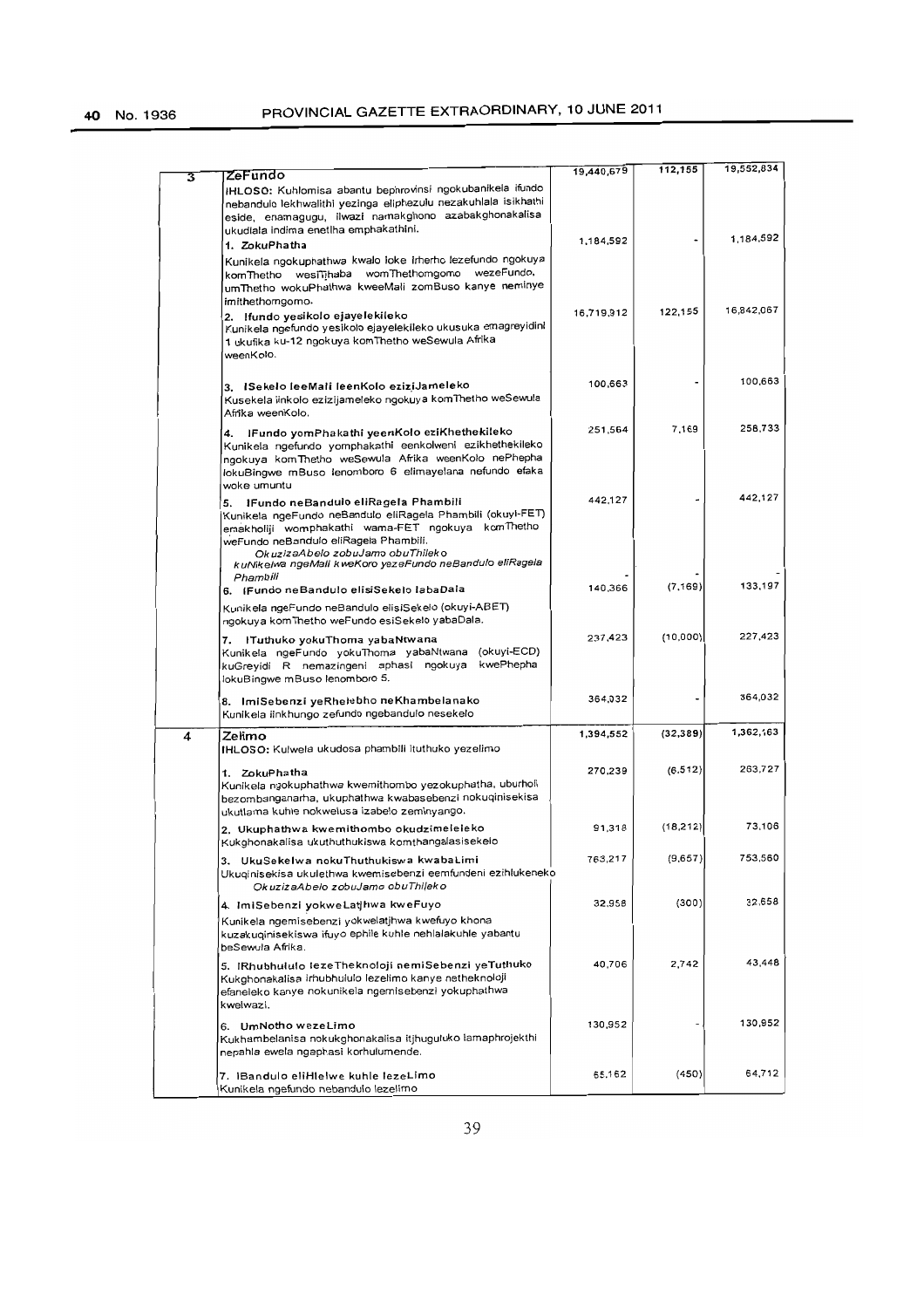|         |                                                                                                                                                                                                                                                                                                                                                 |              |             | <b>IsAbelo</b>                  |
|---------|-------------------------------------------------------------------------------------------------------------------------------------------------------------------------------------------------------------------------------------------------------------------------------------------------------------------------------------------------|--------------|-------------|---------------------------------|
|         |                                                                                                                                                                                                                                                                                                                                                 | IsiLinganiso | Amatjhugulu | sesiLinganiso<br>esiTjhugululiw |
| Ivowudu | <b>Ihlathululo</b>                                                                                                                                                                                                                                                                                                                              | sesAbelo     | ko          | eko                             |
|         | R'000                                                                                                                                                                                                                                                                                                                                           |              |             |                                 |
| 5       | IPhiko lokuGcinwa kweeMali zePhrovinsi<br><b>IHLOSO:</b>                                                                                                                                                                                                                                                                                        | 388,609      | (24, 984)   | 363,625                         |
|         | 1. ZokuPhatha<br>llawulo eliginisekisa ukuphathwa ngempumelelo kwamano<br>wemisebenzi, kwemisebenzi yokuthintana kanye nemisebenzi<br>yesiyingi.                                                                                                                                                                                                | 112,734      | $-8,178$    | 104,556                         |
|         | 2. UkuPhathwa kwemiThombo okuDzimeleleko<br>Kunikela ngesiyeleliso nesekelo emBusweni weNdawo,<br>ukucozulula kwezomnotho, umthethomgomo wezeemali,<br>ukuthuthukiswa kokuphathwa kweemali zombuso kanye<br>nesakamasipala<br>nokuphathwa<br>kwesabelo<br>sephrovinsi<br>nokusetjenziswa kweemali.                                              | 39,053       | $-6,569$    | 32.484                          |
|         | 3. UkuPhathwa kwePahla neenKolodo<br>Kuphatha ipahla yombuso, iinkolodo nokuthenga eminyangweni<br>yephrovinsi nakibomasipala.                                                                                                                                                                                                                  | 129.778      | $-13,655$   | 116,123                         |
|         | 4. UkuPhathwa kweeMali                                                                                                                                                                                                                                                                                                                          | 107,044      | 3,418       | 110,462                         |
|         | kanye<br>Kubeka<br>imisebenzi<br>yokuhlolwa<br>kweencwadi<br>eminyangweni<br>yephrovinsi<br>nokuthuthukiswa<br>kwerherho<br>nakibomasipala.                                                                                                                                                                                                     |              |             |                                 |
| 6       | ukuTuthukiswa kwezomNotho, iBhoduluko nezamaVakatih<br><b>IHLOSO:</b><br>Umsizi omkhulu ekusunguleni amaqhinga amatha<br>wokusebenza nanomvuzo kanye neesombululo zokwenza<br>bonyana ukukhula komnotho kuhlale kusebujameni obuhle.                                                                                                            | 871,535      |             | 871,535                         |
|         | 1: ZokuPhatha<br>llawulo eginisekisa ukuphathwa ngempumelelo kwamano<br>wemisebenzi, yokuthintana kanye ne misebenzi yesiyingi.                                                                                                                                                                                                                 | 280,385      | $-5,865$    | 274,520                         |
|         | 2. UkuThuthukiswa kwezomNotho<br>Kugcina ukuThutukiswa kwezoMnotho kusebujameni obuhle<br>ngokusebenza nogkubambisana, ukuqinisaukukhula<br>kwezoMnotho ngokuthuthukisa amabubulo, ngokukhulisa<br>zerhwebo nezokusisa nangokuqinisekisa ibhoduluko<br>lamabhisinisi elingasolisiko, elinokuziphendulela emphakathini<br>nelinebonelo phambili. | 330,646      | $-159$      | 330,487                         |
|         | 3. zeBhoduluko<br>Ukuqinisekisa ukuthuthukiswa, ukukhuliswa nokuphathwa<br>kwezomnotho ephrovinsini                                                                                                                                                                                                                                             | 165,103      | 5,531       | 170,634                         |
|         | 4. zamaVakatiho                                                                                                                                                                                                                                                                                                                                 | 95,401       | 493         | 95,894                          |
|         | Ukuqinisekisa ukuthuthukiswa, ukukhuliswa nokuphathwa<br>kwezomnotho ephrovinsini                                                                                                                                                                                                                                                               |              |             |                                 |
|         |                                                                                                                                                                                                                                                                                                                                                 |              |             |                                 |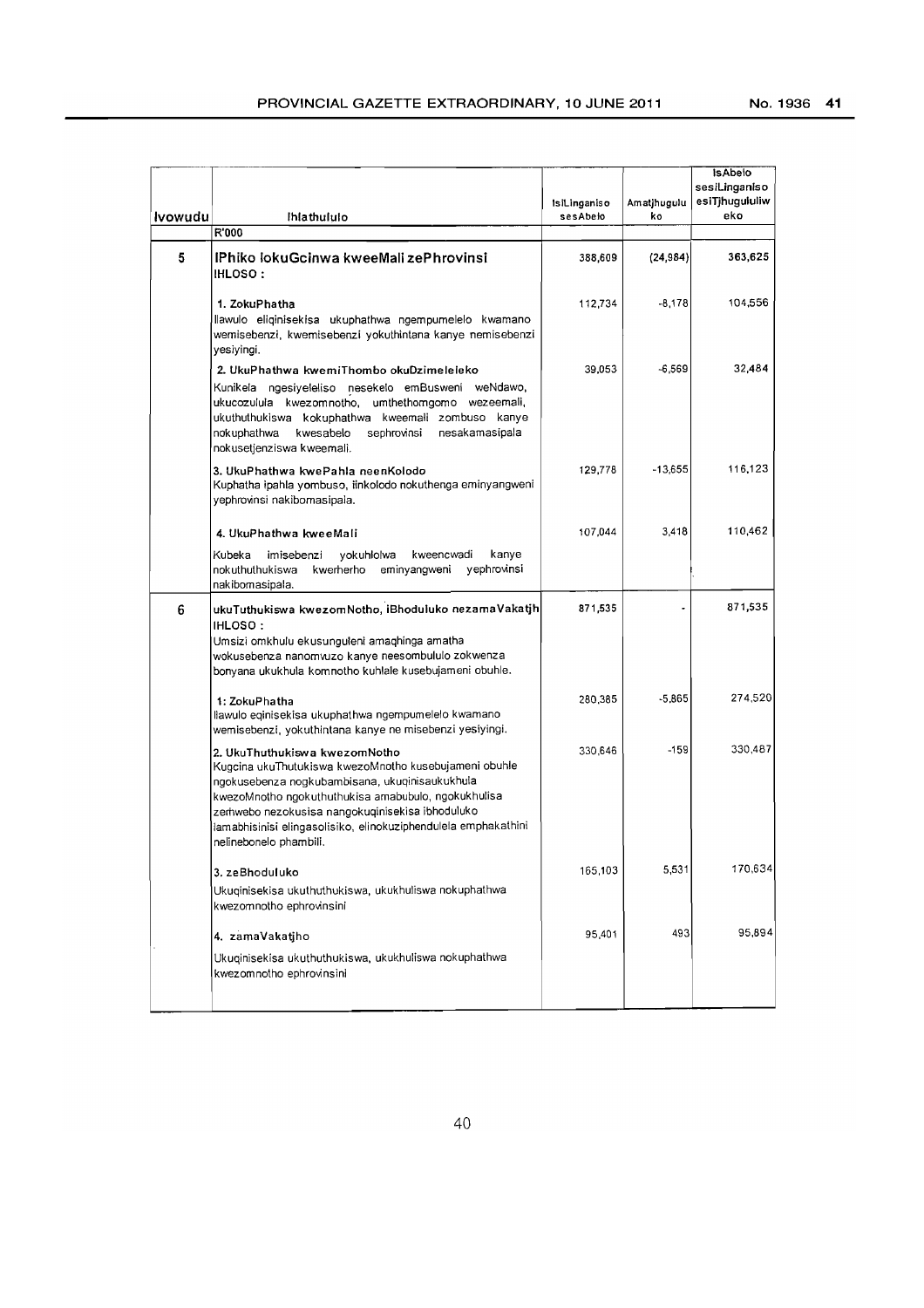l,

|         | Ihlathululo                                                                                                                                                                                                                                                                                                                                                                                                                                                        | IsiLinganiso<br>sesAbelo | Amatjhugulu<br>ko | <b>Is Abelo</b><br>sesiLinganiso<br>esiTjhugululiw<br>eko |
|---------|--------------------------------------------------------------------------------------------------------------------------------------------------------------------------------------------------------------------------------------------------------------------------------------------------------------------------------------------------------------------------------------------------------------------------------------------------------------------|--------------------------|-------------------|-----------------------------------------------------------|
| Ivowudu | <b>R'000</b>                                                                                                                                                                                                                                                                                                                                                                                                                                                       |                          |                   |                                                           |
| 7       | ZamaPhilo<br>IHLOSO: Kunikela ngomsebenzi wezamaphilo kanye<br>nemisebenzi ekhambelanako ngokuya komthetho.                                                                                                                                                                                                                                                                                                                                                        | 10,704,084               | (60,000)          | 10,644,084                                                |
|         | 1. ZokuPhatha<br>Kukwenza ukuphatha ngokwamaqhinga kanye nokuphathwa<br>mazombe komNyango wezamaPhilo                                                                                                                                                                                                                                                                                                                                                              | 262,141                  | (14,000)          | 248,141                                                   |
|         | 2. ImiSebenzi yeemFunda yezamaPhilo<br>Kunikela ngemiSebenzi esiSekelo yeThogomelo lezamaPhilo<br>(ngokuya komThetho wenomboro 63 ka-1997) kanye                                                                                                                                                                                                                                                                                                                   | 5,644,961                | (97, 786)         | 5,547,175                                                 |
|         | nemiSebenzi yeemBhedlela yeemFunda.<br>3. ImiSebenzi eRhabako yezokweLapha<br>Kunikela ngemisebenzi yangaphambi kokusiwa esibhedlela<br>emabako kufaka hlangana ukudluliswa kweenguli ziimbhediela<br>nokuthuthwa kweenguli okuhleliweko.                                                                                                                                                                                                                          | 522,386                  |                   | 522,386                                                   |
|         | 4. ImiSebenzi yeemBhedlela yePhrovinsi<br>efikelelekako,<br>kwemisebenzi yeembhedlela,<br>Kulethwa                                                                                                                                                                                                                                                                                                                                                                 | 1,211,096                | 70,000            | 1,281,096                                                 |
|         | efaneleko nemisebenzi yamazombe yabodorhodera abatjheje<br>ubułwełwe bunye esebenza kuhie, kufaka umsebenzi<br>wokubuyisela ebujameni bangaphambili oqale ubulwelwe<br>obuthileko kanye nendlela yokubandulwa kwabasebenza<br>kwezamaphilo nerhubhululo.                                                                                                                                                                                                           |                          |                   |                                                           |
|         | 5. ImiSebenzi ePhakathi yeemBhedlela<br>Kukwenza iqhinga lesifunda lemisebenzi yezamaphilo,<br>kukhambelanisa ukudluliselwa kwemisebenzi kibomasipala,<br>weemfunda<br>ukuthuthukisa amarherho asebenza kuhle<br>nokukhuphula ukufikelela amakliniki.                                                                                                                                                                                                              | 955,650                  | 10,000            | 965,650                                                   |
|         | 6. ISayensi yezamaPhilo neBandulo<br>Kunikela ngamathuba webandulo netuthuko kubasebenzi<br>nakilabo abangahle babe basebenzi ngomuso bomNyango<br>wezamaPhilo                                                                                                                                                                                                                                                                                                     | 400,578                  | (13,000)          | 387,578                                                   |
|         | 7. ImiSebenzi yeSekelo yeTihogomelo lezamaPhilo<br>Kunikela ngemisebenzi yesekelo efunwa mnyango bona<br>ufikelele ihloso yawo.                                                                                                                                                                                                                                                                                                                                    | 796.904                  | (17,000)          | 779,904                                                   |
|         | 8. UkuPhathwa kweeKghonakalisi zamaPhilo<br>nomthangalasisekelo<br>ngenzuzo<br>Kunikela<br>ngokutlama<br>wetuthuko eenkghonakalisini zamaphilo ezamukelekako,<br>ukugcina iinkghonakatisi zamaphilo kanye nokuzigcina<br>zisebujameni obulungisekako.                                                                                                                                                                                                              | 910,368                  | 1,786             | 912,154                                                   |
| 8       | liNdiela nokuThutha<br>IHLOSO: Kukwenza, kukhambelanisa, kufezakalisa, kuphatha<br>nokugcina indiela yokuthutha emahlangothi manengi<br>ehlangeneko nedzimeleleko kanye nomthangalasisekelo<br>ofaneleko.                                                                                                                                                                                                                                                          | 3,440,314                |                   | 3,440,314                                                 |
|         | 1. ZokuPhatha<br>Kukwenza ukuphatha mazombe nesekelo lezokuphathwa                                                                                                                                                                                                                                                                                                                                                                                                 | 475,984                  | (7, 732)          | 468,252                                                   |
|         | 2. UmThangalasisekelo wezokuThutha<br>Kunikela nokugcina ithungelelwano lephrovinsi libe sezingeni<br>elifaneleko.                                                                                                                                                                                                                                                                                                                                                 | 1,513,696                | 15,265            | 1,528,961                                                 |
|         | 3. UkuThuthwa komPhakathi nePahla                                                                                                                                                                                                                                                                                                                                                                                                                                  | 642,990                  | (15,938)          | 627,052                                                   |
|         | Kutlama, kulawula nokukghonakalisa ukutholakala<br>kwemisebenzi yokuthuthwa komphakathi nomthangalasisekelo.<br>4. UkuPhathwa kwezokuThutha<br>Kukwenza ibhoduluko elivunyelwe ngefanelo nelibulungekileko<br>ngomsebenzi<br>ohlelwe<br>kuhle<br>kunikela<br>lezokuthutha,<br>nokukhuphula<br>woke amaklayenti<br>kiwo<br>nosebenzako                                                                                                                              | 386,311                  | 8,405             | 394,716                                                   |
|         | ukungeniswa kwemali.<br>5. IHleio eliNzinze emPhakathini<br>Ukuphathwa nokusekelwa kweGaja, ukusungulwa kwehlelo<br>Ukukuthuthukiswa<br>amatja,<br>namaphorojekthi<br>kwabantubamsebenzi, ihlelo lokubandula elifaka hlangana labo<br>abasebenza bubandulwa ngomnqopho wokufunyana ilwazi<br>abawufundeleko<br>kanye<br>lomsembenzi<br>elidephileko<br>nokuthintaniswa kwalabo abadlala indima ku-EPWP begodu<br>nokuthjeja amatshwayo wokusebenza kuhle kwe-EPWP. | 421,333                  |                   | 421,333                                                   |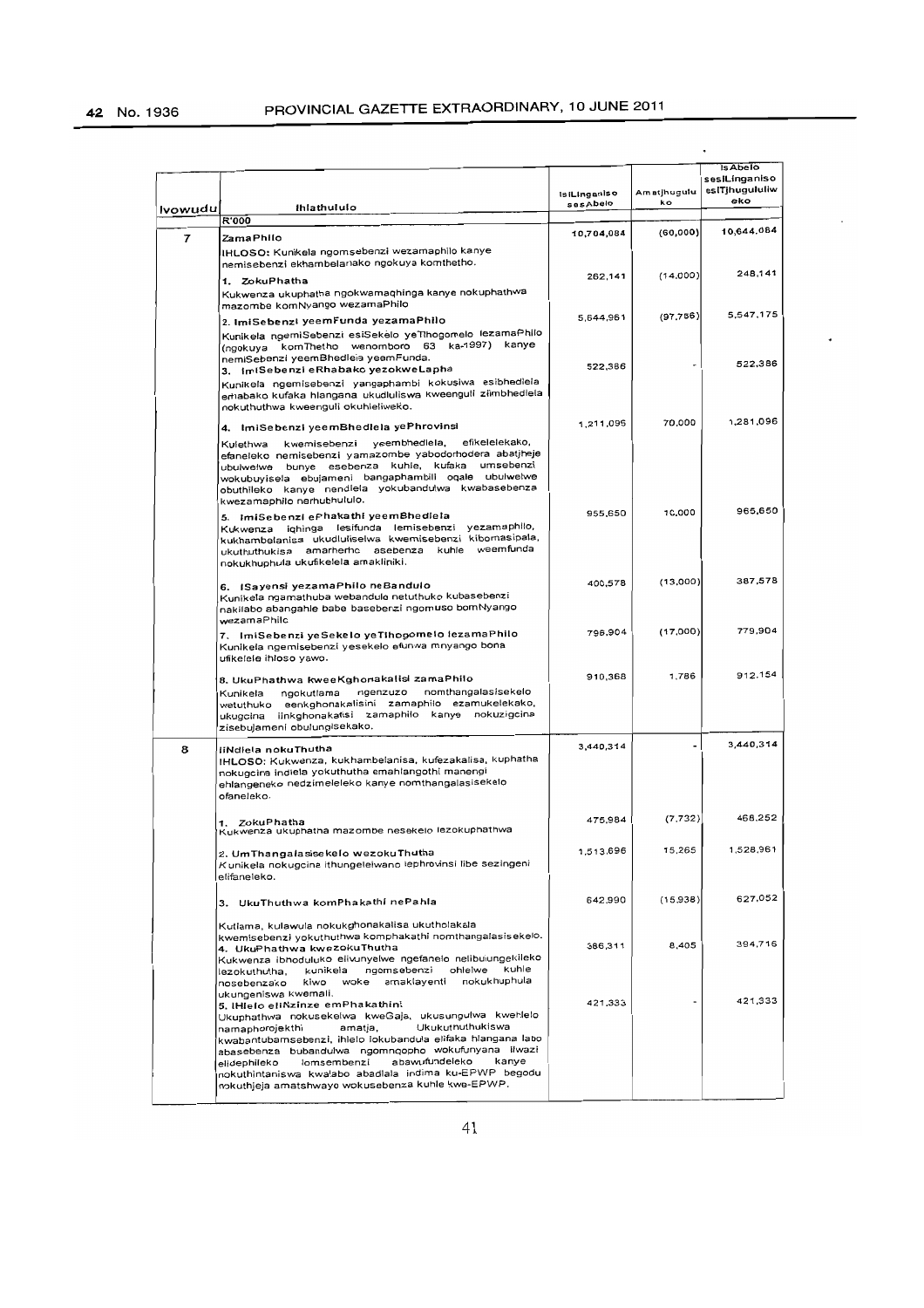No.1936 43

| 9  | ImiSebenzi yomPhakathi<br>IHLOSO:<br>Kuphatha<br>imakhiwo<br>yombuso<br>nepahla<br>ngokusebenzisa nokusebenzisa kuhle imithombo khona<br>kuzakulethwa kuhle imisebenzi<br>ngokunokuziphendulela<br>nokuqalelela amakhastama.                                                                                                                                                                                                                        | 780,783   | 1,269     | 782,052   |
|----|-----------------------------------------------------------------------------------------------------------------------------------------------------------------------------------------------------------------------------------------------------------------------------------------------------------------------------------------------------------------------------------------------------------------------------------------------------|-----------|-----------|-----------|
|    | 1. ZokuPhatha<br>Kunikela ngemisebenzi yesekelo emisebenzini emikhulu<br>ngokusebenzisa<br>amahlelwana<br>alandelako:<br>yomnyango<br>zokuphatha,<br>imisebenzi<br>ehlangeneko,<br>lehlelo<br>isekelo<br>nokuphathwa kwemithombo.                                                                                                                                                                                                                   | 262,988   | 18,450    | 281,438   |
|    | 2. ImiSebenzi yomPhakathi<br>Kuphatha imakhiwo yephrovinsi kanye nokunikela ngeemfuno<br>ezifaneleko                                                                                                                                                                                                                                                                                                                                                | 499,503   | (19,050)  | 480,453   |
|    | 3. ihlelo eliNabileko lemiSebenzi yomBuso<br>Ukuphathwa nokusekelwa kweGaja, ukusungulwa kwehlelo<br>Ukukuthuthukiswa<br>namaphorojekthi<br>amatia,<br>kwabantubamsebenzi, ihielo lokubandula elifaka hiangana labo<br>abasebenza bubandulwa ngomnqopho wokufunyana ilwazi<br>lomsembenzi<br>abawufundeleko<br>kanye<br>elidephileko<br>nokuthintaniswa kwalabo abadlala indima ku-EPWP begodu<br>nokuthjeja amatshwayo wokusebenza kuhle kwe-EPWP. | 18,292    | 1,869     | 20,161    |
| 10 | ZokuPhepha, ukuVikeleka nokuThintanisa                                                                                                                                                                                                                                                                                                                                                                                                              | 55,712    | 362       | 56,074    |
|    | 1. ZokuPhatha<br>Kuphatha umnyango nokwehlisa izehiakalo zobulelesi                                                                                                                                                                                                                                                                                                                                                                                 | 30,337    |           | 30,337    |
|    | 2. UkweLusa komPhakathi<br>Kubamba iimfundiso ngomleyo womthetho, imithetho yasafuthi<br>esebenzako nemithetjhwana kanye nokuthuthukisa<br>iinsetjenziswa zokwelusa nokutjheja iinghonghoyilo<br>ezifunyenweko.                                                                                                                                                                                                                                     | 9,760     |           | 9,760     |
|    | 3. UkuKhandelwa kobuLelesi neTjhebiswano nomPhakatł<br>Kukghonakalisa ukuhlonywa kwamaForamu wesiPholisa<br>womPhakathi.                                                                                                                                                                                                                                                                                                                            | 15,615    | 362       | 15,977    |
| 11 | UmBuso weeNdawo nezeziNdlu<br>IHLOSO: Kunikela ngamakghono nokwelusa izinga lombuso                                                                                                                                                                                                                                                                                                                                                                 | 1,898,687 | 108,489   | 2,007,176 |
|    | 1. ZokuPhatha<br>Kukwenziwa komthethomgomo nguSo/Nomkhandlu, iHloko                                                                                                                                                                                                                                                                                                                                                                                 | 247,208   | (21, 400) | 225,808   |
|    | 2. Zezindlu<br>Kuphatha ikambiso yokulethwa kwezindlu, ukugcinwa                                                                                                                                                                                                                                                                                                                                                                                    | 1,325,445 | 129,752   | 1,455,197 |
|    | 3. UmBuso weNdawo<br>Kuqiniswa kwamahielo wamakghono wokwakha.<br>Kukghonakaliswa nokuhlanganiswa kwama-ofisi wesifunda<br>naboMasipala beemFunda.                                                                                                                                                                                                                                                                                                  | 326,034   | 137       | 326,171   |